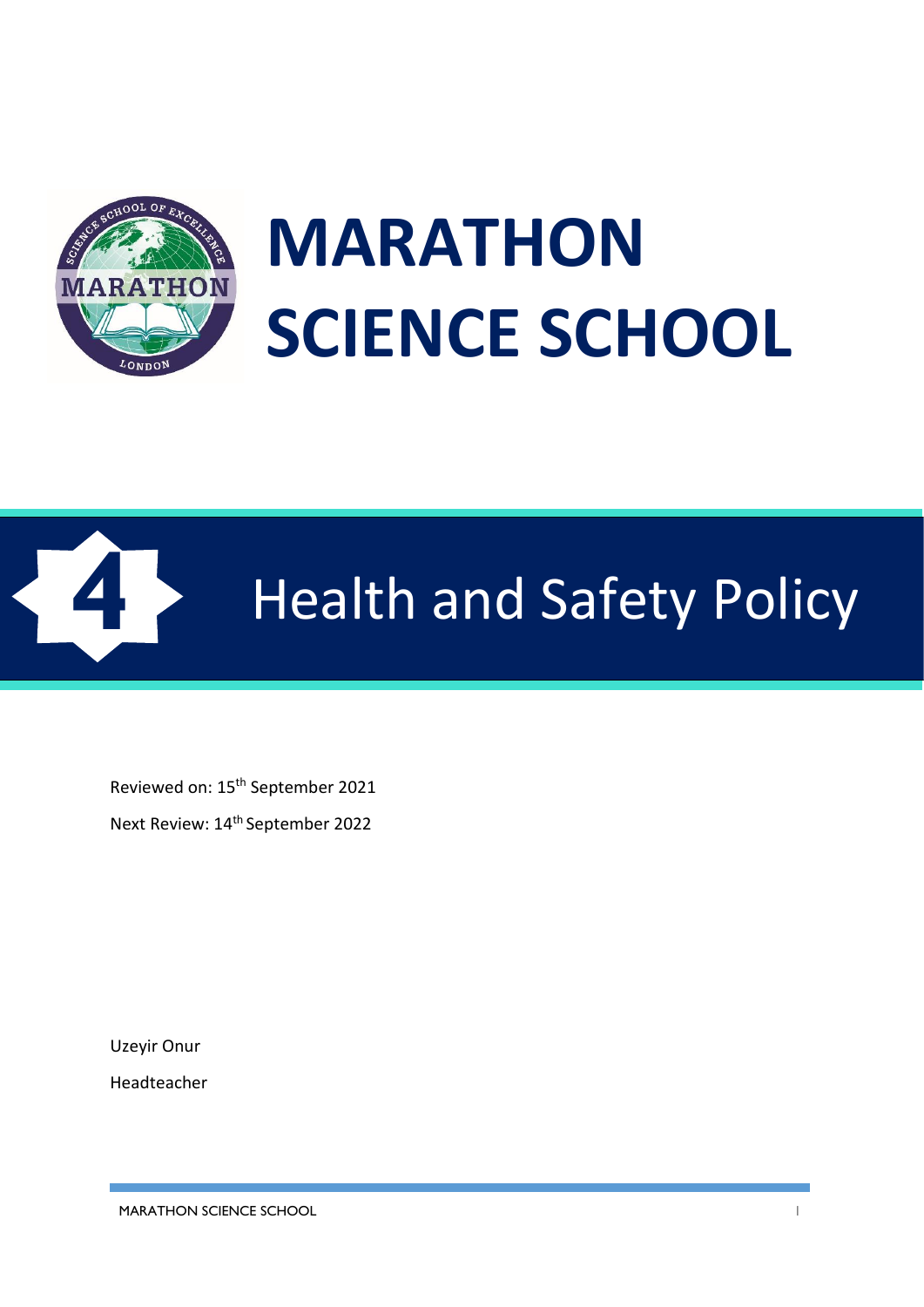#### **GENERAL STATEMENT**

The health and safety of our employees and students is our paramount importance. We aim to provide and maintain safe and healthy working and living conditions, equipment and systems of work for our all employees and students to provide them with the necessary information, instruction and training to achieve this aim.

Appropriate preventive and protective measures are, and will continue to be, implemented following the identification of work related hazards and assessment of the risk associated with them.

We recognise the importance of employer-employee, administration-student consultation on matters of health & safety and the value of individual consultation prior to allocation specific health and safety functions.

We also accept our responsibility for the health and safety of other persons who may be affected by our activities.

The allocation of duties for safety matters, the identity of competent persons appointed particular. Responsibilities, and the arrangements made to implement this policy are set out herein and\or in associated health & safety documents and records.

Expert advice will be sought as necessary when determining health & safety risks and the measures required to guard against them.

The objectives of this safety statement can only be achieved through the support and cooperation of employees and students and all other persons who use the premises e.g. contractor, visitors, students.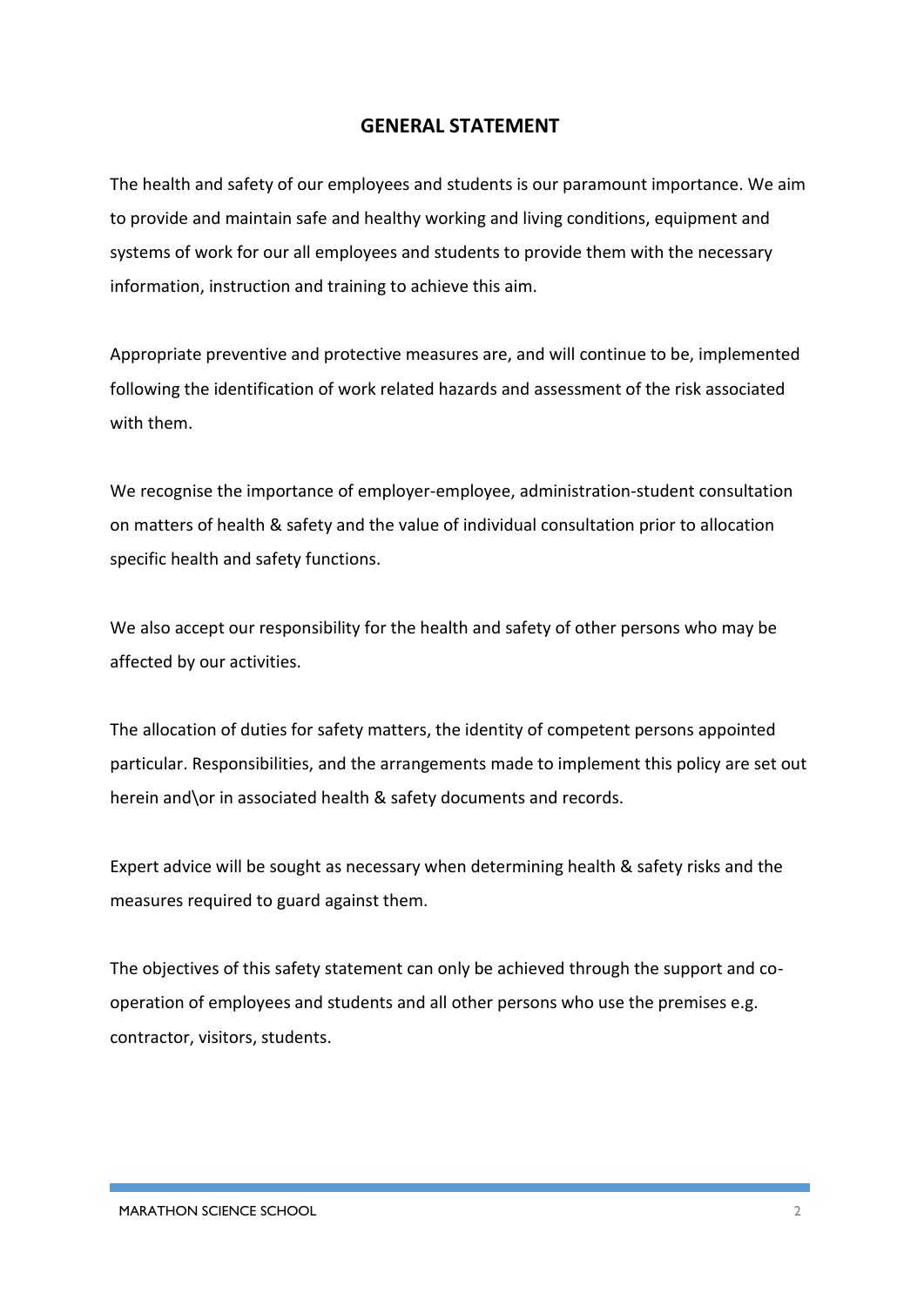The contents of this statement will be kept up-to-date to reflect the changes in the nature of the activities and the size or complexity of the organisation. We will review its effectiveness as appropriate and in any case, at least annually.

#### **ORGANISATION**

# **A. Introduction**

Established in 1983, the Seven Hills Educational Trust offers educational, religious and holistic services to Turkish speaking people, from schooling and hostel facilities for private students, to conference halls and mosque for the general public.

The SEVEN HILLS EDUCATIONAL TRUST has developed a Health & Safety Statement, detailing policies that ensure the welfare of all staff, pupils and visitors to the premises, to the best of its ability. This document also includes prescribed procedures to be followed in the event of an emergency.

The following guidelines are in accordance with Health & Safety regulations and are reviewed annually. They should be used as a reference by all management and senior personnel.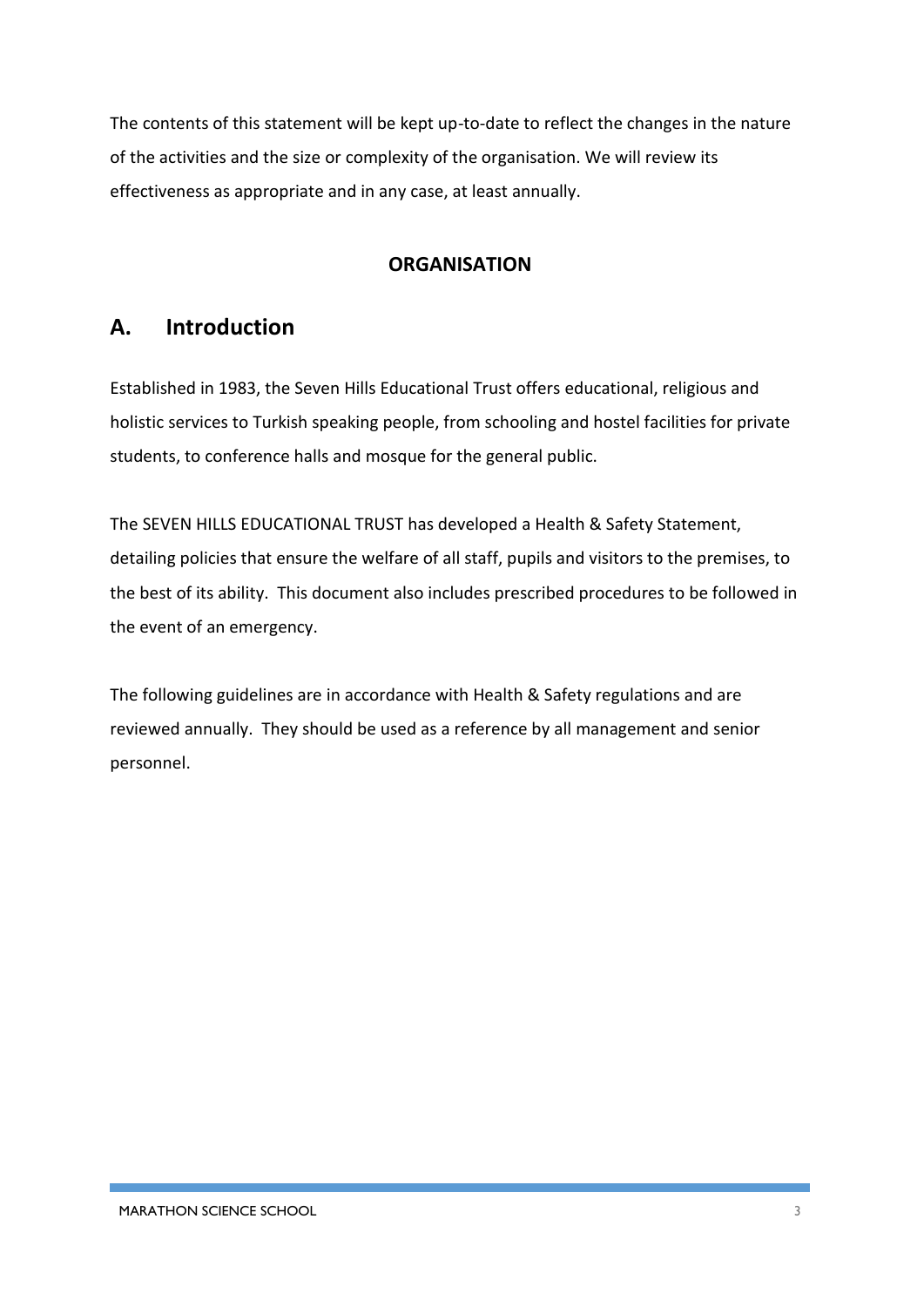# **B. Key to references**

Throughout this document, the title *SEVEN HILLS EDUCATIONAL TRUST* refers to the entire Seven Hills Educational Trust.

All policies detailed in this document are organization-wide except where referenced by individual school names i.e. Marathon Science School

Suleymaniye Cultural Centre accommodates Marathon Science School Boarding House.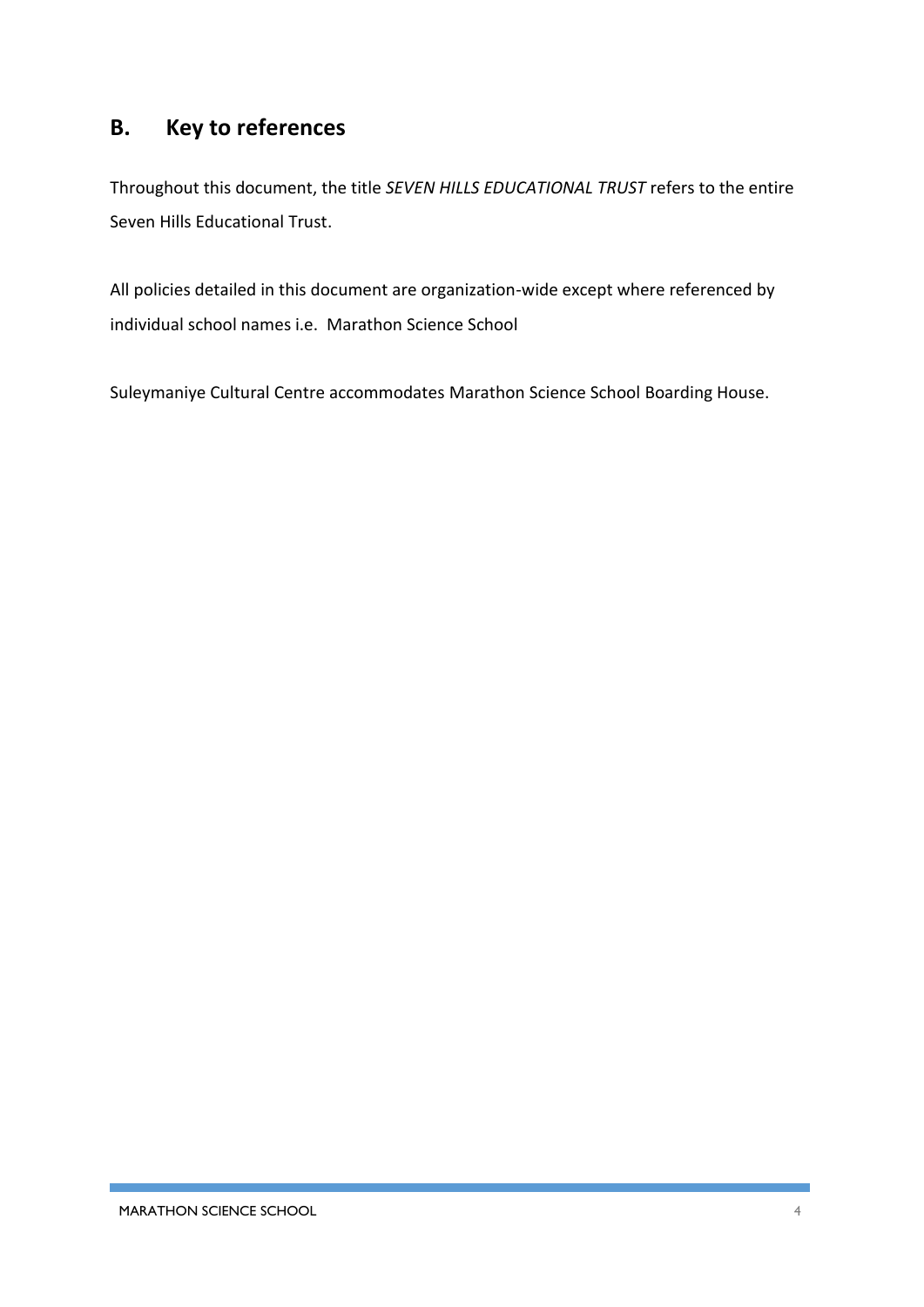# **School Governing Body**

School Governing bodies have responsibilities for protecting the health and safety of staff, pupils and visitors as follows:

- To take all reasonable measures within their power to ensure the school premises are safe and not hazardous to the health and safety of staff, pupils, and visitors.
- To accept their responsibilities and carry out the requirements of the Health and Safety at Work etc. Act 1974 and other relevant legislative requirements introduced through Act's, Orders, Regulations or Guidance, so far as is reasonably practicable.
- To assist the Head teacher to produce and implement an effective Health and Safety Policy including organisational arrangements and procedural documents for work activities.
- To regularly review the health and safety arrangements within the school to ensure that the organisational structures are effective and meet the needs of the school.
- To agree with the Head teacher a policy for financing health and safety matters which come within the responsibility of the school, and to notify the council of all health and safety matters which cannot be resolved for financial or other reasons, whether or not it is the responsibility of the school.
- To be aware of and comply with safety legislation, codes of practice and guidance notes and their application to the school.
- To receive through the Head teacher or school staff copies of health and safety reports or fire reports noting the action taken or to be taken to implement the recommendations or requirements.
- To support the management of the school to ensure all school staff carry out their health and safety responsibilities and duties.
- To ensure that the appropriate training is given to inform and educate school management and staff of their health and safety responsibilities and duties.
- To receive reports from the Headteacher and responsible person for Health and Safety and to receive minutes of the committee and to confirm or recommend the appropriate action necessary.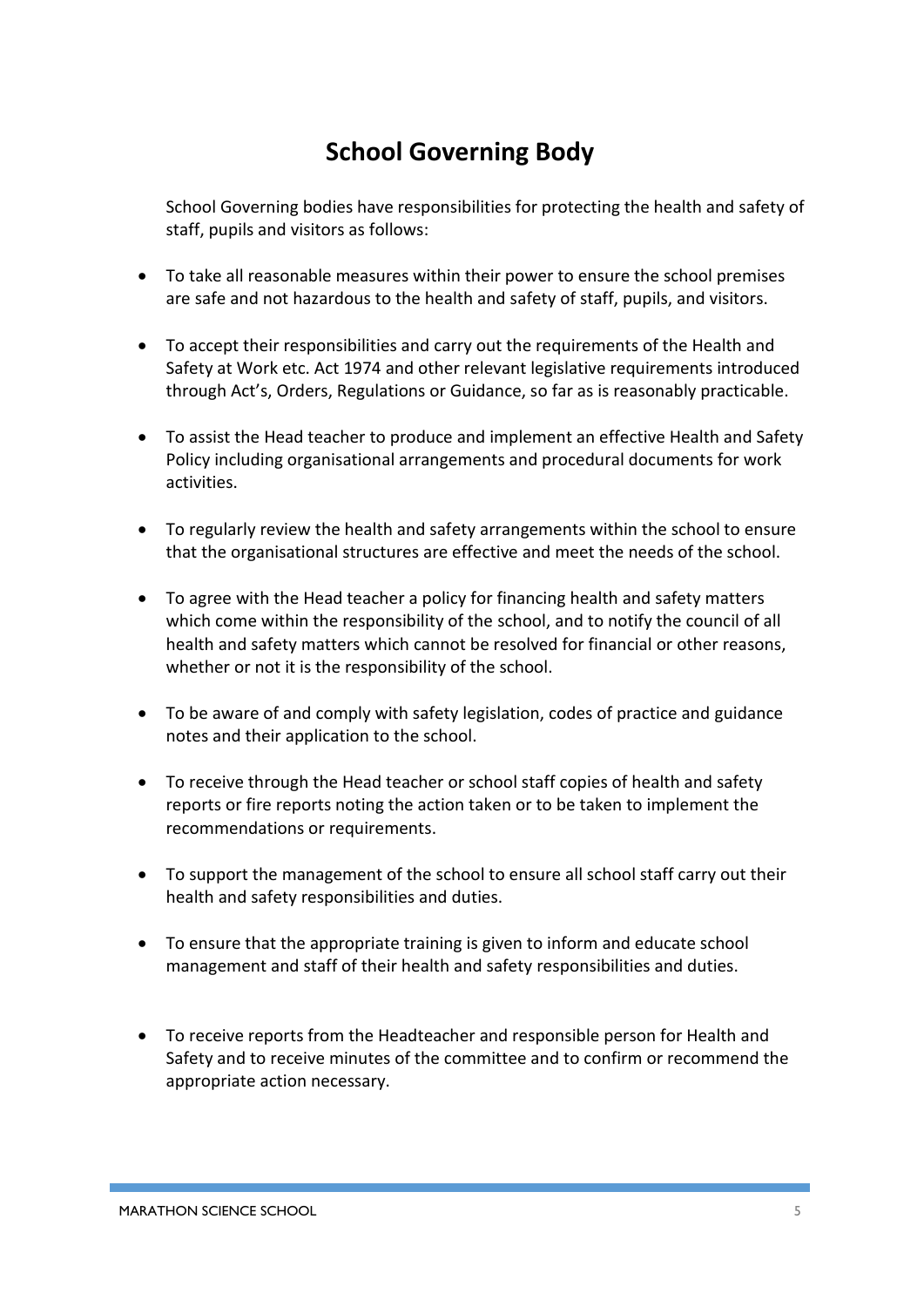#### **Headteacher**

- The head teacher has the following responsibilities:
- To ensure that all staff are aware of their duties and compliance with the PREVENT strategy.
- To establish and implement a suitable Health and Safety Policy within the school, the policy is to include the organisational arrangements necessary to make the policy within the school effective.
- To be responsible to the Governing Body for securing the full implementation of the schools Health and Safety Policy.
- To establish and regularly review risk assessments (generic, specific and fire) as required by the relevant legislation and to incorporate the findings of the assessments into a risk management process within the school.
- To regularly review the schools Health and Safety Policy and the supporting organisational arrangements and practices.
- To ensure that arrangements are made for informing governors and staff about the health and safety policy and that they have access to it.
- To ensure that health and safety responsibilities and duties are properly assigned, accepted and understood by the relevant staff and to review periodically the effectiveness of the health and safety arrangements.
- To ensure all staff comply with the requirements of the health and safety policy and supporting rules/procedures.
- To encourage and support the school staff in carrying out their health and safety responsibilities and duties.
- To maintain copies of the relevant health and safety publications, codes of practice, guidance notes and safety booklets and ensure these documents are readily available for use by staff.
- To ensure that the appropriate training is given to inform management and staff of their health and safety responsibilities and duties.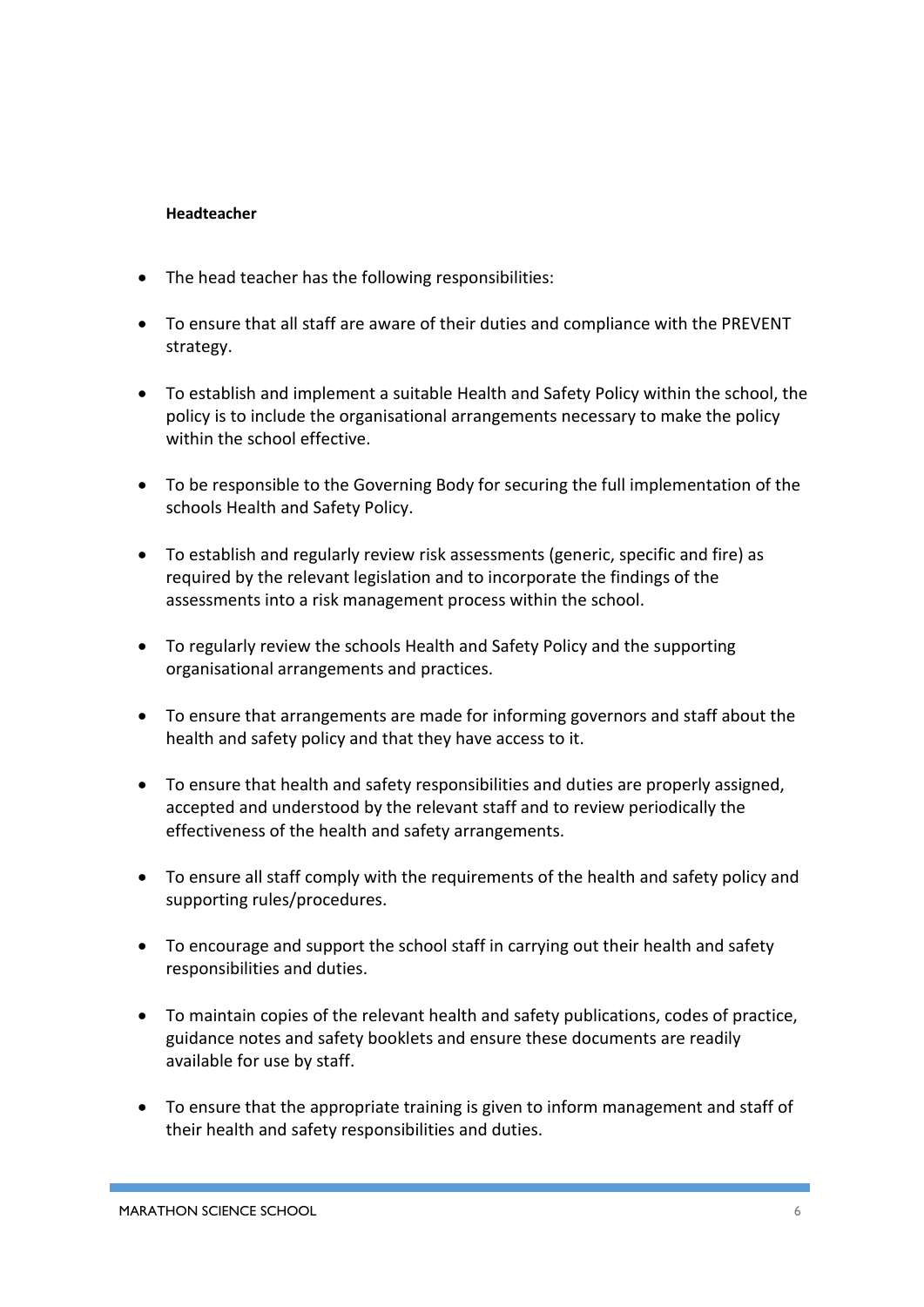- To encourage and support the health and safety training for school staff and pupils.
- To receive recommendations from staff, governors and outside providers regarding health and safety and to confirm, or recommend, the appropriate necessary action to be taken.
- To establish an effective control system for the employment of contractors through which their safety policies are vetted and their work procedures monitored in accordance with the scheme of delegation.
- To establish and implement an effective accident reporting procedure within the school in accordance with the Reporting of Injuries, Diseases and Dangerous Occurrences Regulations 1995 and guidelines supplied by the council and monitor the processing of accident forms in accordance with the accident reporting procedure.
- To establish and implement an effective first aid procedure within the school in accordance with the Health and Safety (First Aid) Regulations 1981 and guidelines supplied by the HSE/DfE.
- Risk assessments are conducted for all work and after-school activities and information on the risk assessments is disseminated to relevant persons.
- To maintain an effective fire evacuation procedure and conduct regular fire drills to test the effectiveness of the procedures.
- To set up, co-ordinate and monitor the procedure for testing portable electrical appliances and ensuring that a log is kept of all appliances, their periodic inspections (as defined by the Electricity at Work Regulations) and tests by a competent person.
- To agree safety procedures for special events, which involve the use of temporary lighting, displays or plant and equipment etc. being brought onto the premises.
- To STOP IMMEDIATELY any work, process, plant or equipment (including contractors' operations) where it is considered there is a serious breach of health and safety legislation, or a hazard has been created that is likely to affect staff, pupils or visitors to the school and to inform the Safety Officer immediately of any actions taken.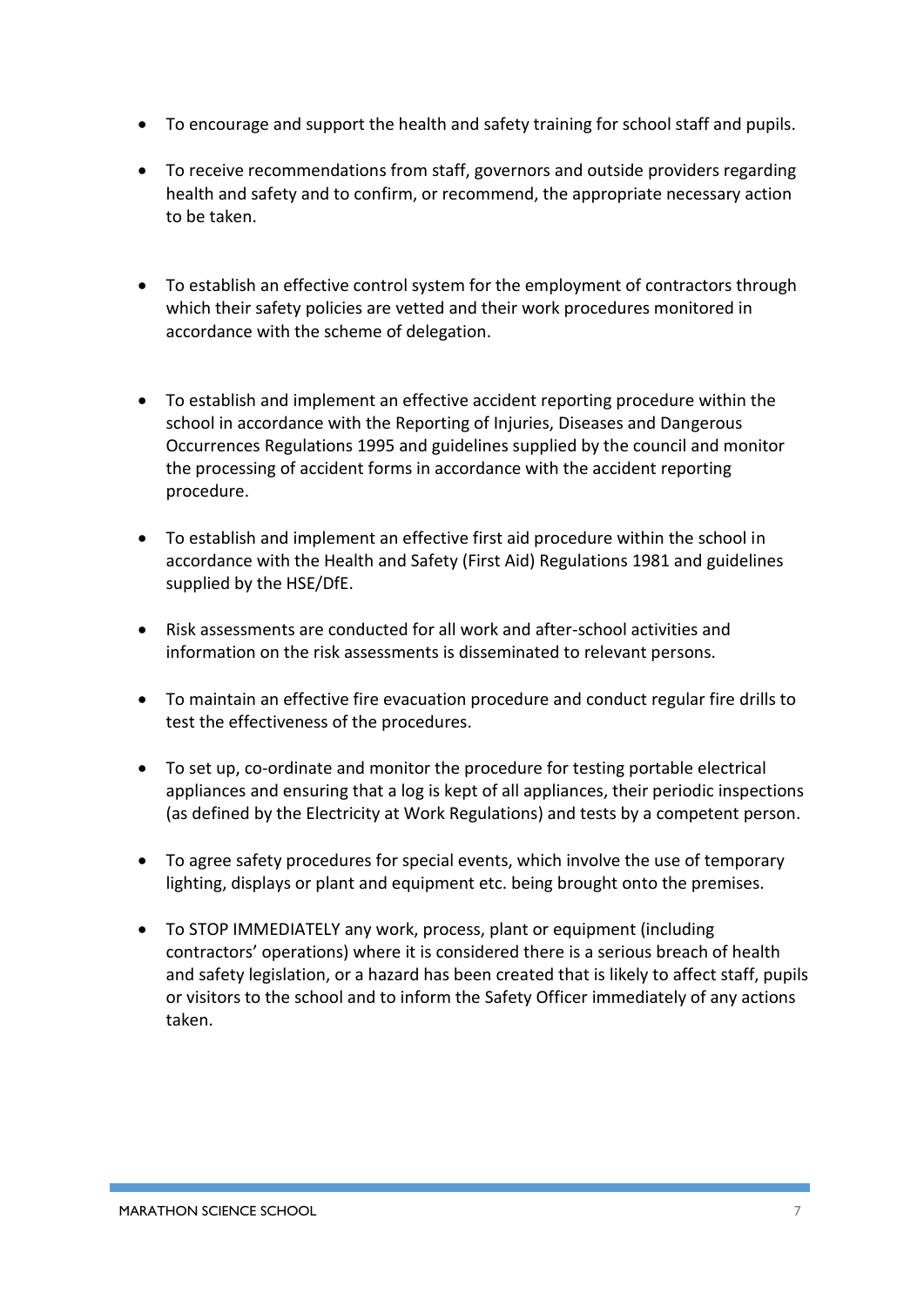#### **ARRANGEMENTS**

## **A. Sign in procedures**

It is the responsibility of the Duty Receptionist to ensure that all incoming persons to the Centre (whether staff, pupils or guests) are recorded in the relevant register:

- Sign in book for staff
- Daily register for pupils
- Sign in book for visitors.

The duty receptionist should also ensure that visitors are provided with visitor badges for identification.

All departures from the premises must be recorded accordingly. This ensures that a fully up-to-date record of all bodies on the premises is maintained at all times, in case of emergency or evacuation.

#### **B. Contractors and visitors**

The SEVEN HILLS EDUCATIONAL TRUST employs a number of measures to ensure the safety and well-being of contractors and visitors to the site:

Such persons may include contractors, builders/maintenance/repair workers, voluntary personnel and visitors. Contractors should be booked through a reputable source  $-a$ contacts book may be found at reception. Visitors to the Mosque do not usually have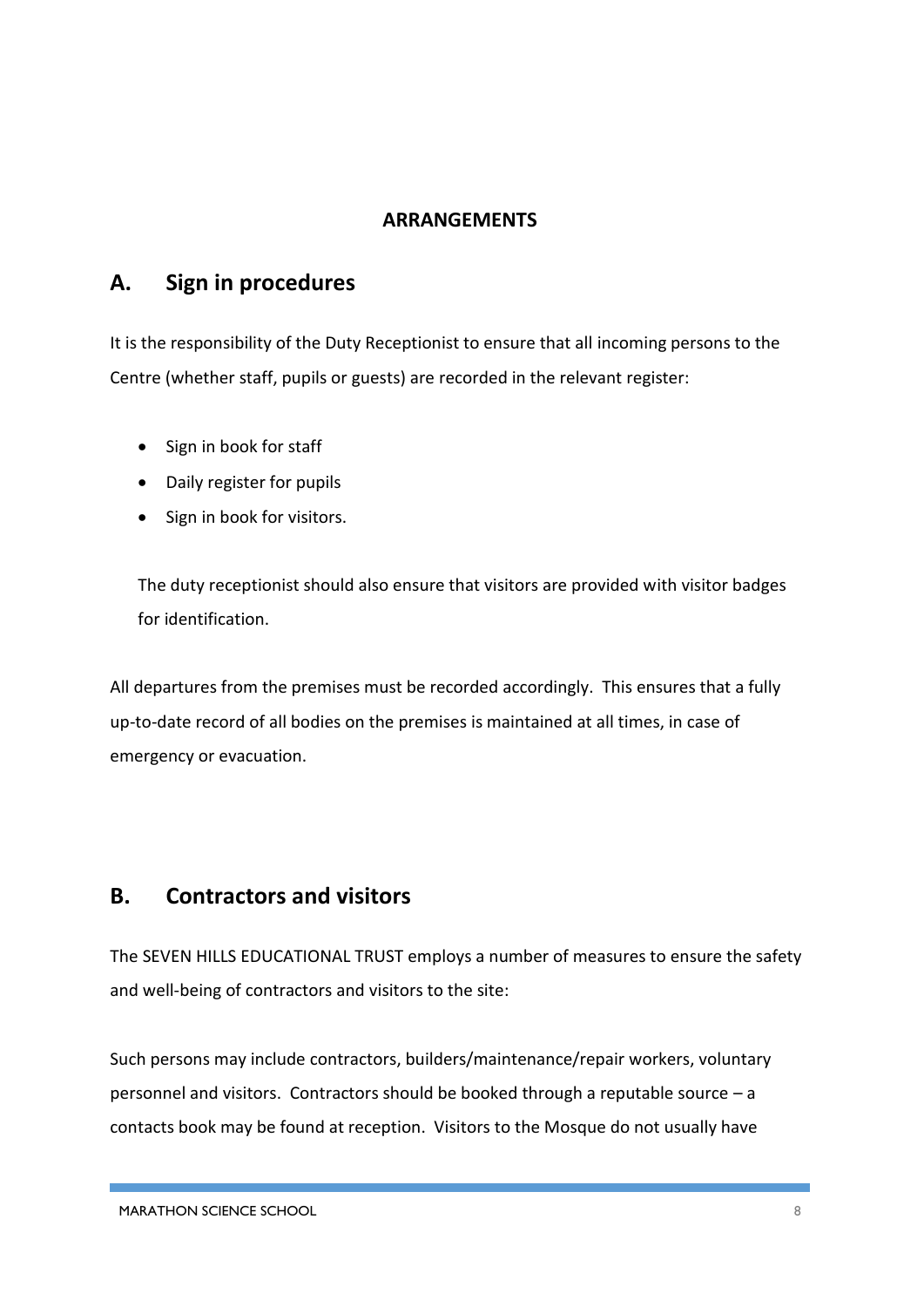access to other SEVEN HILLS EDUCATIONAL TRUST facilities but should be treated as visitors if they do.

It is the responsibility of the SEVEN HILLS EDUCATIONAL TRUST to ensure that all areas to which visitors and members of the public have access are clearly signposted. This should be remembered for marriages, conferences and other large-scale public and private activities within the premises.

- All contractors and visitors must report immediately to reception. There must be no admittance to the site without registering at reception. There may be no admittance through any other entrance to the site.
- It is the responsibility of the reception manager to ensure that all visitors sign in to the designated Visitors Book. This book must be maintained regularly and easily accessible in case of evacuation procedures.
- All contractors/visitors must wear a name badge clearly displayed at all times when on site.
- Where possible, a member of staff should accompany visitors in and around the premises. Where this is not feasible (long-term contractual work etc) visitors should be briefed on SEVEN HILLS EDUCATIONAL TRUST fire policy and evacuation routes. (In such instances, visitors should also be briefed on how to contact a member of staff in case of accident or emergency)

#### **CONTRACTOR & VISITOR ACCIDENTS IN THE CENTRE**

The SEVEN HILLS EDUCATIONAL TRUST is fully insured against public liability. Emergency procedure in the event of an accident on the premises is as listed on page 7. All accidents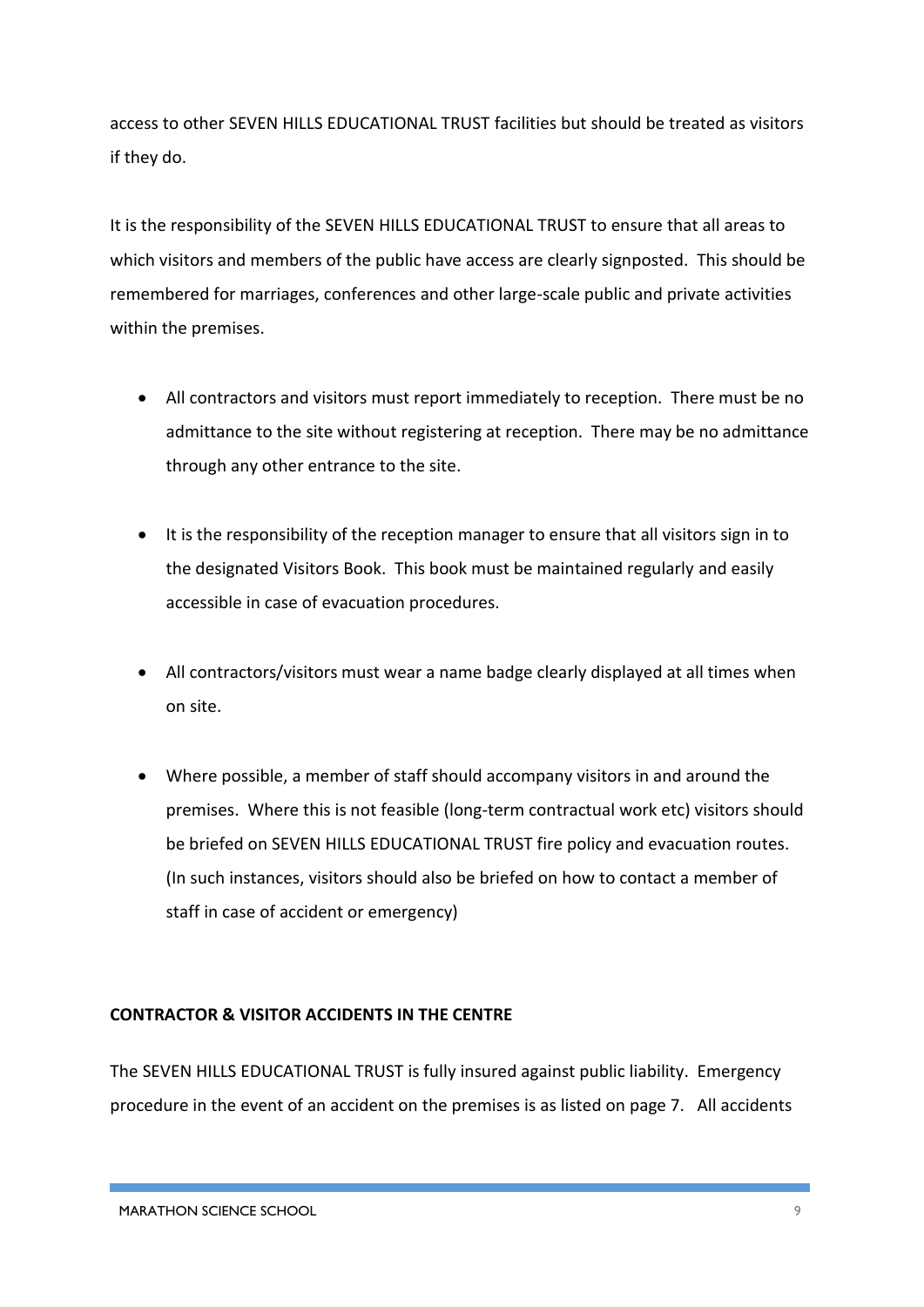should be recorded in the Centre's Treatment Record and Accident Book, located in the Secretary's office on the fifth floor.

# **C. Accidents in the Centre**

#### **INITIAL ACTION**

Emergency action in the event of an accident in the Centre must include the following:

- Establish the extent and severity of the incident and whether any injury has been incurred.
- Ensure the area is safe e.g. isolate any electrical equipment and, if necessary, clear and seal off the area to preserve the scene for investigation.
- Provide first aid and, if appropriate, contact the ambulance service.
- The Duty Manager must investigate the cause of the accident and record their findings.
- Take all necessary remedial action to prevent recurrence. Action required beyond Centre control must be sent to the appropriate authority e.g. Maintenance.
- Obtain a statement from any witness to the accident. Take details of the home address of any witness who is not a Centre's employee. The witness may later be required to make a formal statement if further investigations are made by the local Environmental Health Officer, Company Safety Officer or Centre Insurance.

#### **Duties of the "Responsible Person"**

The law requires that all accidents and dangerous occurrences, in particular notifiable incidents, must be investigated and reported by the "responsible person".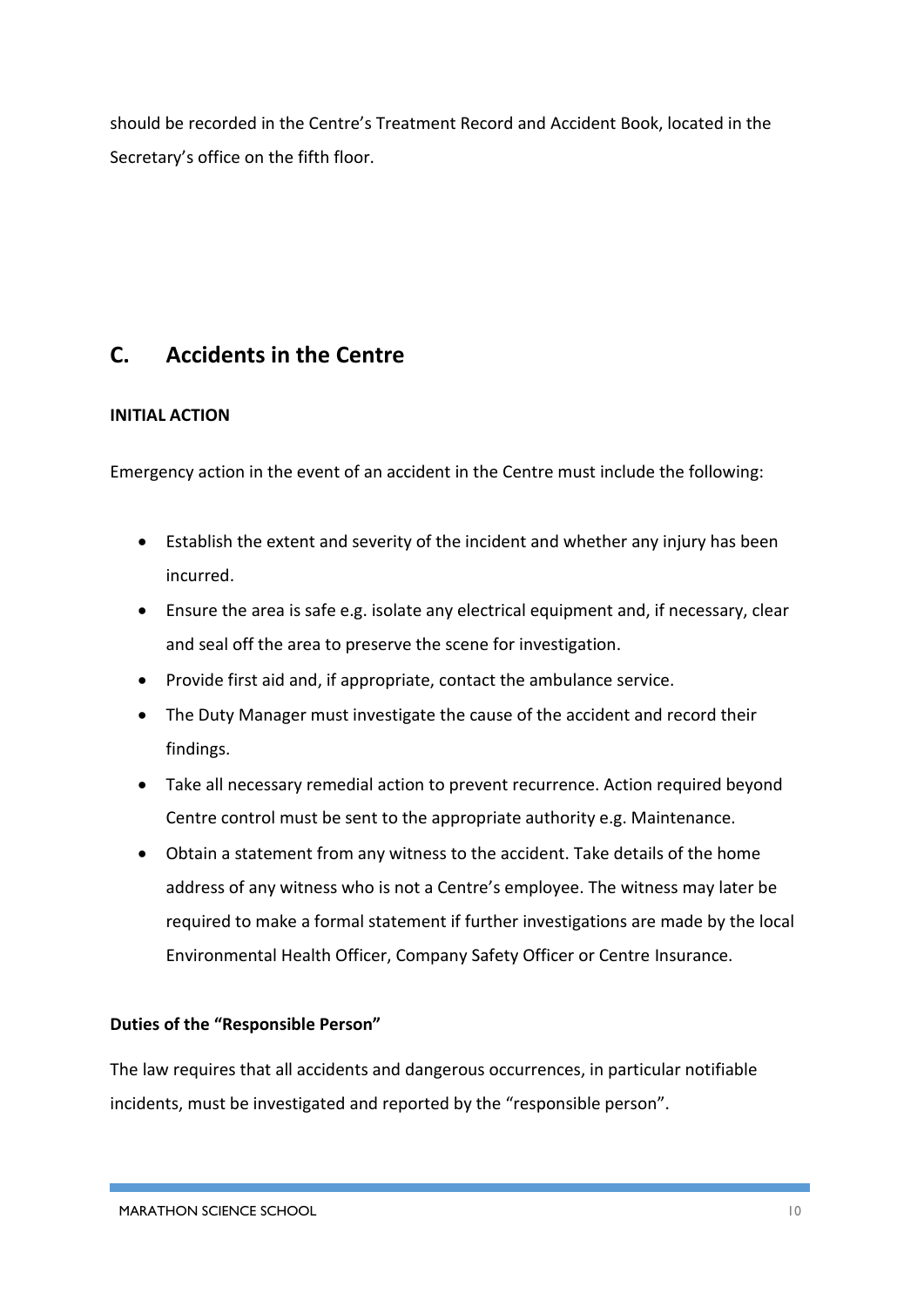#### **INJURIES**

- Every assistance should be given to the injured person. Arrangements should be made for the person to be taken to hospital, or home as appropriate.
- NEVER LEAVE A CASUALTY ALONE.

#### **Injury Reporting**

A record of any accident (however minor) must be promptly entered in the Treatment & Accident Book.

It must also be brought to the attention of the Duty Manager as soon as possible.

#### **Claims for Compensation from Customers etc.**

Receipt of a claim letter will be acknowledged and, if appropriate, referred to Centre Insurers.

- Centre Management should not enter into correspondence with Claimants or Solicitors acting on their behalf.
- Any requests made by Insurance Companies or Solicitors Representatives to visit the Centre must be approved by the Organisation Safety Department.

On occasions, the Customer may state or imply that a claim will be forthcoming, whilst still in the Centre. In responding to this situation, Staff should consider the following:

- It is the right of any person to make a claim against the Company.
- It is not necessary or desirable to encourage a Customer to do so.
- Remain non-committal regarding the success of potential claims.
- Do NOT suggest Organisation liability.
- Refrain from comments that could compromise the Organisation's position.
- Claims for injuries cannot be dealt with at branch level.
- No claim can be made on the Customer's behalf by Centre staff.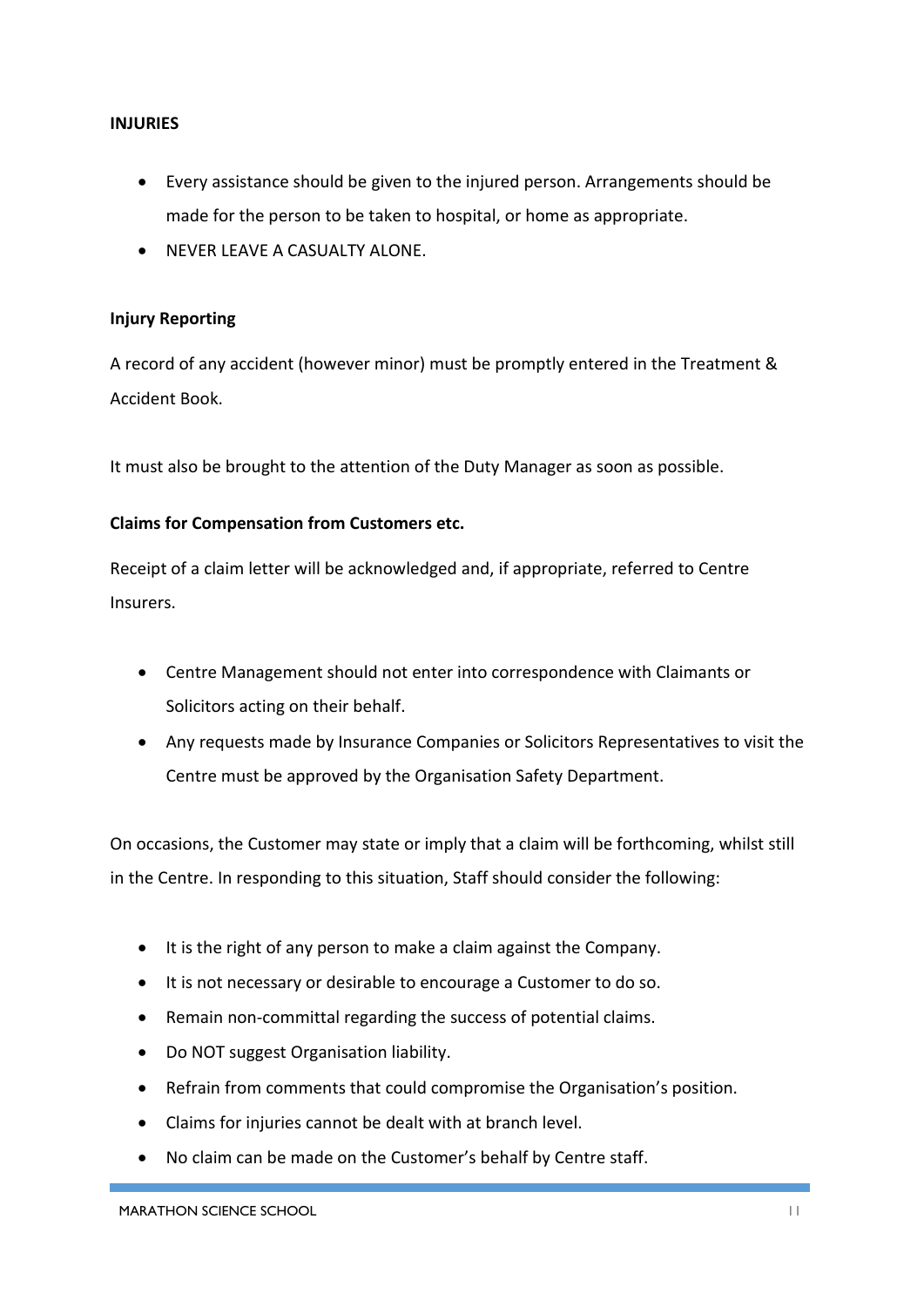Any person injured on SEVEN HILLS EDUCATIONAL TRUST premises has up to three years in which to submit a claim for compensation. It is important, for this reason, that the situation is fully investigated and recorded at the time of the accident.

#### **Claims for Compensation for Injury - Employee**

All such legal correspondence should be sent immediately to the Organisation Safety Department. The Centre Manager must not respond personally. If, for example, a Solicitor / Official personally visits the Branch seeking information on such a case, the Centre Manager should ask them to contact the Centre's Insurers.

#### **Visits by Insurance Representatives**

Any such visits to assess compensation claims will be arranged and notified by Insurers of the Centre's Safety Department.

#### **NOTIFIABLE ACCIDENTS: STATUTORY REPORT PROCEDURE**

#### **Reportable Major Injuries**

- Any fracture other than to the fingers, thumbs or toes.
- Any amputation.
- Dislocation of the shoulder, hip, knee or spine.
- Loss of sight (whether temporary or permanent).
- A chemical or hot metal burn to the eye or any penetrating injury to the eye.
- Injury resulting from an electric shock or electrical burn leading to unconsciousness or requiring resuscitation or admittance to hospital for more than 24 hours.
- Any other injury leading to hypothermia, heat induced illness or requiring admittance to hospital for more than 24 hours.
- Unconsciousness caused by asphyxia or exposure to harmful substance or biological agent.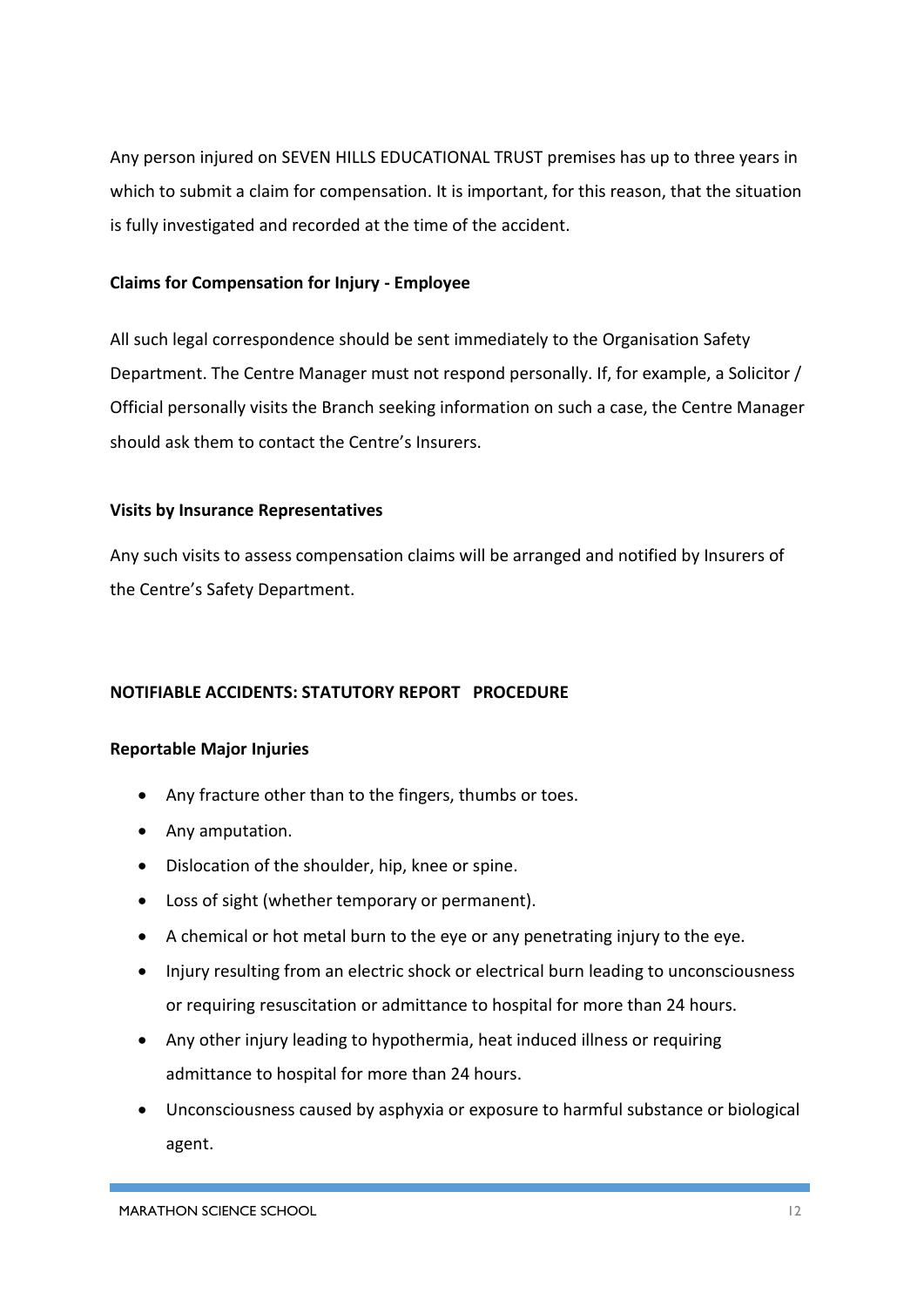• Acute illness requiring medical treatment or loss of consciousness arising from absorption of any substance by inhalation, ingestion or through the skin.

NB. An accident resulting in a visitor being taken to hospital by any means, is also considered reportable to the local authority.

Acute illness requiring medical treatment where there is reason to believe that this resulted from exposure to a biological agent or its toxins or infected material.

#### **Over 3 Day Injury**

An Over 3 day Injury is one which is not major (see above), but which results in the injured person being away from work or unable to do their normal duties for more than three consecutive days.

- The three days does not include the day of the accident, but does include any days which would not have been working days.
- An Over 3 days Injury only applies to injuries resulting from accidents (including an act of physical violence) to people who are at work, i.e. members of staff and self-employed persons working on our premises. This type of injury does not apply to visitors.

#### **Reportable Disease**

Reportable Diseases include:

- Certain poisonings.
- Some skin diseases such as occupational dermatitis and skin cancer.
- Lung diseases including occupational asthma, pneumoconiosis, asbestosis.
- Infections such as leptospirosis, hepatitis, tuberculosis, Legionnaires and tetanus.
- Other conditions such as occupational cancer, certain musculoskeletal disorders and hand-arm vibration syndrome.

**Note:** A full list of reportable diseases is held by the Secretary on the fifth floor. The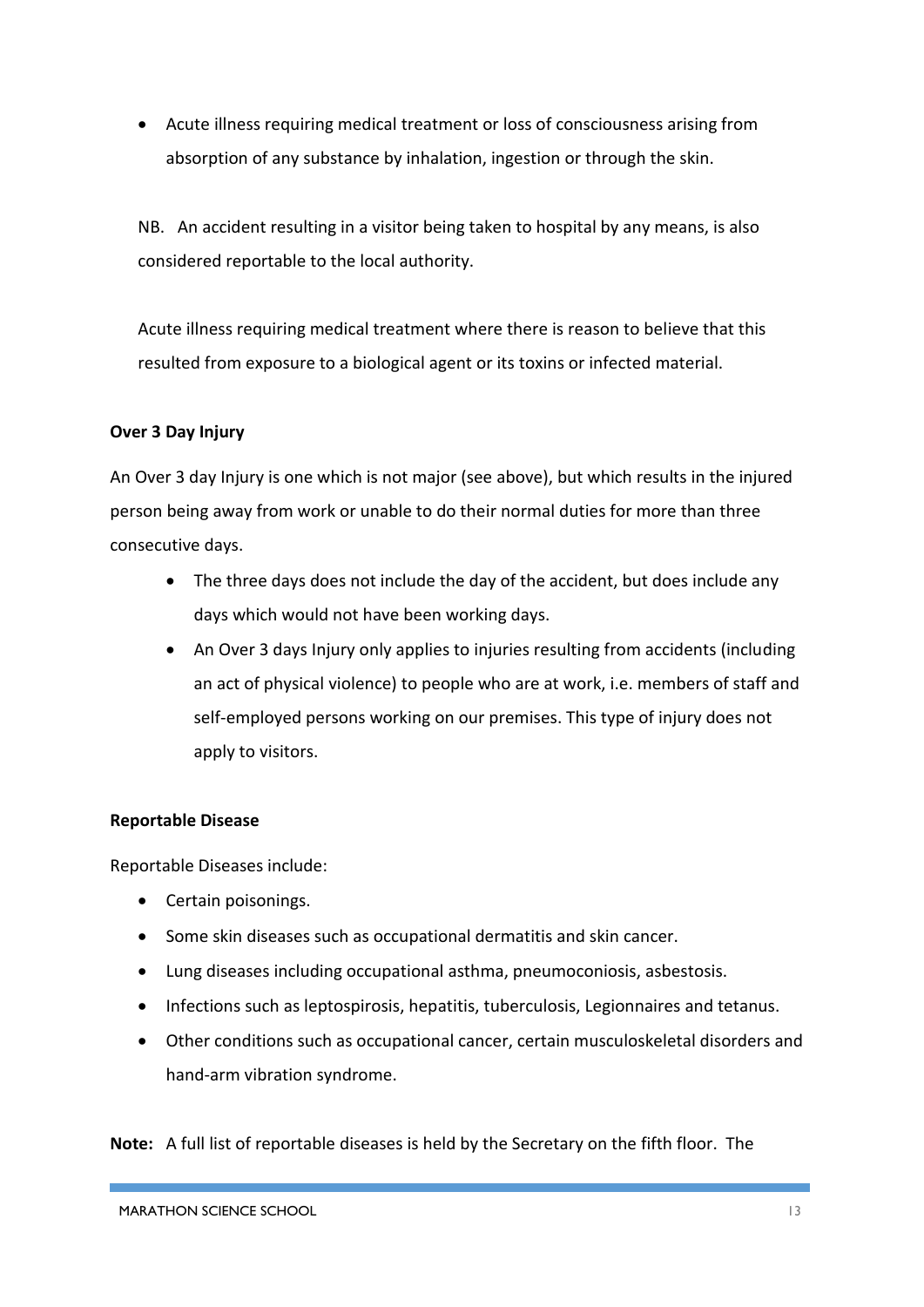Secretary should be contacted if the Centre is notified by a doctor that a member of staff is suffering from a reportable disease.

#### **Dangerous Occurrence**

Reportable dangerous occurrences include:

- Explosion, collapse or bursting of any closed vessel (pressure system) or associated pipework.
- Plant or equipment coming into contact with overhead power lines.
- Electrical short circuit or overload causing fire or explosion.
- Unintended collapse of a wall or floor in a place of work.
- Explosion or fire causing suspension of normal work for over 24 hours.

#### **ELECTRIC SHOCKS**

Instances of persons receiving shocks from any equipment or wiring installation in the Centre will be subject to normal accident recording procedure.

- Isolate the equipment and when it is safe to do so, give medical aid required to the injured person.
- Record the facts which led to the incident (with names and addresses of witnesses etc) and then report by telephone to the Secretary (or Reception if unavailable) recording the date and time: Secretary's office is located on the fifth floor on ext.560.
- The equipment must be taken out of service and labelled as "Out of Order: DO NOT USE" with the name of the person removing from service and the date.
- The equipment in question must not be used until clearance is given by a technically competent person, able to conclude the cause and supply the advice necessary to effect a remedy. A full written report will be sent by the competent person to the Centre Manager.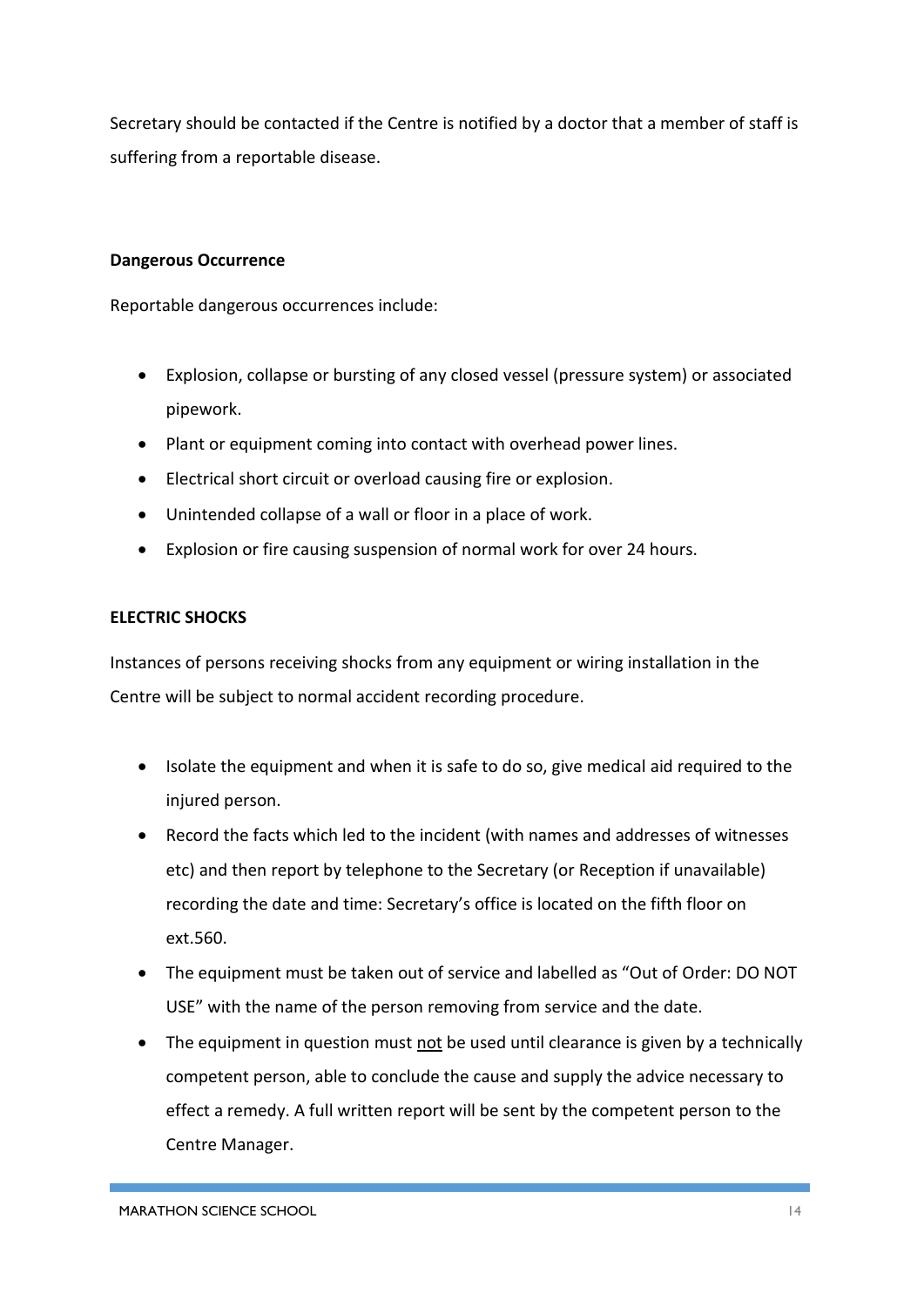• Retain a full record of the incident and, if necessary, comply with the instructions relating to the "Reporting of Injuries, Diseases and Dangerous Occurrences Regulations 1995"

#### **ACCIDENT REPORTING CHECKLIST**

Each branch must retain two copies of a plasticised checklist reference sheet which outlines, in summary form, the key steps to be taken following an accident or dangerous occurrence.

AlI management must be briefed about the details of this checklist and Centre Managers must ensure that the two copies are retained in clearly defined locations in the Centre for immediate access for reference purposes:

#### **CENTRE SAFETY DEPARTMENT INTERVIEWING POLICY**

#### Purpose and Objectives

The overall objective of the Centre Safety Department (CSD) interviewing policy is to enable the CSD to conduct all investigatory interviews with consistency which enables the Centre to fulfil its statutory obligations. It is recognised that the policy must be designed in such a way that it meets the different requirements of every individual investigation.

#### **Principal aims**

The SEVEN HILLS EDUCATIONAL TRUST policy should be able:

- To meet legal requirements of investigating accidents and incidents.
- To have adequate information to prevent prosecution and ensuring that current Centre procedures are comprehensive and meet the needs of the business.
- To minimise financial costs and to prevent re-occurrence of that type of accident.
- To provide operational guidelines for the CSD.

The objective of the investigatory interviews is that it should be conducted in an impartial manner, to obtain the facts from all interested parties in order that recommendations can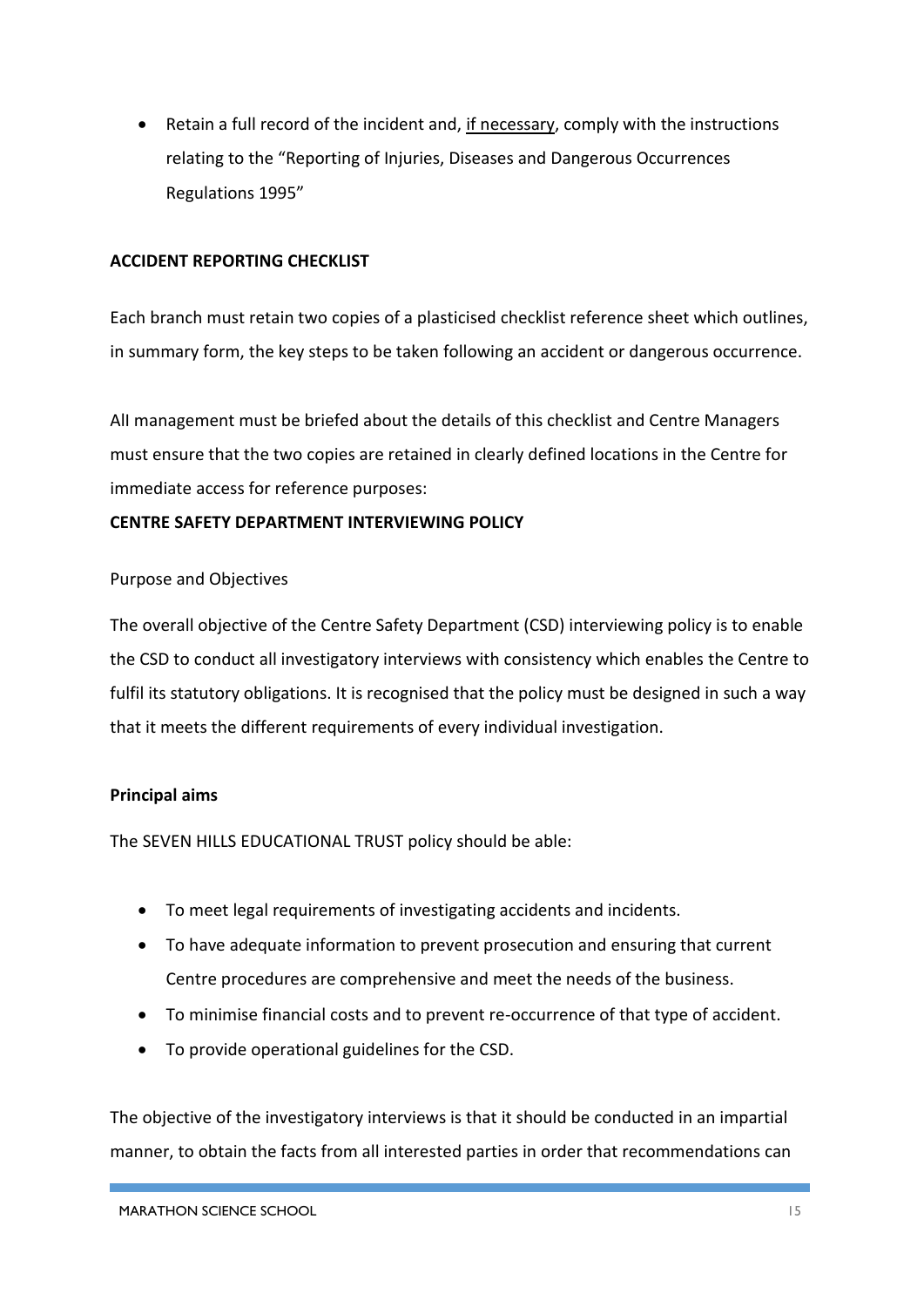be made to ensure appropriate corrective measures are taken.

#### **INTERVIEWS**

There are two types of interview which can be conducted, informal and formal. The CSD will decide and advise Management which type of interview will be undertaken. All interviews will be conducted in a professional and sensitive manner.

Informal interviews and statements are where the person being interviewed is asked to describe the events which took place, the details are recorded and the statement would be the transcript of that account.

Formal interviews and statements are more structured. The person being interviewed would be asked if they would like to nominate a person to be present during the interview. The interview would be a series of questions. The statement would comprise of those questions and the answers given in a Q & A format.

#### **Interviewing Injured Persons**

After an accident has occurred, if the injured person is going to return to work within 5 days the Centre Safety Officer (CSO) will conduct the interview upon their return to work.

If the injured person is going to be off work for more than 5 days but would be at home, the CSO would arrange to either visit the individual at home with their consent or arrange for the individual to attend their work location.

If the injured person is hospitalised then the CSO would seek permission from both the hospital and the individual for an informal interview to be conducted. If permission is refused by either party then the CSO would seek permission every 3 days after that until consent was given by both parties.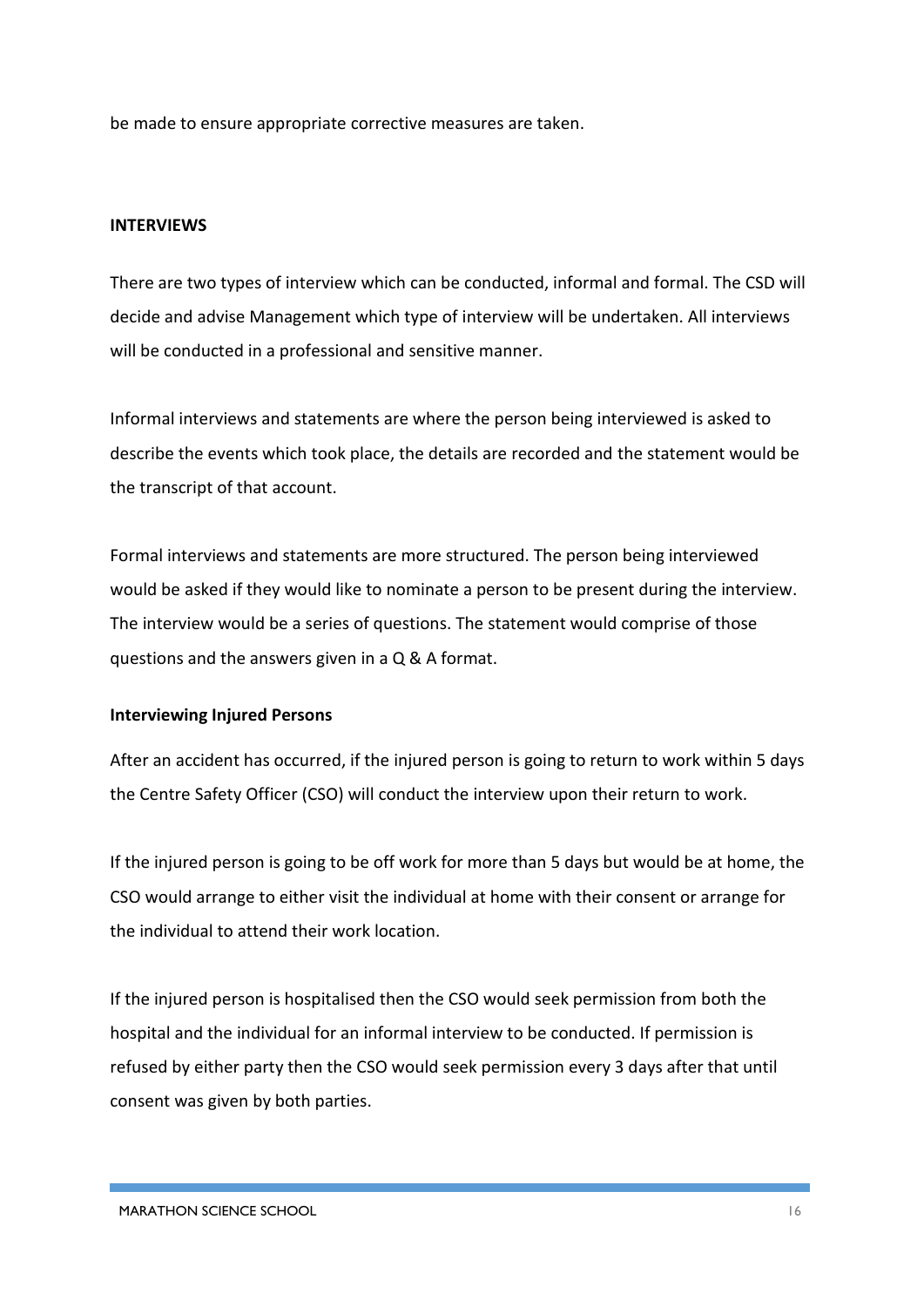#### **Interviewing Other Persons**

After an accident has occurred other persons may be required to be interviewed. These will normally take place at the work location.

#### **Arrangements**

After the CSO has decided what type of interview will be conducted and who will be interviewed the CSO will liaise with Management and the appropriate Personnel function to ensure that dates, times and locations of the interviews are co-ordinated. Individuals will be notified of the arrangements by the Centre Manager.

A room should be made available for the interviews to ensure privacy.

#### **Documentation**

Al statements will be held in the Accident File, stored in the Secretary's office on the fifth floor, which may be reviewed by external agencies (i.e. insurance companies etc)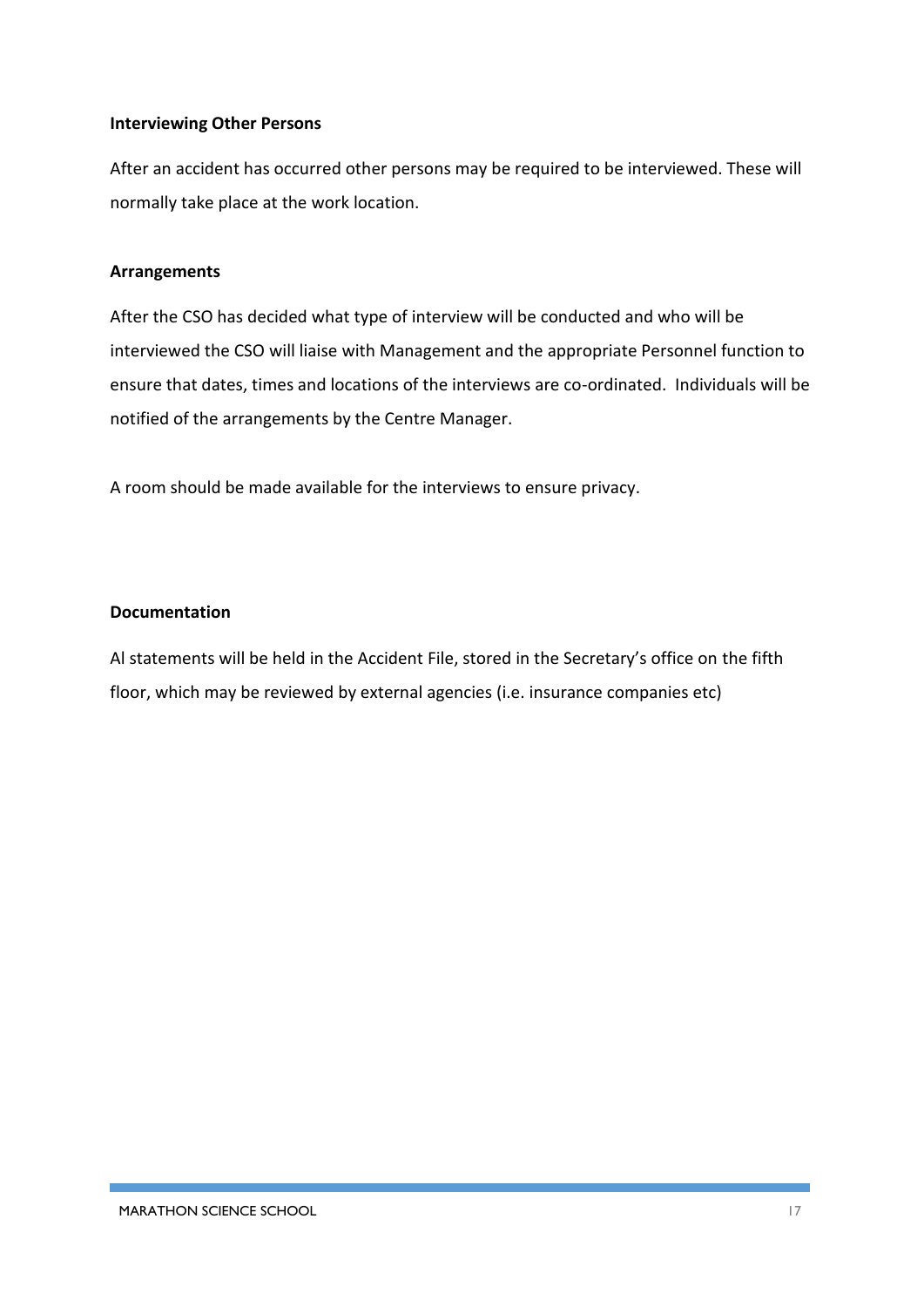



# Medical Emergency Policy **5**

Reviewed on: 3rd September 2020 Next Review: 2<sup>nd</sup> September 2021

MARATHON SCIENCE SCHOOL 18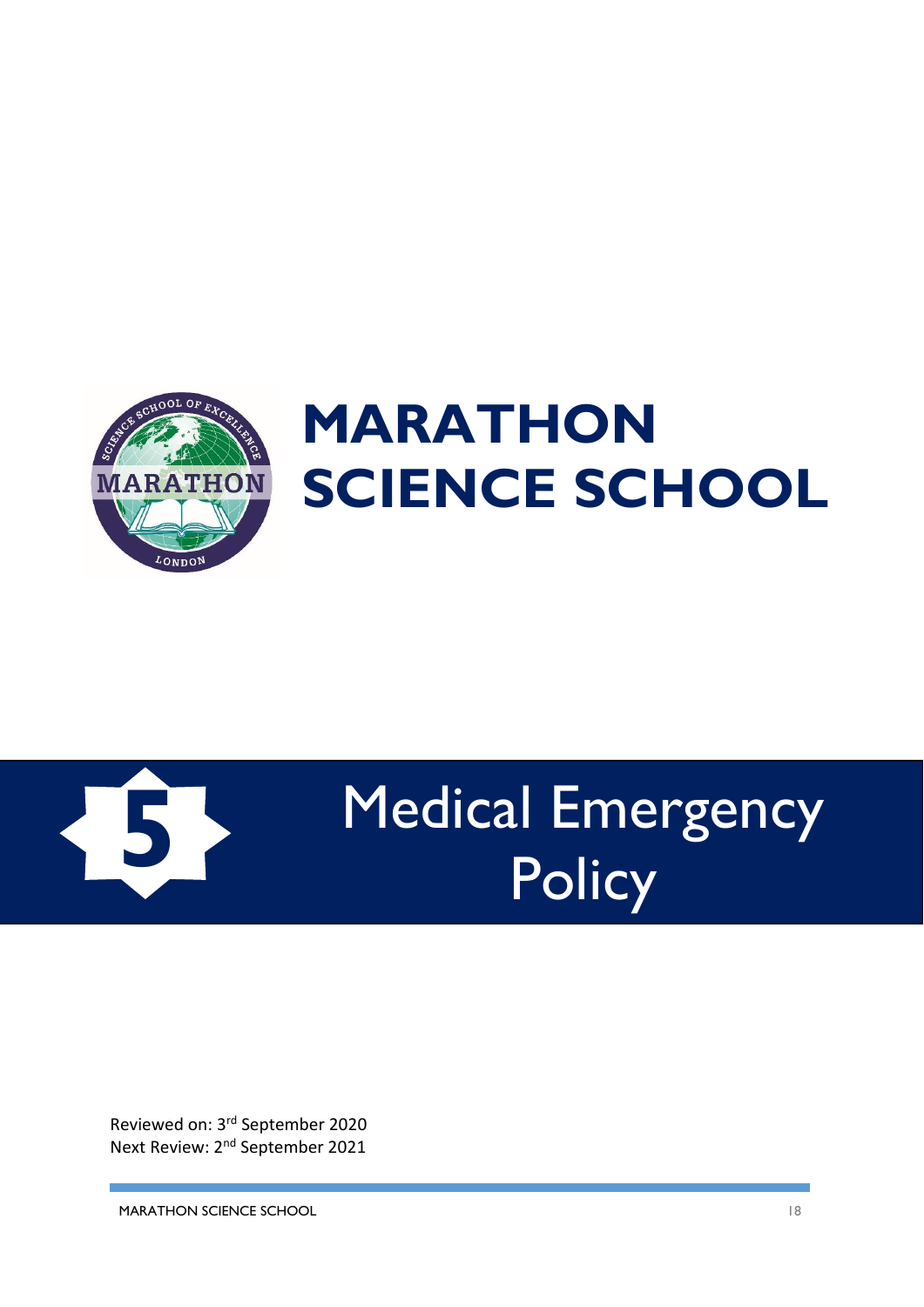Uzeyir Onur Headteacher

#### **Aims:**

The aims of this policy is set out the required procedure after an accident and medical incident.

#### **Objective:**

Our objective is to safeguard pupils and staffs' health by following procedures and recording accurately to enable to be monitored.

#### **Accidents:**

When children or adults are hurt as a result of an accident.

#### **Incidents:**

Occurrences that significantly affect the running of the school. (fire, flood etc)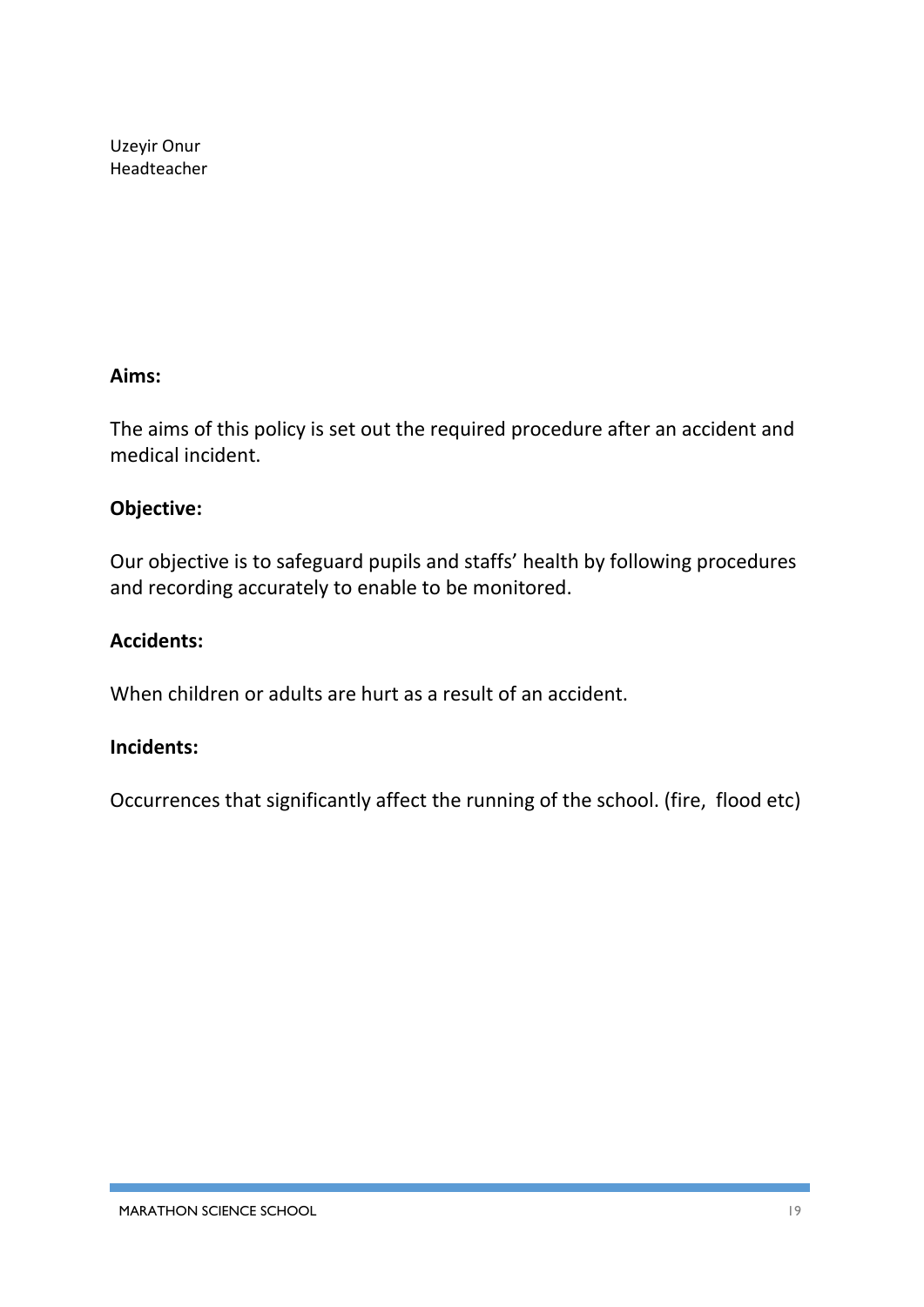



# **6** First Aid Policy

Reviewed on: 3rd September 2020 Next Review: 2nd September 2021

MARATHON SCIENCE SCHOOL 20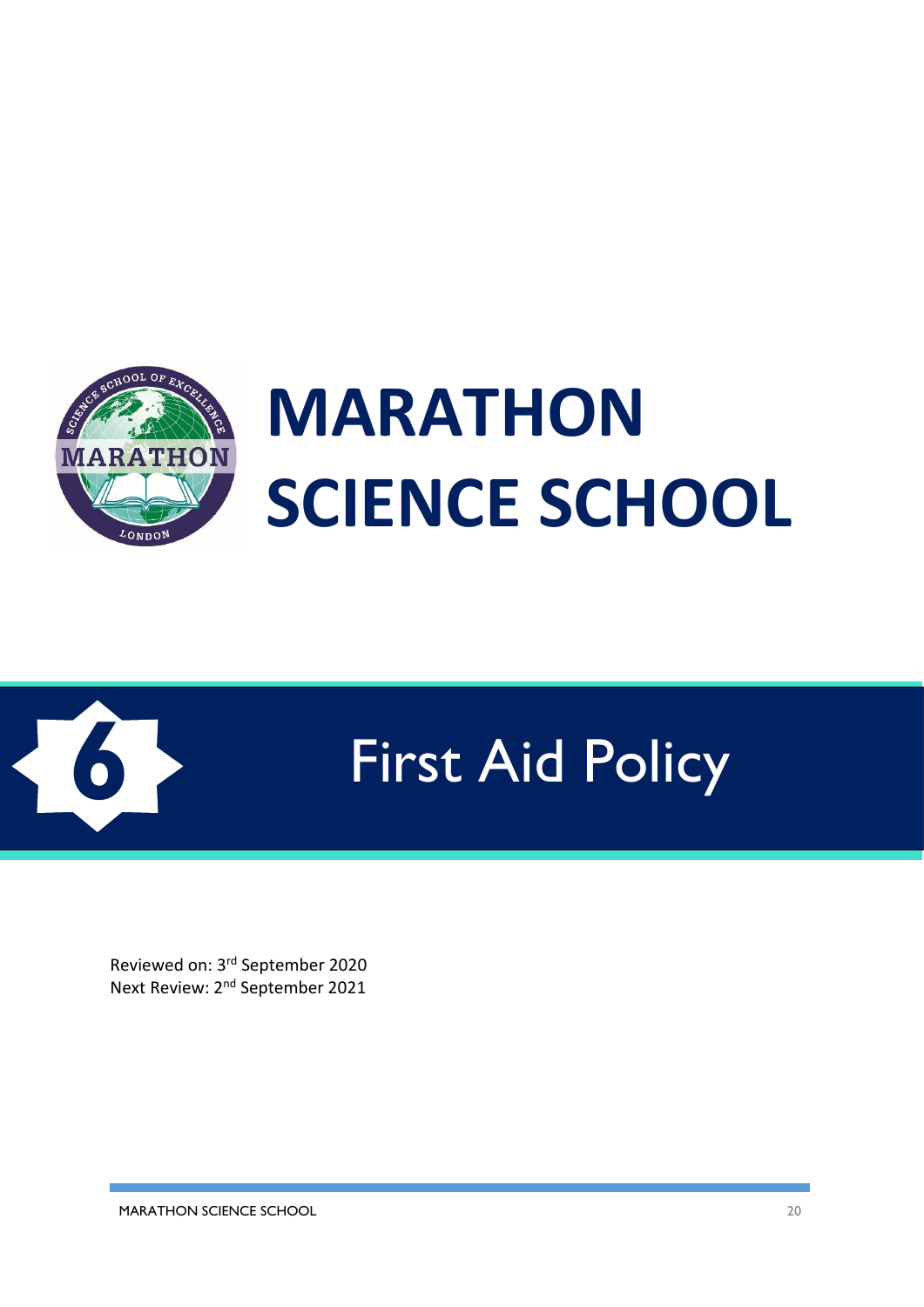Uzeyir Onur Headteacher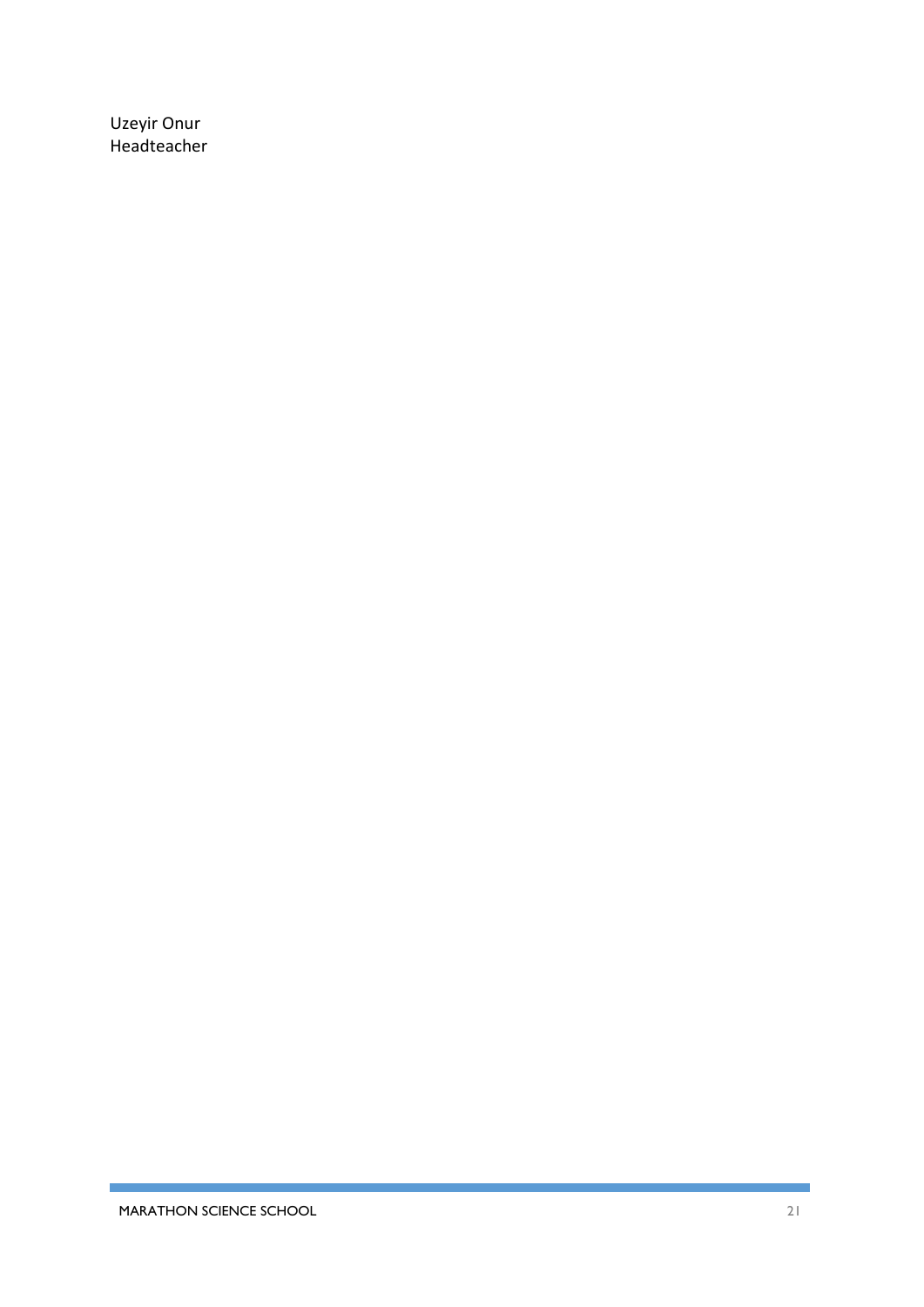Marathon School is committed to providing adequate and appropriate First Aid training throughout all areas of the school.

First aid can save lives and prevent minor injuries becoming major ones. This policy addresses responsibilities, procedures and provides information related to First Aid. This is in line with DFES guidance *"Managing Medicines in schools and early years settings – March 2005"*

#### **1. Responsibilities in Brief**

The Trustees are responsible for the health and safety of employees, students and of all those on the school premises.

The school must arrange adequate and appropriate training and guidance for staff who volunteer to be First Aiders/Appointed Persons.

The Trustees should ensure the minimum provision for First Aid:

- A suitably stocked first-aid container;
- An appointed person to take charge of first-aid arrangements:
- Information for employees on first-aid

The Headteacher is responsible for putting this policy into practice and for developing detailed procedures. The Headteacher should also make sure that parents are aware of the school's health and safety policy, including arrangements for first aid.

The Headteacher should regularly review the school's first-aid needs (at least annually), and particularly after any changes. Previous incidents, logbooks and consultation with staff should inform the monitoring and review process.

The Headteacher must ensure that First Aid notices are suitably displayed in staff/common rooms providing information on: location of equipment, facilities, personnel, monitoring and reviewing procedures.

Teachers and other staff in charge of pupils are expected to use their best common sense and the best of their ability , at all times, particularly in emergencies, to secure the welfare of the pupils at the school in the same way that parents might be expected to act towards their children.

#### **2. First Aiders**

The Headteacher in conjunction with the Board will ensure that First Aider/s are available on-site all the time. All First Aiders must complete a credited training course. The main duties of First Aiders are to: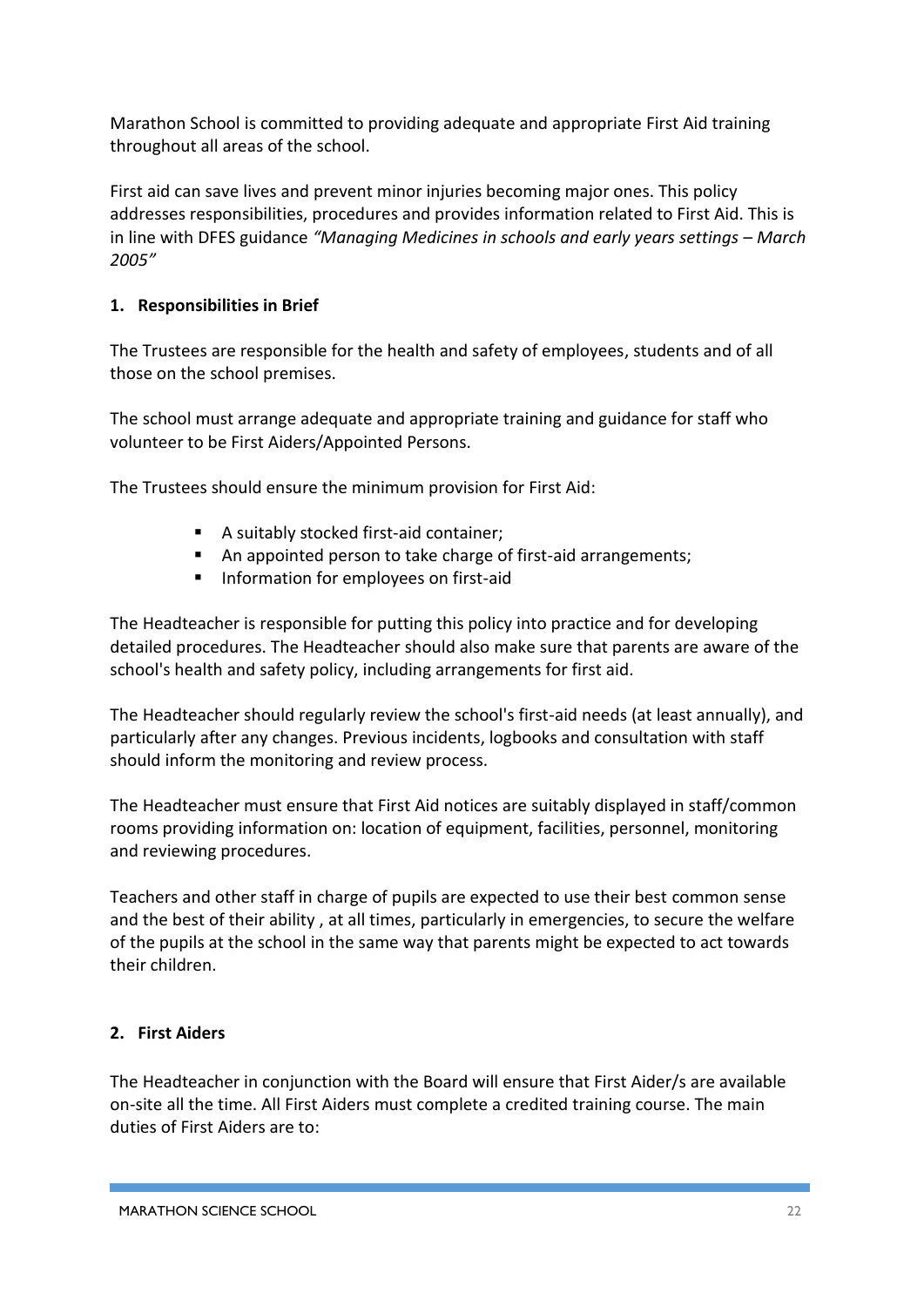- Give immediate help to casualties with common injuries or illnesses and those arising from specific hazards at school;
- When necessary, ensure that an ambulance or other professional medical help is called.

#### **Providing Information**

- All staff, pupils and visitors to the school are informed as appropriate of the first aid arrangements.
- Notices are clear and easily understood and displayed in prominent places.
- Induction programmes include first aid information and it is also included in staff and parent handbooks.
- All staff, pupils and visitors should know how to contact a first aider from **any area** of the school.

#### **3. Appointed person**

The Trustees will appoint a person as 'Appointed Person'. The appointed person will be a first aider :

- take charge when someone is injured or becomes ill;
- look after the first-aid equipment e.g. restocking the first-aid container;
- ensure that an ambulance or other professional medical help is summoned when appropriate.

#### **4. Records**

Any reportable injury, disease or dangerous occurrence must be recorded by the relevant member of staff in the incidents log book, kept at the office. This must include: the date and method of reporting; the date, time and place of the event; personal details of those involved and a brief description of the nature of the event or disease.

All first-aid incidents must be recorded by first-aiders in the first-aid logbook.

#### **5. Equipment**

The school has two first-aid containers.

#### *They are located in:*

The first aid boxes are placed in admin office and medical room in day school. The first aid boxes are in kitchen, library and medical room at boarding.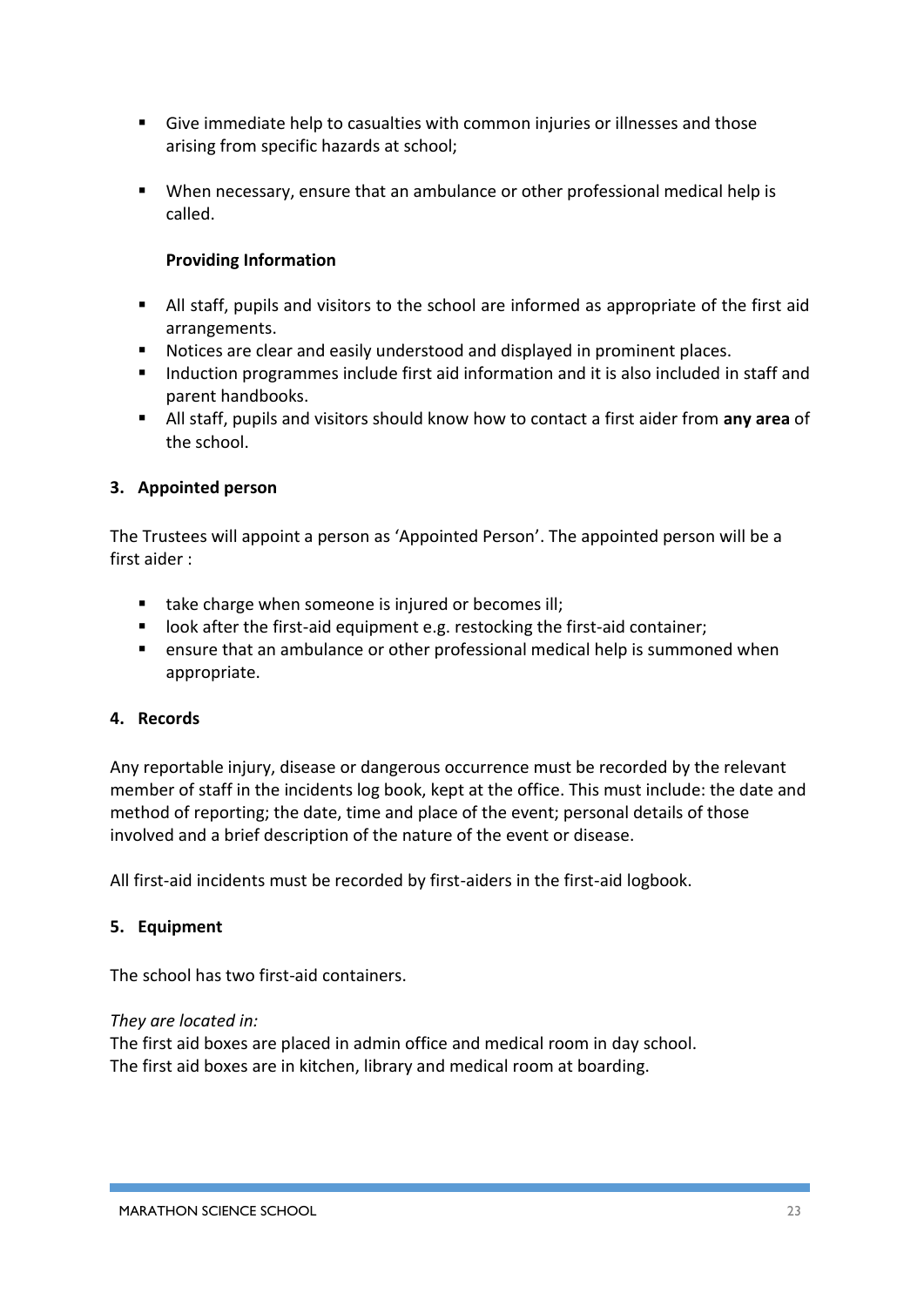#### **Standard First Aid Boxes (and Snatch Box)**

| To contain:                     |                                   |
|---------------------------------|-----------------------------------|
| Guidance Leaflet                | <b>Extra Large Lint Dressings</b> |
| Medi Fresh (Pack 10)            | Washable Plasters Pack 20         |
| <b>Blunt Ended Scissors SiS</b> | No. 16 Eye Pads                   |
| Finger Stalls (Pack 4)          | <b>Triangular Bandages</b>        |
| <b>Personal Protection Pack</b> | Safety Pins (Pack 12)             |
| Life Aid                        | No.8 Lint Dressings               |
| Washable Fingertip              | No.9 Lint Dressings               |
| Eye Wash Station Sign           | <b>Eye Solution</b>               |
| Eye Wash Bracket                |                                   |

For off site visits, a travelling first aid kit is available. Basic first aid boxes are strategically positioned around the school and restocked regularly by the designated person.

#### **6. REPORTING ACCIDENTS and RECORD KEEPING**

#### **Procedure**

If administration of first-aid is required, staff/pupils should immediately call for/inform the appointed person. The appointed person will then take charge of the situation, summoning a first-aider if need be. The first aider will then administer first-aid if appropriate; the medical room should be used if required. The appointed person and first-aider will decide whether the emergency services are to be called, in which case the appointed person will do so. The reporting member of staff/pupil and the first aider should record the incident logbook, and the appointed person should inform the Headteacher of the incident and its outcome. If the incident involves a pupil, the Headteacher will ensure that the parent/carer of the pupil is informed, and report it to relevant bodies if necessary (see 'Guidance on First Aid for Schools', DfEE publication).

The school keeps a record of treatment given by first aiders including:

- The date, time and place of incident
- The name of the injured or ill person
- Details of the injury or illness and the first aid given

• What happened to the person immediately afterwards - for example, went back to class, home or hospital

• Name and signature of the first aider dealing with the incident.

In the case of any serious or significant incident, the parents are contacted by telephone and recorded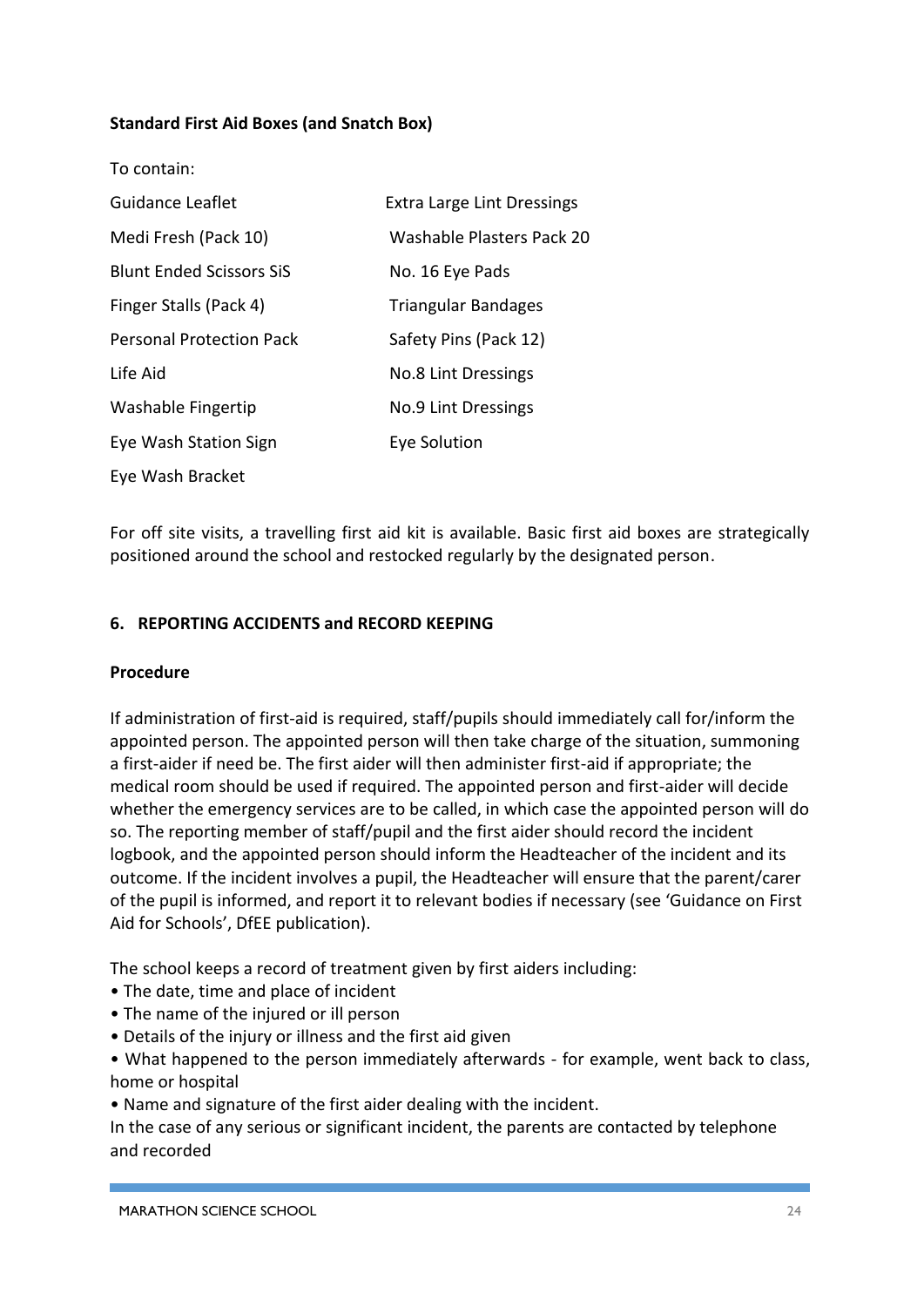The members of staff should be aware of any particular hazards in the subjects they teach of activities they supervise and should have appropriate training and access to first aid kits (pe, science).

Staff will use gloves when treating pupils and appropriate cleaning materials and disinfectants, will be used to clean up spillage bodily fluids.

Pupils with medical conditions such as epilepsy, allergies and asthma should be identified. All staff should be aware of their conditions and alert to Director for prompt action. (See separate policy)

#### **ADMINISTRATION OF MEDICINE POLICY and GENERAL PRINCIPALS**

The Governing Body recognises that many pupils will, at some time, need to take medication at school. The school acts in 'loco parentis' for all boarding pupils and has a duty of care to do all that is reasonably practicable to safeguard and promote the pupils welfare. While parents of day children retain responsibility for their child's medication, the school has a duty of care whilst they are at school.

#### **Responsibilities**

The Governing Body takes responsibility for the administration of medicines during school time in accordance with the government's policies and guidelines. The Headmaster will implement this policy and report, as required, to Seven Hills Trust. Medication will normally be administered by the School Designated person.

#### **Administration of Medication**

Medication will normally be administered by the School Designated person. Prescription medications will be deposited with the house master who will be given full directions on administration and dosage of medication. Pupils will not be allowed to have prescription medication in their possession, and every attempt should be made to limit the possession of other medication (e.g. Paracetamol, medication from home or abroad) The school will stock a variety of over the counter medication.

#### **Aspirin or aspirin based products should not be used by anyone under the age of 12yr**.

Lockable medicine cabinets are installed in each building, where basic home remedies are kept. In the event of a pupil feeling unwell, it would be seen as negligent if these remedies are not offered to pupils.

#### **All medicines have to be confiscated from pupils and checked by the Marathon School.**

Only medicines prescribed by the GP should be administered. This will be clearly labelled with pupils name and dosage details.

In the event that medicines have been prescribed by a Doctor from another country, and documentation has been provided with it.

Boarding pupils who are ill may need to be sent home to their parents/guardians.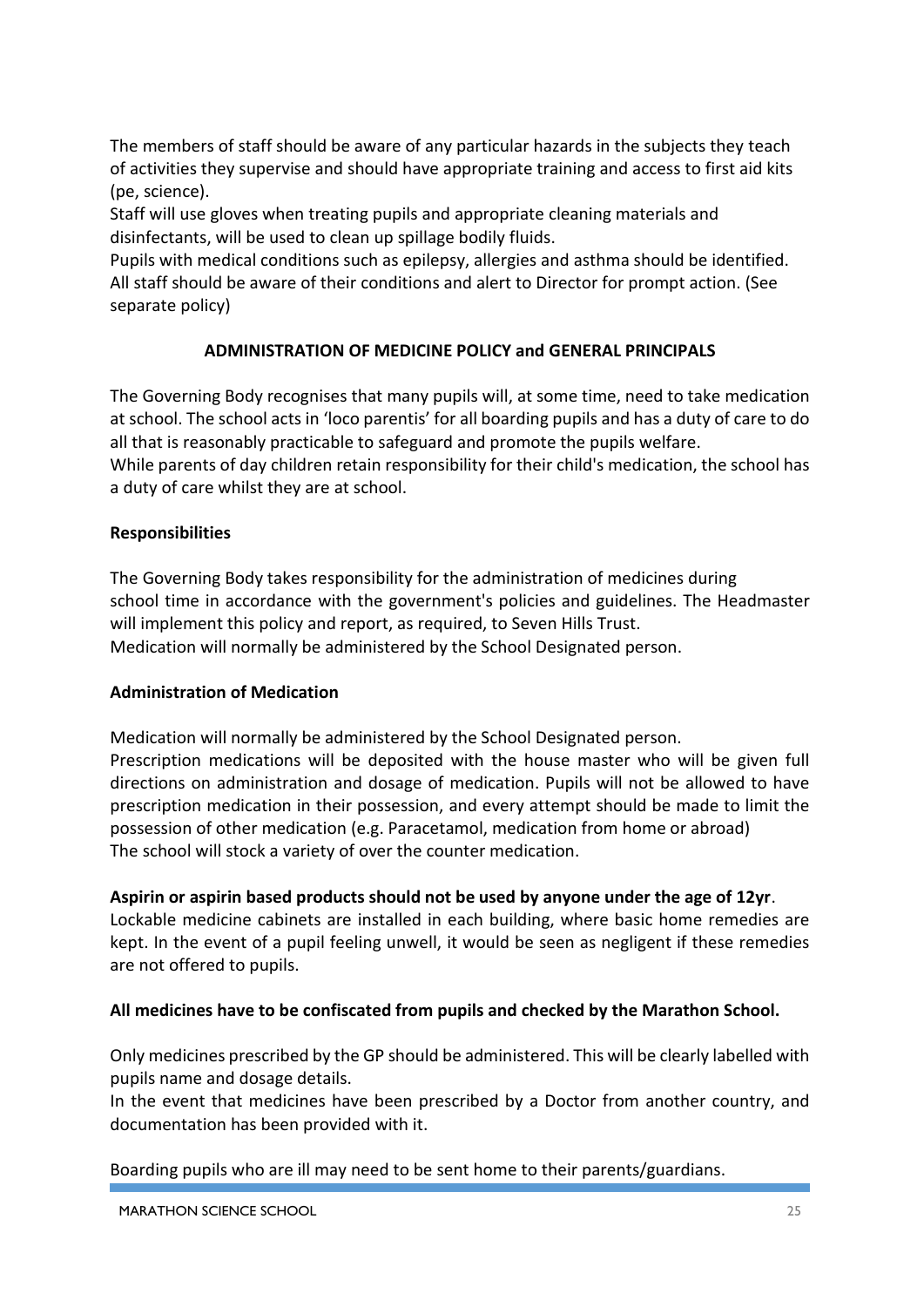#### **Action to be taken by Housemaster**

Staff must make every effort to ensure Medicines are collected in from all pupils. It is a requirement that an up to date Medicine Log Book is kept to record medicines taken by pupils.

1. This should log: Pupil's name Medicine given Dosage Date and time given to pupil Pupil's signature Staff's signature

#### **At the end of each term the Medical Centre will check medicine cabinets and record books.**

In the event of a medicine such as Ritalin, or Co+ncerta, a ward Register of Drugs Controlled in the misuse of Drugs Act (DDA book) must be completed. The medicine must be clearly labelled and locked in the locked cabinet. The amount of tablets at the beginning of term must be counted and recorded in the book, each time they are dispensed they are counted and the balance recorded. The pupil and staff must both sign.

All staff are expected to maintain professional standards of care. Staff are in Loco Parentis whilst pupils are boarding, so therefore take on the parents responsibility.

Parents will be expected to notify any requests for the administration of medicines at the earliest opportunity. If there are difficulties or concerns, they will be invited to discuss with School Designated person what can be done before a decision can be made.

The Headmaster, or person authorised by him, will decide whether any medication will be administered in school, and by whom.

In consultation with the Headmaster and anyone else the Headmaster deems necessary, will draw up a healthcare plan.

#### **Medical Care during the school**

A separate form (same details) must be completed for each medicine to be administered.

The School Designated person will follow the same procedures as the boarding and will communicate any medication administered at the end of the day.

#### **Long-term Medical Needs**

The Governing Body and Headmaster will do all they reasonably can to assist students with long-term needs. Each case will be determined after discussion with the parents, and in most cases the family doctor. The Headmaster also reserves the right to discuss the matter with the School's Doctor.

#### **Records of administered medicines**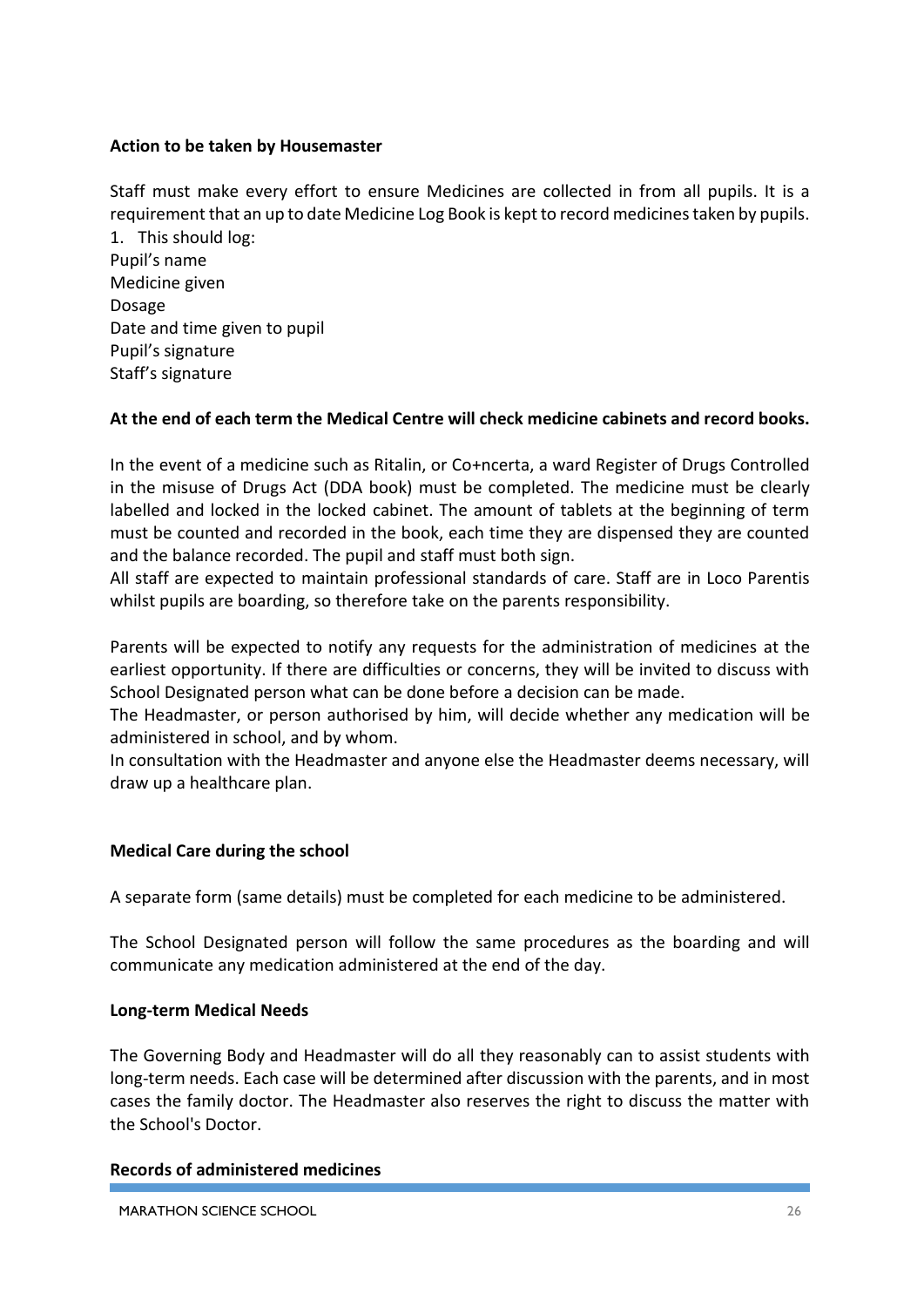The School Designated person will complete an entry in their daily log in every instance. It will be kept in the relevant office. The record will contain:

- Name of the student
- Date and time of the administration
- Who supervised the administration
- Which medication
- How much was given

The School Designated person will ensure that the medical record logs are filled in and checked regularly.

#### **Vaccinations and Immunisations**

No form of vaccination or immunisation will take place unless the School Doctor has parental consent.

#### **FIRST AID BOXES**

Small First Aid boxes with basic supplies are issued to each building. In the event of supplies needing restocking, the designated person should purchase the required medication. At the end of each term the First Aid boxes will be replenished.

#### **MEDICINES**

Lockable Medicine Cabinets and fridges have been installed in each building. Medicine will be kept according to instructions on the packages. Each building will have a basic stock of home remedies to be given in the event of a pupil feeling unwell.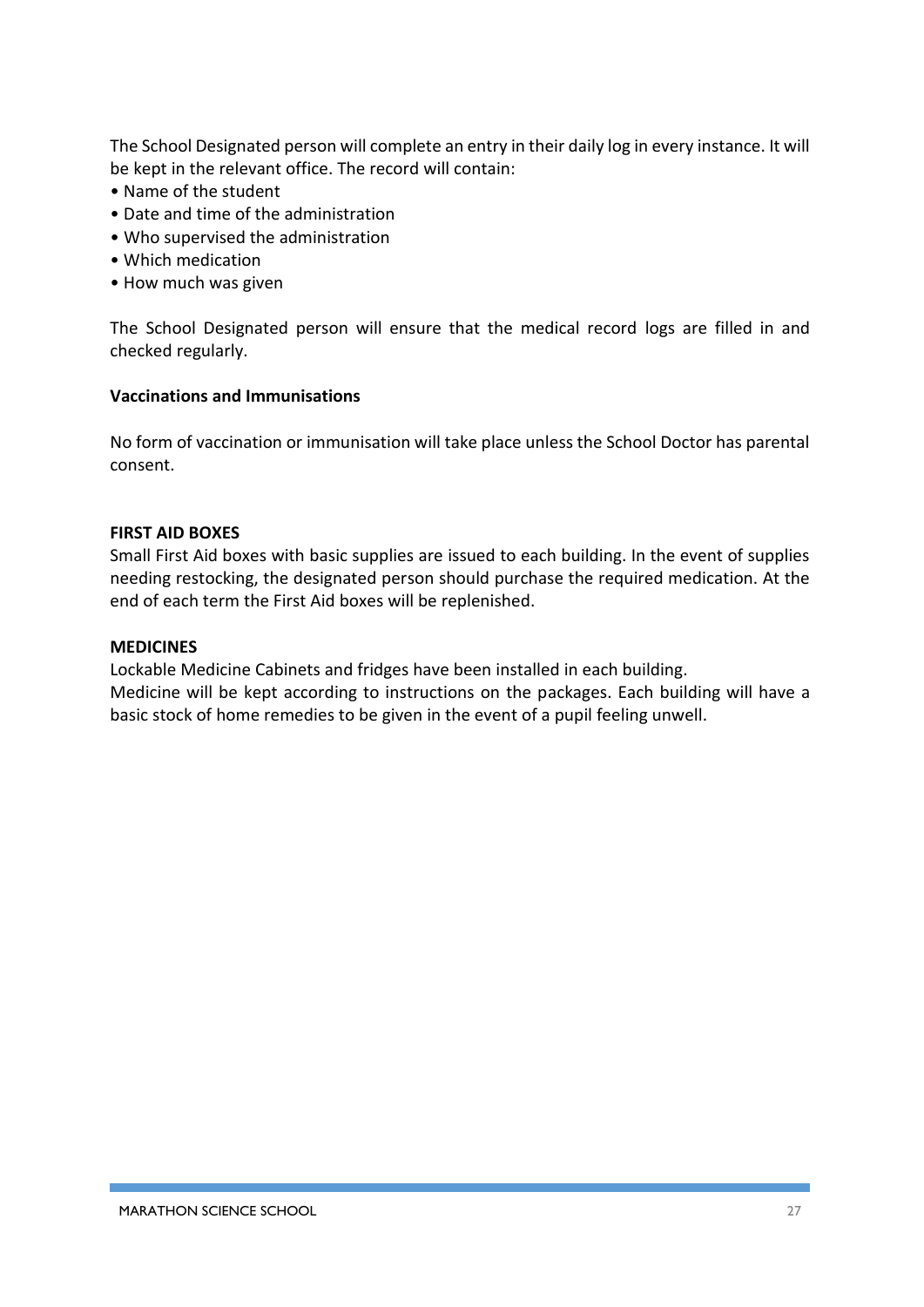#### **SIMPLE LINCTUS**

**USE:** Relief of cough. Soothes the airways **DOSE:** Over 12yr. and adults' one 5ml spoonful 3 – 4 times daily. Not to be used in pregnancy, liver disease, epilepsy, brain injury or disease. If accidentally taken too much, seek DR's advice. Discard any unused linctus 2 months after first opening bottle.

#### **STREPSIL LOZENGES**

**USE:** Eases sore throat. **DOSE:** Dissolve one lozenge slowly in mouth every 2 – 3 hours May occasionally cause allergic reaction including asthma. (This is more common if allergic to aspirin)

#### **PARACETAMOL** (500mg)

Headache, migraine, sore throat, toothache, rheumatic pains, fever aches and pains of cold/flu.

Children over 12yr and adults.  $1 - 2$  tablets dissolved in water every  $4 - 6$  hours as required. **Up to a maximum of 8 tablets in 24 hours.** 

Consult DR first if any kidney/liver problems or known allergies to Paracetamol in past. Also if taking other medication containing Paracetamol. Or medication containing Non-steroid anti- inflammatory agents. I.e. aspirin/Ibuprofen.

If stated dose is exceeded seek Drs Advice or contact A/E department.

#### **CALPOL (JUNIOR LIQUID PARACETAMOL)**

**USE:** Pain relief – reduces temperature

**DOSE:** Children  $6 - 12$  years.  $5 - 10$  mls every  $4 - 6$  hours

Adults and children over 12yrs. 10 – 20 mls every 4 – 6 hours. Maximum 4 doses in 24 hours.

Consult Dr. if taking other Paracetamol based medicines history of kidney or liver problems or taking anticoagulants/anti convulsants.

Seek immediate medical attention if overdosed

#### **ANTHISAN CREAM**

Local pain from insect bites, stings and nettle rash. Ease itching and inflammation. Do not use if skin is broken or has a history of eczema Apply to affected part as soon as possible after sting/bite. Can apply  $2 - 3$  times a day for up to 3 days.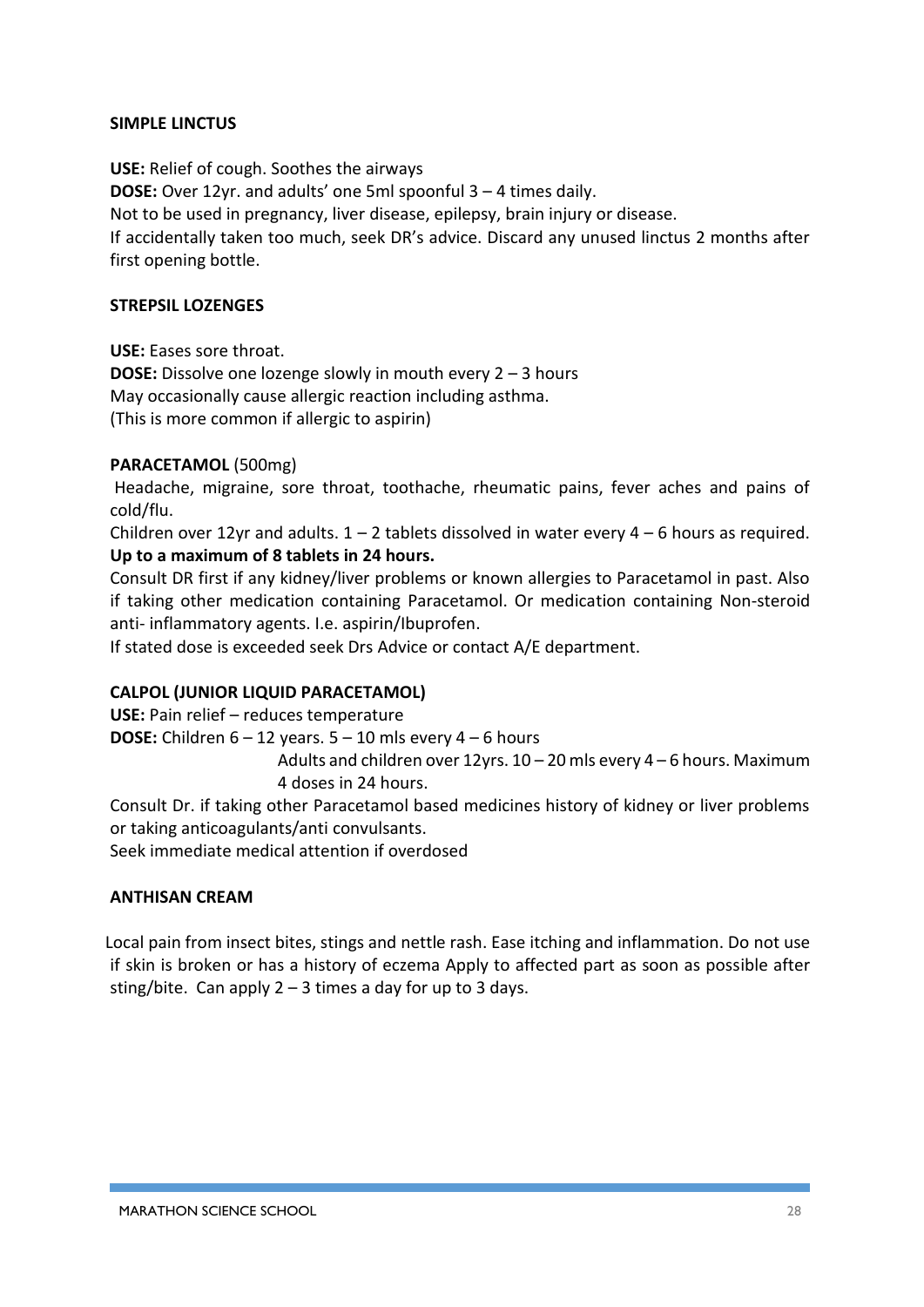#### **SAVLON ANTISEPTIC CREAM**

**US** Cleanses and helps prevent infection in first aid and minor skin problems. Mild skin healing cream. Cool and soothing Apply to affected are as needed.

#### **DEEP HEAT RUB**

Relief from muscular aches, backache and sciatica. For bruises and sprains. Adults and children – gently massage into affected area until absorbed 2 – 3 times daily.

Do not use on broken skin.

#### **RENNIES**

Indigestion remedy. Also relieves heartburn, gastritis, flatulence, upset stomach and biliousness.

**D** Adults - 2 tablets sucked or chewed as required. Maximum 16 tablets a day. Children 6 – 12 yrs. - 1 tablet when required. Maximum 8 tablets in 24hours Kwells/Joy-Rides

#### **Appendixes:**

**1 – Medical Details Form**

- **2 – Medical Consent Form**
- **3 – List of First Aiders**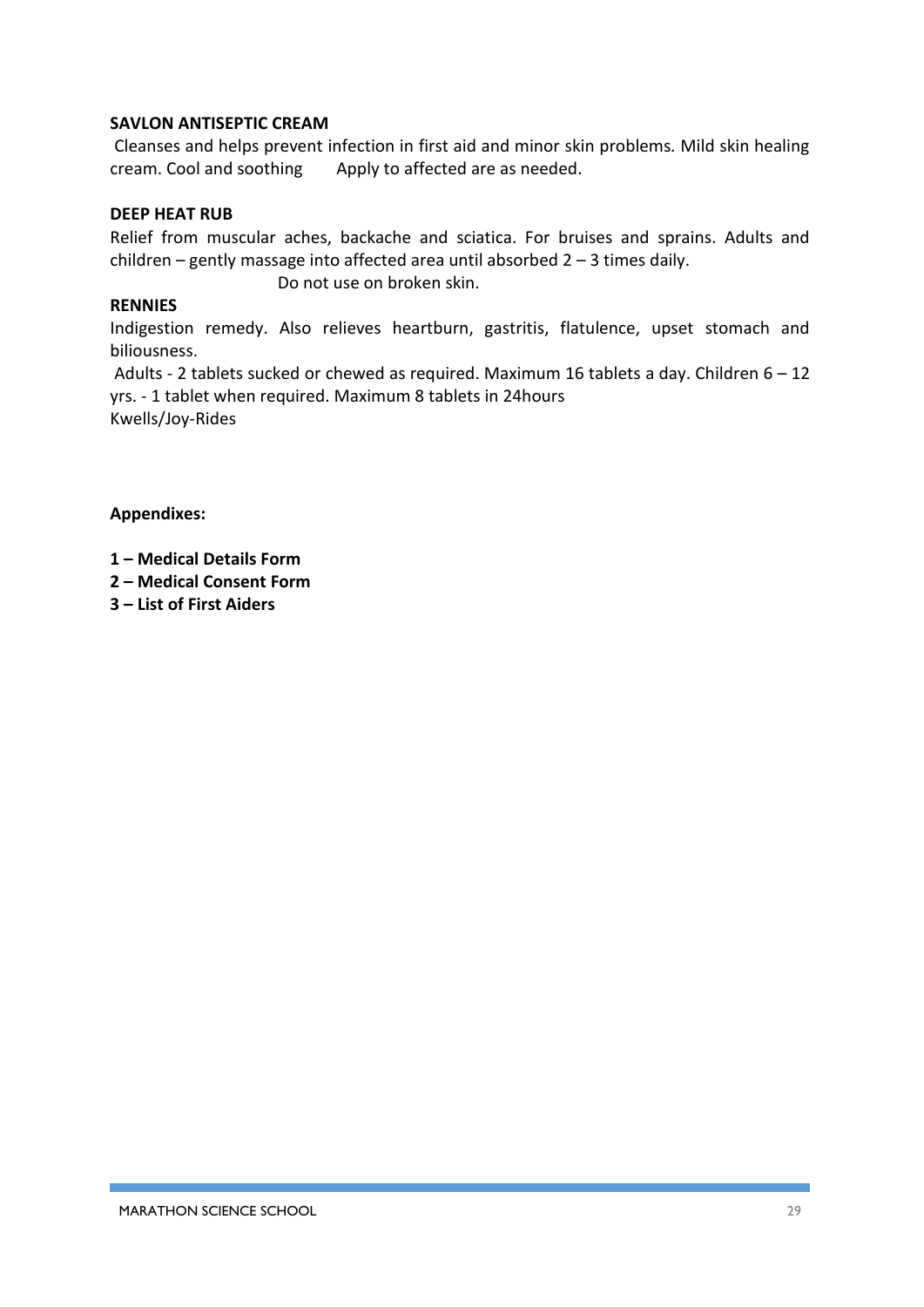#### **Appendix 1 – Medical Details Form**

**Medical details**



#### **Marathon Science School**

1-9 Evelyn Street, London,SE8 5RQ. Telephone: 02072313232 Fax: 02072523680 www.marathonschool.com

The information on this form will be seen by the School's bursar and the Chair. Except as directed by your child's doctor, no medical condition or handicap will be an automatic bar to your joining Marathon, however it is important for the school to know about such conditions which may in some way affect the wellbeing of the pupil or of those around. Parents are also required to advise the school of any changes in health or fitness whilst at Marathon.

| Name of Child in Full:                         |                                                              |                                                                                                                                                             |  |
|------------------------------------------------|--------------------------------------------------------------|-------------------------------------------------------------------------------------------------------------------------------------------------------------|--|
|                                                | Has your child been immunized against diphtheria? □ YES □ NO |                                                                                                                                                             |  |
| Has your child ever had or is suffering from:- |                                                              |                                                                                                                                                             |  |
| Chicken-pox:                                   | Epilepsy: ______                                             | <b>Scarlet fever:</b>                                                                                                                                       |  |
| Whooping cough: ______                         | Mumps: ______                                                | Diabetes:                                                                                                                                                   |  |
| Whooping cough: ______                         | Measles: ________                                            | <b>Hepatitis:</b>                                                                                                                                           |  |
| German measles: ______                         | Asthma: ______                                               | <b>Mental illness:</b>                                                                                                                                      |  |
| Joint or back injuries: ______                 | HIV/AIDS: ______                                             |                                                                                                                                                             |  |
|                                                |                                                              | Has your child been treated by a consultant for any illness, physical or mental, in the last five years?<br>$\Box$ YES (please give details) $\Box$ NO      |  |
| Any adverse reactions to medication:           |                                                              |                                                                                                                                                             |  |
|                                                | Any conditions which affects mobility, strength or fitness:  |                                                                                                                                                             |  |
| allergy intolerance?                           |                                                              | Does your child have to avoid any food, household products, toiletries, insects, plants or animals because of<br>$\Box$ YES (please give details) $\Box$ NO |  |
|                                                |                                                              |                                                                                                                                                             |  |
|                                                |                                                              | Please add here any other information concerning your child's health which has not been covered by the                                                      |  |
|                                                |                                                              | I declare that the information given above is to the best of my knowledge and belief correct and complete.                                                  |  |
| Signature of parent:                           |                                                              | date:                                                                                                                                                       |  |

MARATHON SCIENCE SCHOOL 30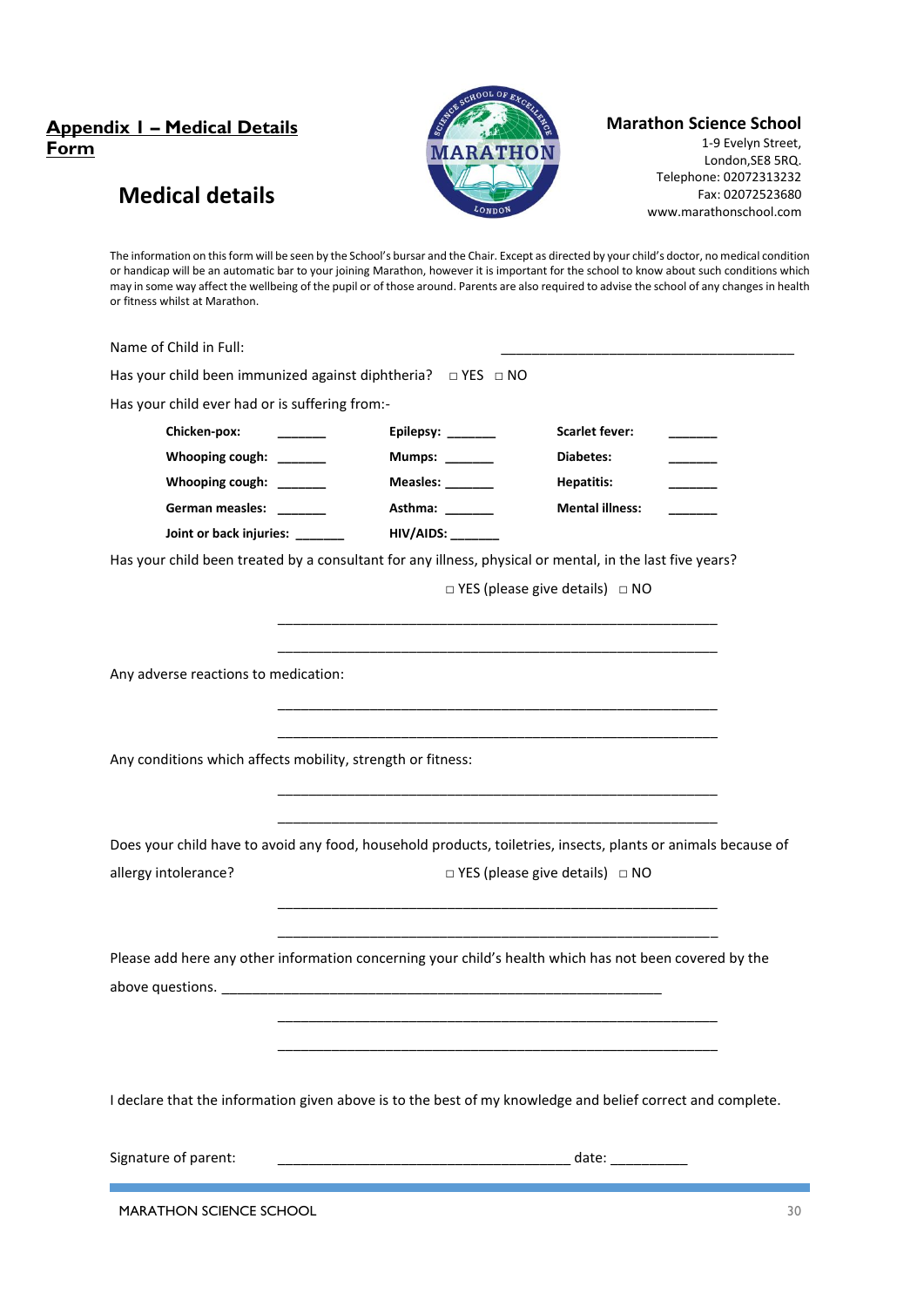

**MARATHON SCIENCE SCHOOL**

1-9 Evelyn Street, London, SE8 5RQ Tel: 02072313232 Fax: 02072523680

www.marathonschool.com

# **MEDICAL CONSENT FORM**

| <b>NAME</b> | <b>SURNAME</b> |  |  |
|-------------|----------------|--|--|
| <b>YEAR</b> | <b>DOB</b>     |  |  |

I give my permission to Marathon Science School to take my child to the GP, A&E, dentist and opticians for his regular check-up (or in emergencies) and dispense non prescribed medication such as paracetamol.

Parent / Carer:

| <b>NAME</b> |             |     |
|-------------|-------------|-----|
| SIGNATURE   | <b>DATE</b> | /20 |

For any other medical issues, on each occasion permission will be asked from the parents/carers. This may be done over the phone.

**Appendix 3 – First Aiders**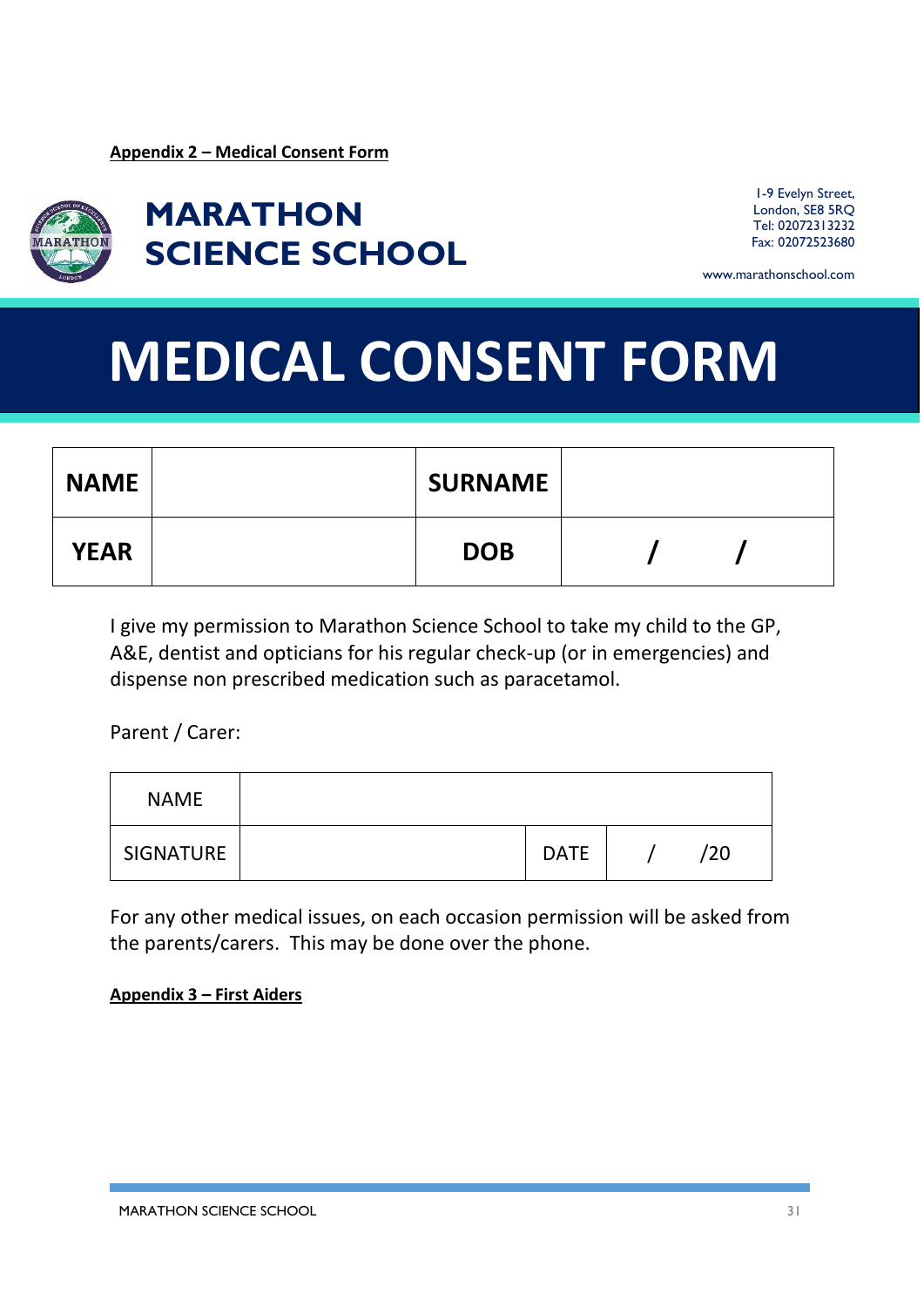

# **FIRST AIDERS**

# **Designated First Aiders:**

| <b>LOCATION</b>    | <b>NAME</b>                           |
|--------------------|---------------------------------------|
| <b>At Boarding</b> | <b>Selman Dural</b>                   |
| In School          | <b>Fatih Akcay / Yuksel</b><br>Ozkaya |

**First Aiders**:

| <b>NAME</b>         | LOCATION                               |  |
|---------------------|----------------------------------------|--|
| <b>Selman Dural</b> | Boarding - 3rd Floor                   |  |
|                     |                                        |  |
| <b>Fatih Akcay</b>  | School – 1 <sup>st</sup> Floor - Admin |  |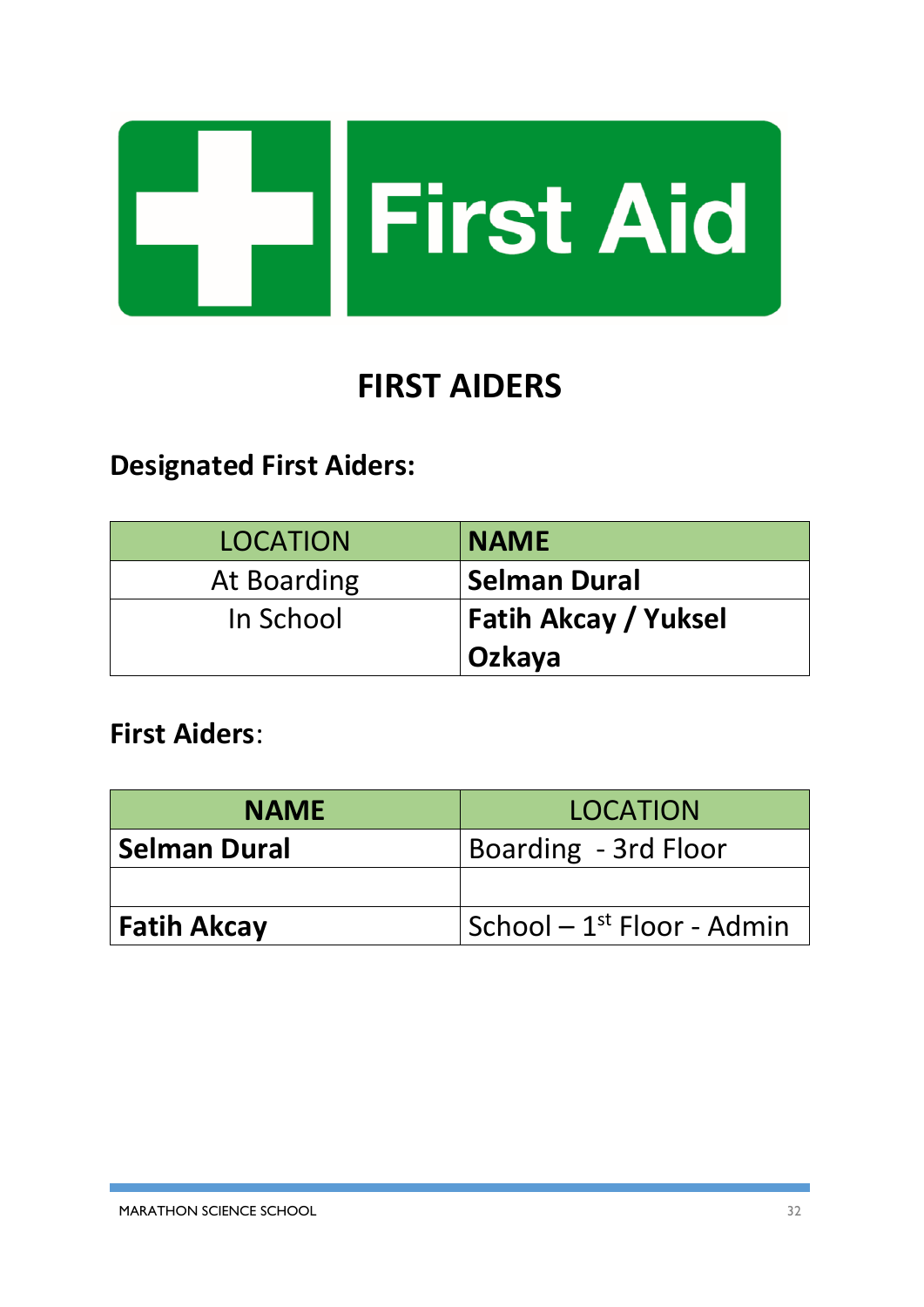# **E. Food Safety**

#### **INTRODUCTION**

Food contamination may occur when food is not stored/cooked properly or prepared in unhygienic conditions. It is essential to reduce the risk of poisoning and protect the health of staff and students in the Centre.

The SEVEN HILLS EDUCATIONAL TRUST is authorised to process and serve food to staff, students and visitors and as such is covered by the Food Safety (General Food Hygiene) Regulations 1995 and legally bound by its conditions.

In order to ensure standards of hygiene and food safety that meet regulation requirements in all areas of food preparation, the SEVEN HILLS EDUCATIONAL TRUST has introduced and implements an "*Assured Safe Catering*" system.

Because the SEVEN HILLS EDUCATIONAL TRUST prepares and provides food for Muslim people, it is a requirement that all staff handle food in accordance with *halal* practices. This should be noted in all food preparation policies throughout this document.

The SEVEN HILLS EDUCATIONAL TRUST employs a full time staff of trained and certificated catering personnel. No unqualified personnel may be admitted to food preparation areas without permission of the responsible person.

- It is the responsibility of the Centre Manager to ensure there is adequate staff provision at all times of food service.
- All personnel working within the Centre must hold the following certification: (CIEH) Basic Food Hygiene
- A record of any accident (however minor) must be promptly entered in the Treatment & Accident Book.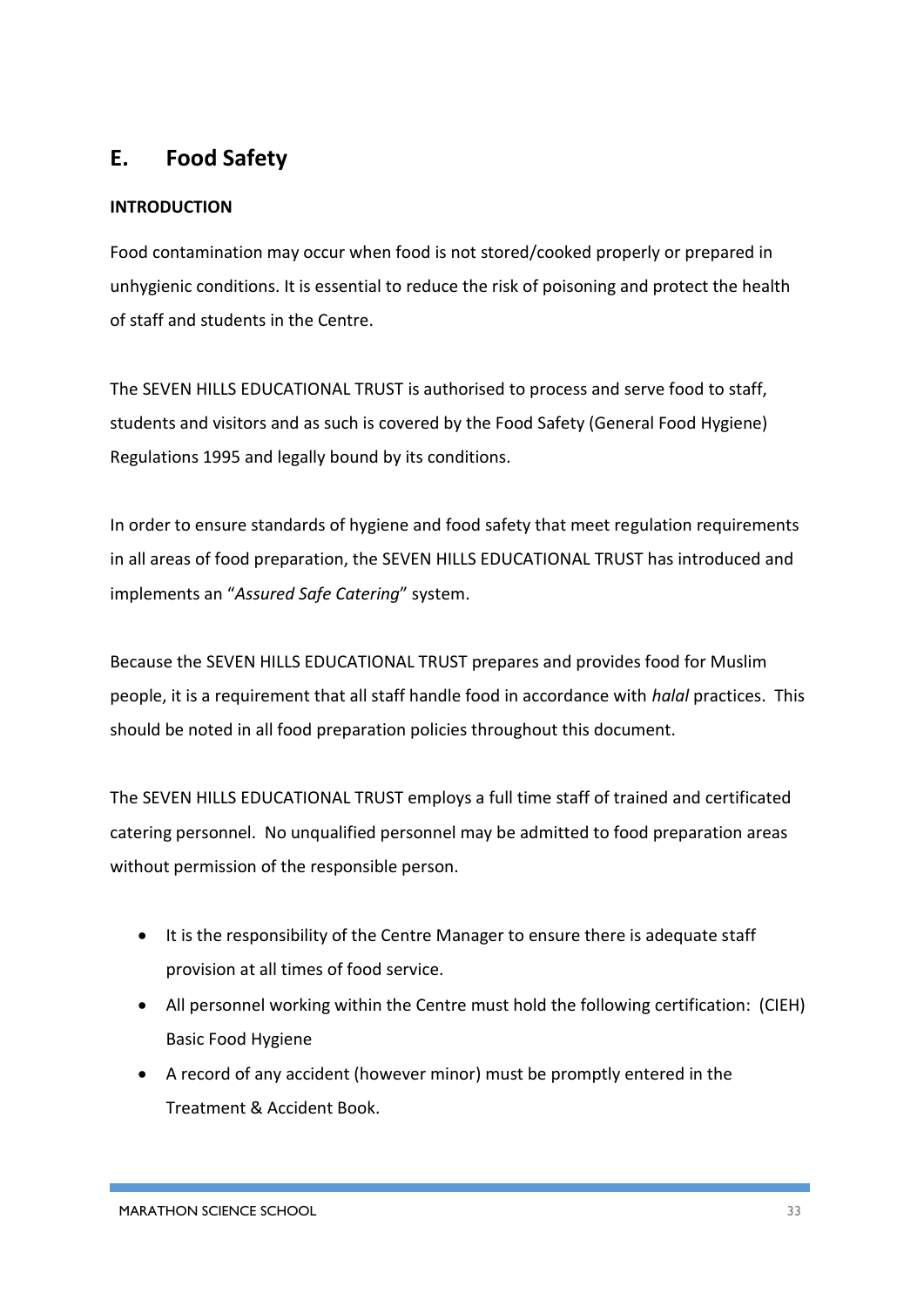#### **IDENTIFYING AND CONTROLLING FOOD HAZARDS**

It is the responsibility of each staff member in food preparation areas to ensure that measures are taken to reduce the risk of accident or harm to staff and consumers.

Duties of the "Responsible Person" in food preparation areas

The responsible person must ensure that:

- Food is served in a hygienic way, in accordance with Food Safety (General Food Hygiene) Regulations 1995.
- The responsible person should inspect all food deliveries for signs of damage or expiration before storage and/or consumption.
- Food is stored adequately in accordance with Food Safety (General Food Hygiene) Regulations 1995 (i.e. all perishable ready-to-eat foods such as meat or fish products are stored between +2 ºC and +4 ºC. Foods to be stored for longer term consumption should be clearly labelled and stored in deep-freezers according to manufacturer expiry guidelines.)
- Food to be kept at room temperature is shelved adequately and used accordingly.
- There are appropriate facilities for personal hygiene; adequate washing facilities are available and lavatories do not lead directly into food handling areas.
- Ventilation systems are implemented whilst cooking.
- Refuse and food waste is controlled, kept covered and stored to prevent pest and/or bacterial contamination.
- The SEVEN HILLS EDUCATIONAL TRUST observes adequate pest-control measures.
- Food waste from preparation areas should be deposited in external refuse containers every night.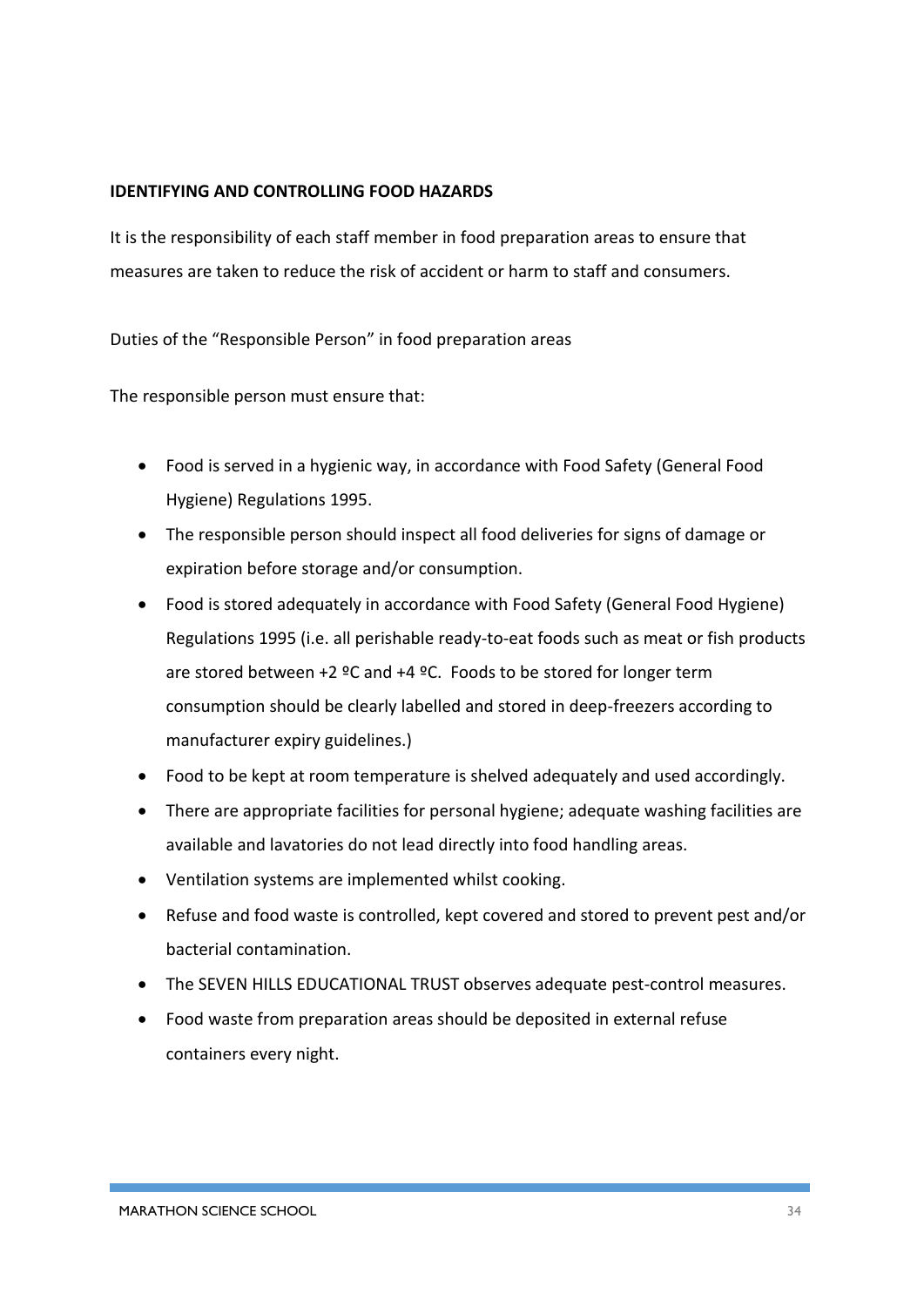#### **FOOD PREPARATION**

Contamination of food can occur at all stages of food preparation so it is important that hygiene regulations regarding the handling of food are observed.

- Food should only be prepared, treated or processed in designated places.
- All food preparation surfaces must be clean and hygienic.
- Hands should be routinely washed when handling food.
- Suitable clean and where appropriate protective clothing should be worn.
- Maximum personal hygiene should be observed by all staff members.
- Food should be prepared using appropriate tools e.g. meat knives are stored separately from vegetable knives, *halal* regulations are observed and equipment must be colour-coded to minimise confusion.
- All large meats (steaks, burgers, chicken) must be cooked thoroughly to a maximum temperature of 75ºC. Hot foods must be stored at a minimum of 63ºC and if necessary, food must be re-heated to a minimum of 75ºC. Foods should be served as soon after cooking as possible.
- Rooms where food is prepared, treated or processed should have adequate facilities for washing food and equipment.
- All food preparation and service areas must be thoroughly cleaned every day with an intensive clean of cooking equipment and storage facilities at least every two weeks.
- The SEVEN HILLS EDUCATIONAL TRUST has a strict NO SMOKING policy. In particular, smoking is NOT permitted in any food handling areas.

NB: The SEVEN HILLS EDUCATIONAL TRUST will not tolerate any breaches of regulations (whether wilful or accidental) and those staff that are found to have done so will face disciplinary action.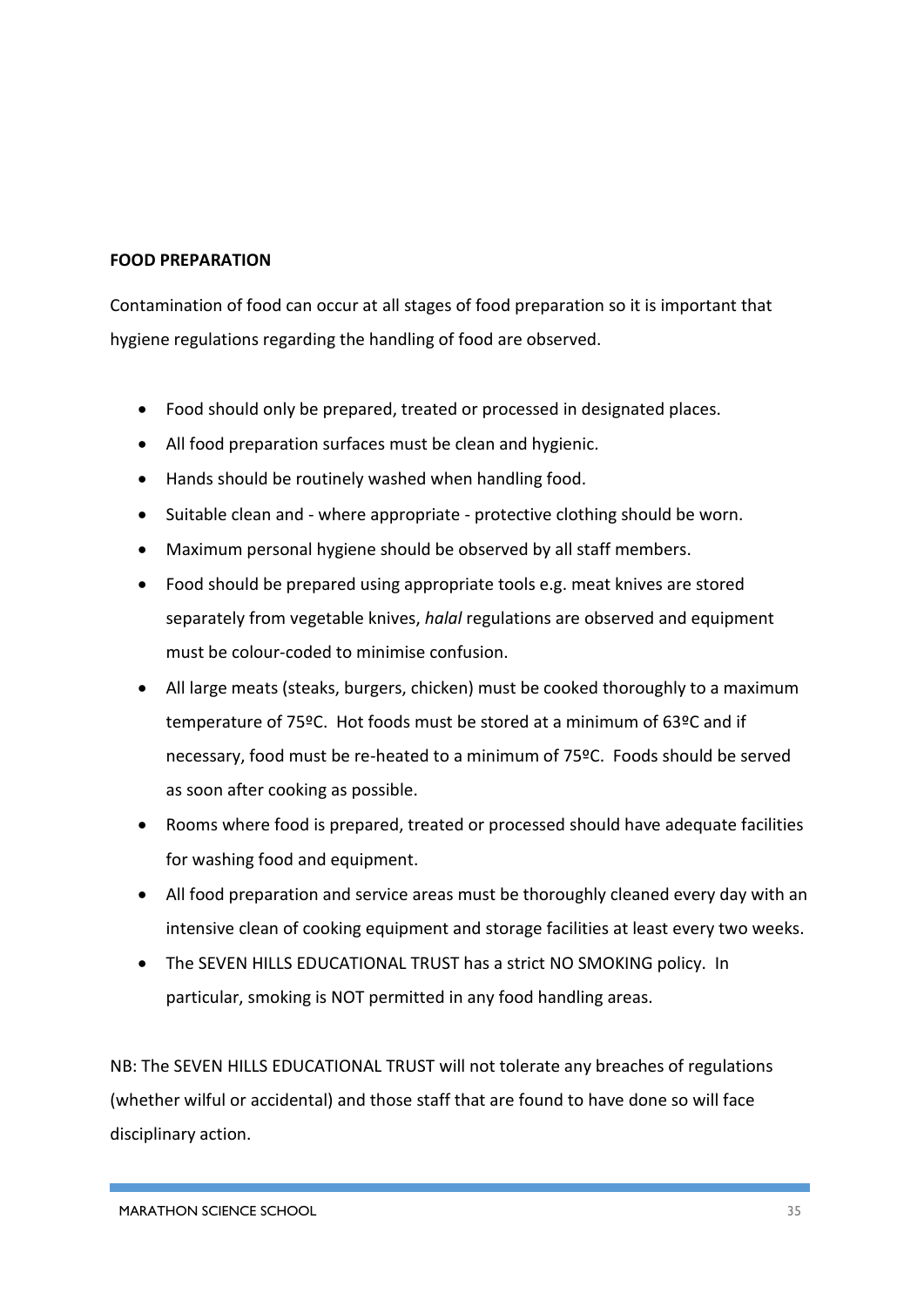## **F. Fire Safety**

#### **ASSEMBLY POINTS**

The fire assembly point for Suleymaniye Cultural Centre is at the far side of Laburnum Street (opposite the car park).

The fire assembly point for Marathon day school is opposite of the main entrance on the corner of Croft Street.

#### **RESPONSIBILITIES**

The Centre Manager has overall responsibility for the safety and evacuation of staff and pupils within their Departments. In his absence, the Secretary has responsibility for ensuring that staff and pupils are evacuated safely from the premises.

It is also the Centre Manager's responsibility to hold the school registers, Visitor's Book and staff sign-in records (see page 6).

The SEVEN HILLS EDUCATIONAL TRUST operates a 'fire warden system', with appointed senior pupils and staff responsible for various students and departments. These nominated fire wardens will be responsible for evacuating staff and pupils from their sections of the Department and must present daily register records upon evacuation.

#### **TEMPORARY STAFF**

It is the responsibility of the Duty Receptionist to ensure that visitors and contractors are made aware of the action to be taken in the event of fire on their first day  $-$  including details of the nearest fire exits and assembly points.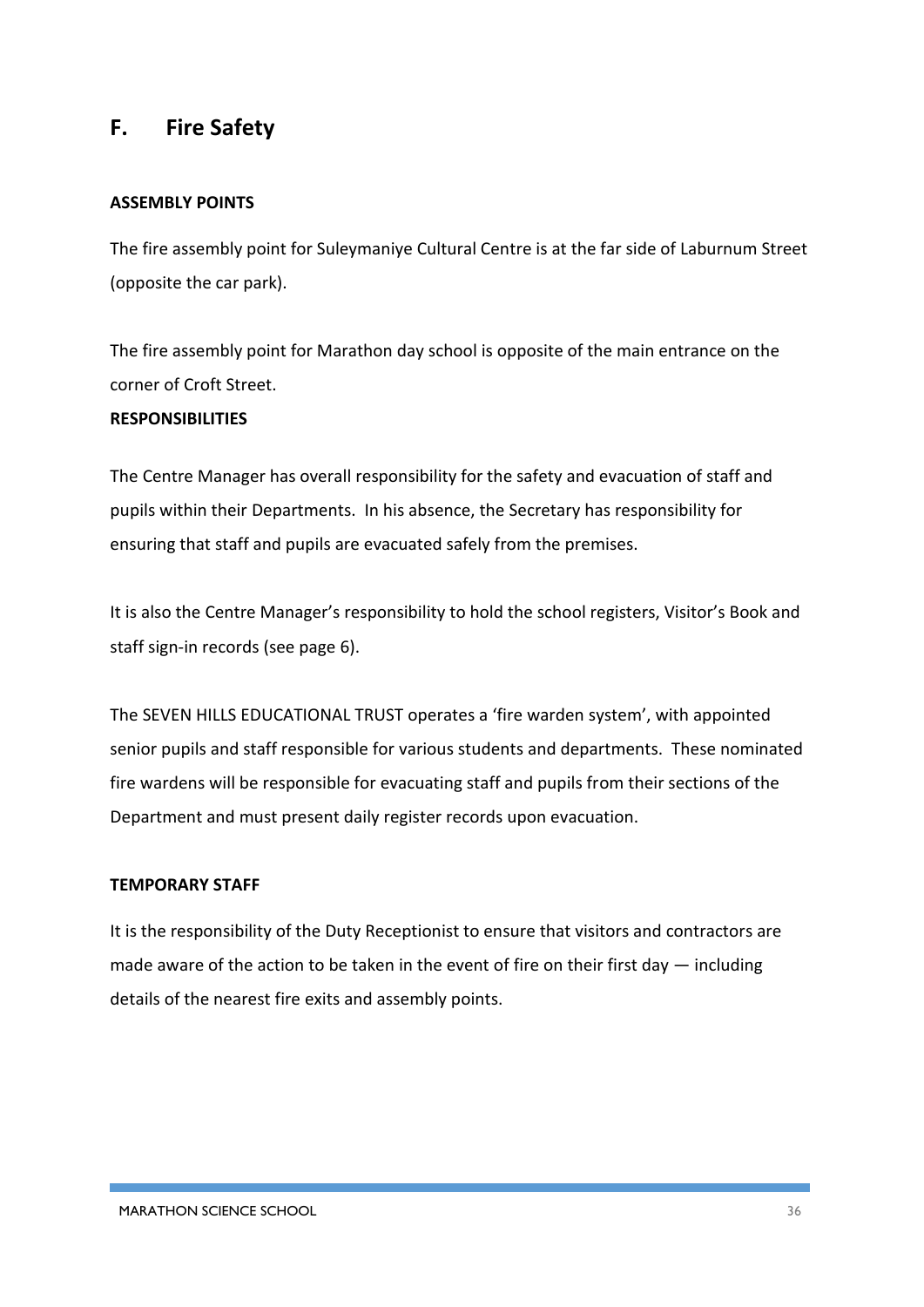#### **SIGNAGE**

Fire exit routes and evacuation procedures can be found on the backs of all dormitory and guest room doors. It is the responsibility of the Duty Receptionist to ensure that all residents or visitors are briefed on the location of this information.

Additionally, adjacent, or close to, all main exits and walkways there is sited a floor plan with clearly marked exit routes.

#### **PRE-PLANNING FOR EVACUATION**

The Centre Manager and Secretary must:

- Hold a search plan for the building.
- Know the whole of the means of escape for the building and consider evacuation arrangements particularly for disabled persons.
- Understand the assembly point location and the need to remove public and staff in the event of a serious fire developing.
- Prepare to advise the Fire Brigade upon their arrival of the location of utility services, fire alarm panels, sprinkler stop valves.
- Have allocated staff and senior pupils for ALERT fire alarm duties i.e. opening of fire doors and evacuation of disabled and young persons.

#### **PROCEDURE IN THE EVENT OF DISCOVERY OF FIRE**

- Inform the Receptionist of the location and details of the fire.
- Keep any escape route clear. When leaving the scene of a fire, close all doors behind you. If possible close windows.
- Dial 999 to summon the Fire Brigade.
- Turn off any dangerous machinery if nearby.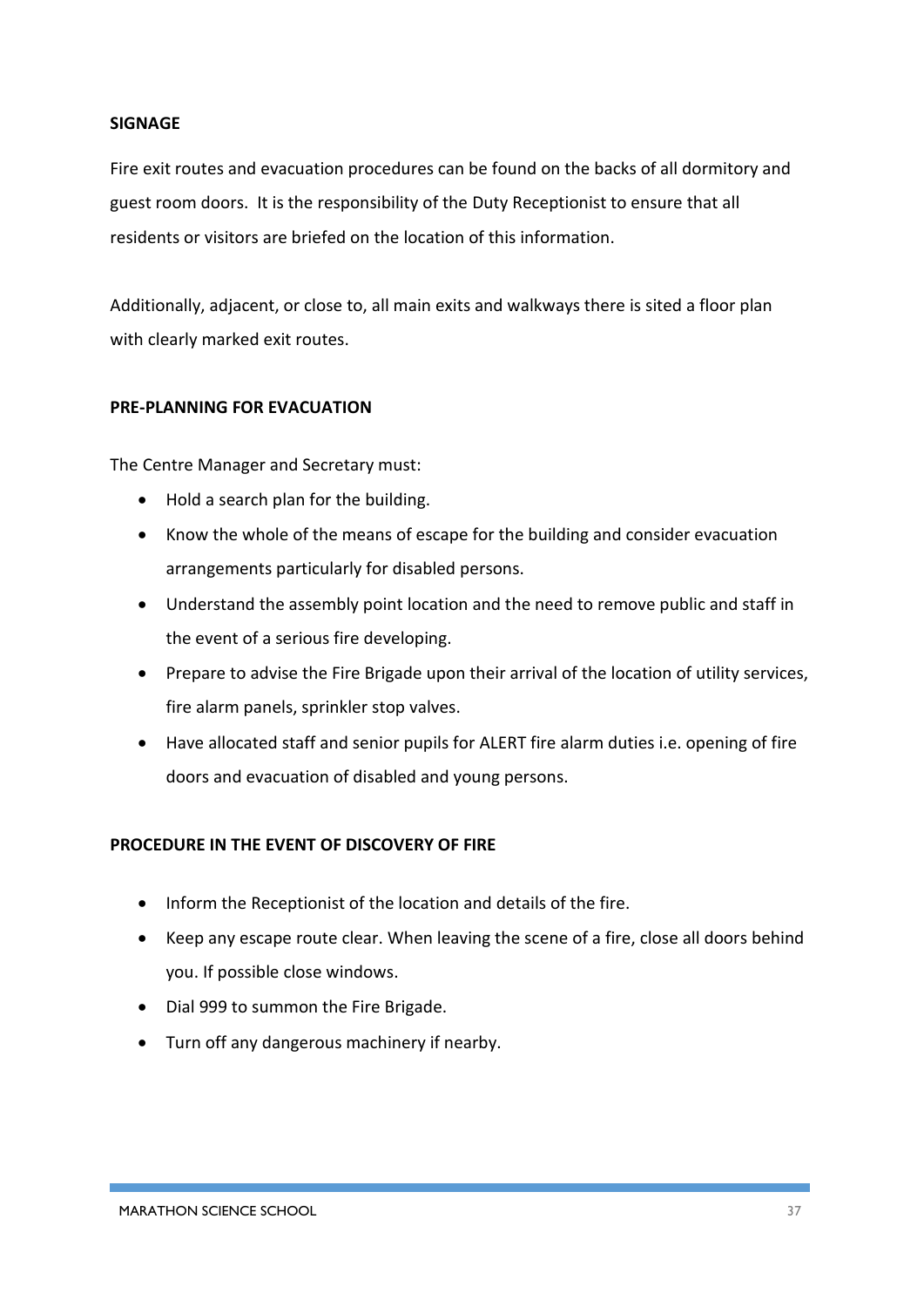#### **ON HEARING THE GENERAL ALARM (continuous sounding of the fire alarm)**

- Staff and pupils must leave via the nearest fire exit (see Location of Fire Exits.
- Persons must not pause to collect coats or personal belongings.
- The lift is NOT to be used.
- Department Heads or senior persons (fire wardens etc) must ensure that all persons are evacuated from their areas. They should then collect any registers (if relevant) and, after verifying the area is clear of staff, take themselves and any registers to the assembly point. (see page 27)
- Department Heads or senior persons must ensure that meeting rooms are cleared and (where situated within their areas) toilets and restricted areas are vacated.
- Fire fighting should NOT be attempted unless competent and trained on the correct use of equipment.
- All staff must proceed immediately to the Assembly Point, taking care when crossing the road.
- Appointed fire wardens should remain at all entrances to the premises to stop anybody from re-entering the building.
- If you are not in your department when the alarm is sounded you should go directly to the assembly point and report to the Centre Manager or Secretary. DO NOT ATTEMPT TO GO BACK TO YOUR FLOOR OR BUILDING.
- On arrival at the Assembly Point, department heads or senior persons must hand in any registers to the Centre Manager (or Secretary) to advise that all staff are accounted for, or (if not) who is missing.
- There should be no tampering with fire alarm systems until the fire brigade arrives.
- The Fire Brigade must be briefed on arrival.
- The Fire Brigade will check the alarms on their arrival and will conduct a thorough search of the building depending on the nature of the incident.
- The Centre Manager (or Secretary) will advise when it is safe to return to the buildings and no-one should attempt to do so before receiving this confirmation.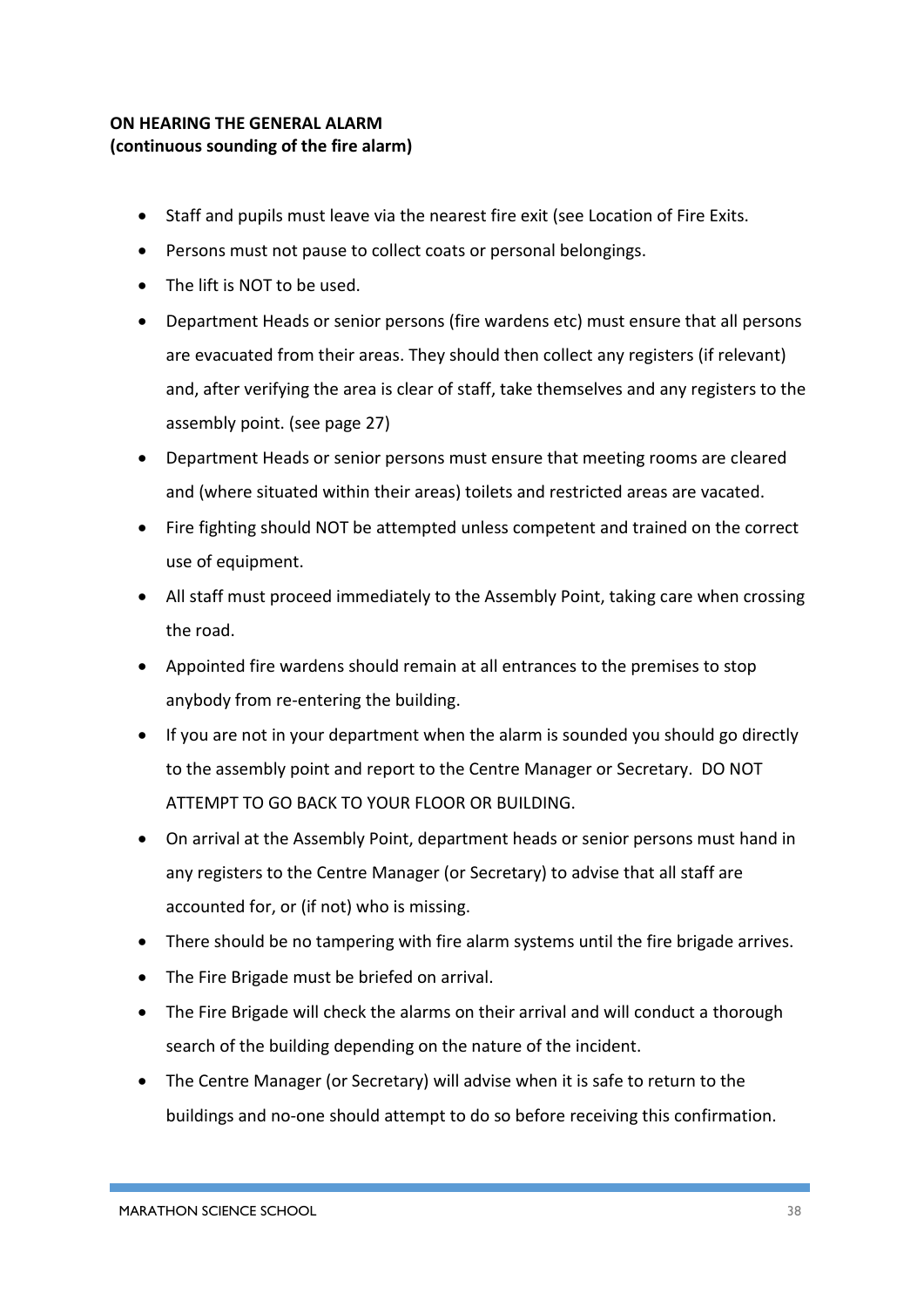#### **FIRE CHECKS AND TESTS**

It is the personal responsibility of the Centre Manager to ensure that all fire checks are completed and recorded.

- The Centre Manager will check records on a monthly basis and initial the last entry.
- All fire check records are stored in the Secretary's office on the fifth floor.

#### **GENERAL RESPONSIBILITIES (ALL STAFF)**

- Ensure fire doors and escape routes are free from obstruction both internally and externally.
- Keep all internal doors, including all fire doors held on magnetic release devices, closed.
- All fire doors must remain unchained and immediately available for use.
- Staff must be vigilant to fire alarm local signals on repeater and the main panel.
- The use of background music must not inhibit the ability to hear alarm signals.
- Check that only authorised lighting, heating and electrical equipment is left on and that electrical equipment not in use is switched off at the plug.

#### **DAILY RESPONSIBILITIES OF DUTY FIRE WARDEN**

- Check externally to ensure that there is no storage of waste or combustibles closer than 6m from the building or structure. Check that combustible storage is no closer than 1m from any electrical panels.
- Fire exit doors are not held open/closed by any obstructions.

#### **FIRE ALARMS**

• Operate a different call point each week. (All must be checked over a 3 month period). Check that the alarm is audible throughout the premises. Follow Central Station procedures before sounding the test alarm.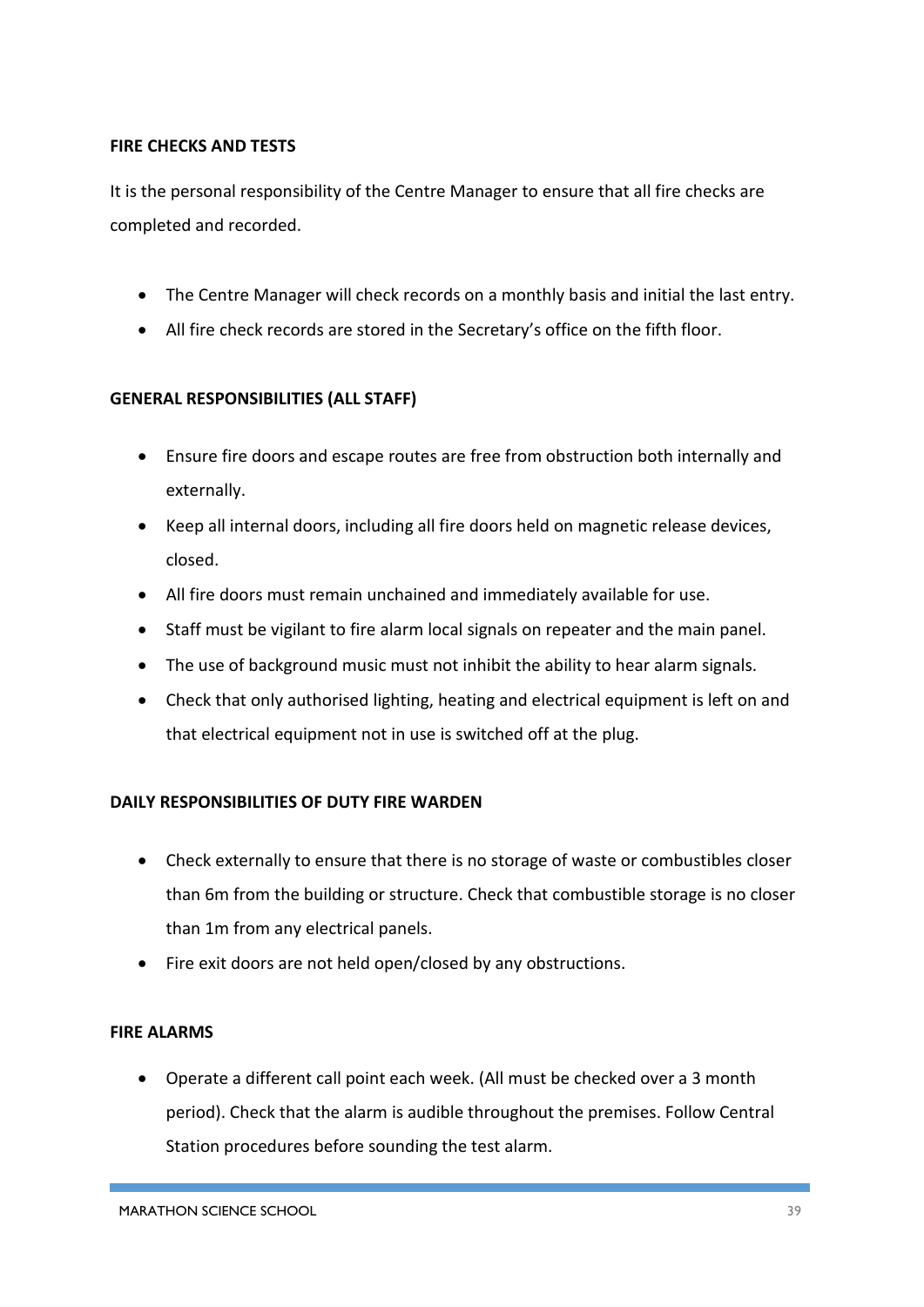- Record Fire Alarm tests in Fire Checks book.
- Test the closure of any fire doors held on magnetic door releases, the doors must close fully into their frames without obstruction or binding. Where pre-selectors are fitted to fire doors, ensure that they close in the correct sequence.

#### **SPRINKLER SYSTEMS**

- Test sprinkler system.
- Check all HEAT, SMOKE DETECTORS and SPRINKLER HEADS are clear from any obstruction.
- Emergency lighting. Operate and check on a monthly basis.
- Visually check all fire equipment every three months.
- For fire extinguishers, check position, condition and last maintenance date. All must be tested at I/2 monthly intervals. Fire equipment must not be re-sited without the approval of the Centre Manager.
- Check the condition and operation of hose reels (except where sitting prohibits safe access). Check for correct winding.
- All checks should also be recorded in the Fire Checks book.

#### **FIRE FIGHTING**

#### **Fire extinguishers**

Fire and most appropriate types of fire extinguishers are:

Class A.

Class B.

Class Live Electrical.

MARATHON SCIENCE SCHOOL 40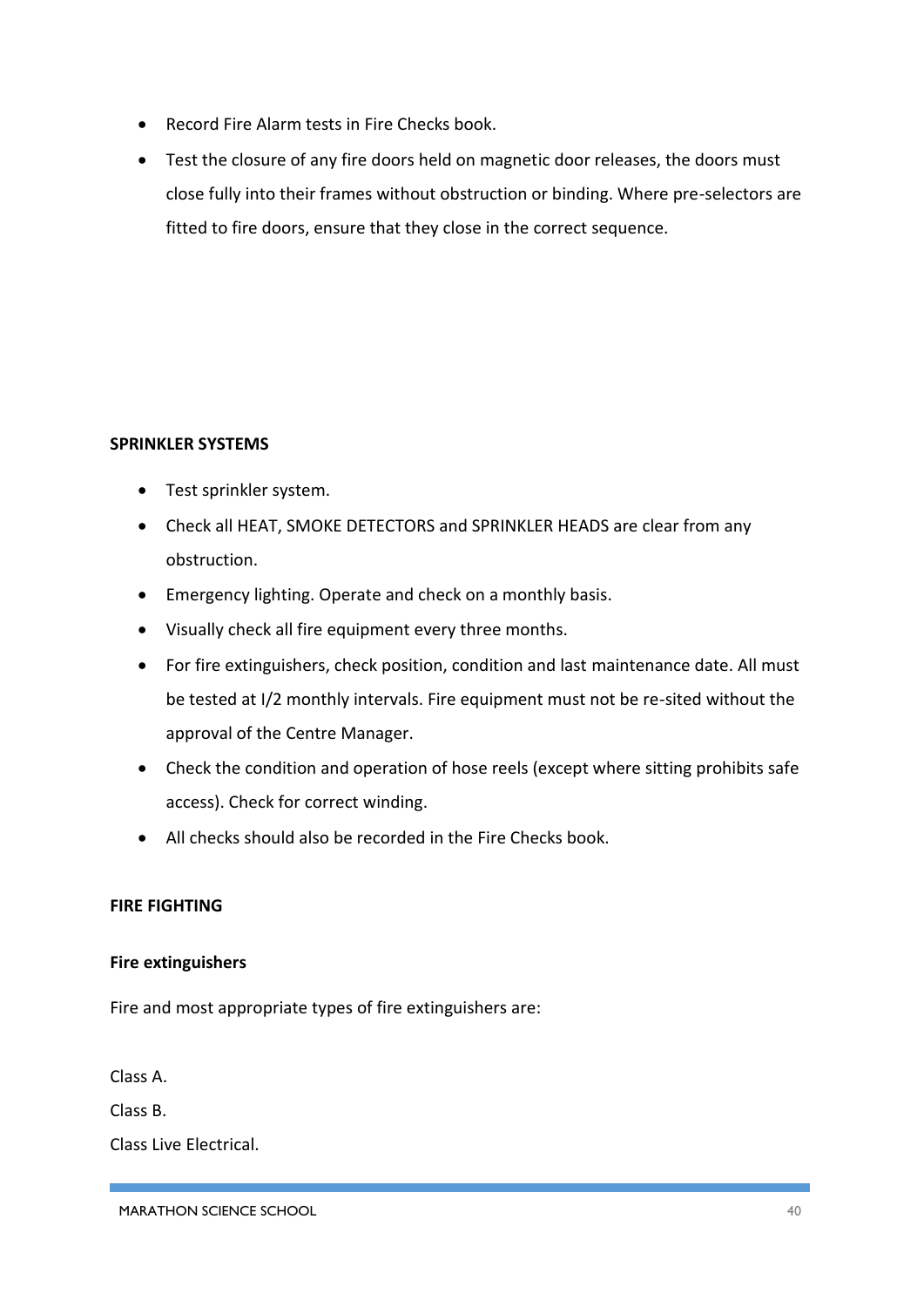Paper, Wood, Textiles. Flammable Liquid. Computer Equipment.

Ensure that all staff know the locations and precise method of operation for each fire extinguisher.

#### **Multipurpose Foam**

- Suitable for use on common fire risks such as wood, paper, textiles (class A fires) and flammable liquids (class B fires).
- Cools the fire and provides a film which prevents oxygen reaching the flames.
- Duration of approximately 40 secs with a range of 4-5 metres.

#### **Water**

- Suitable for use on common fire risks such as wood, paper, textiles (class A fires)
- Cools the fire and provides a film which prevents oxygen reaching the flames.
- Duration of approximately 40 secs with a range of 4-5 metres.

#### **Carbon Dioxide**

- Suitable for class B (flammable liquids) and live electrical fires.
- Smothers afire.
- Duration of approximately I 2 secs with a range of 3 4.5 metres

#### **Fire Hose**

- For use on paper, wood, textiles class A fires.
- Contained on 30 metre drums
- Unlimited water supply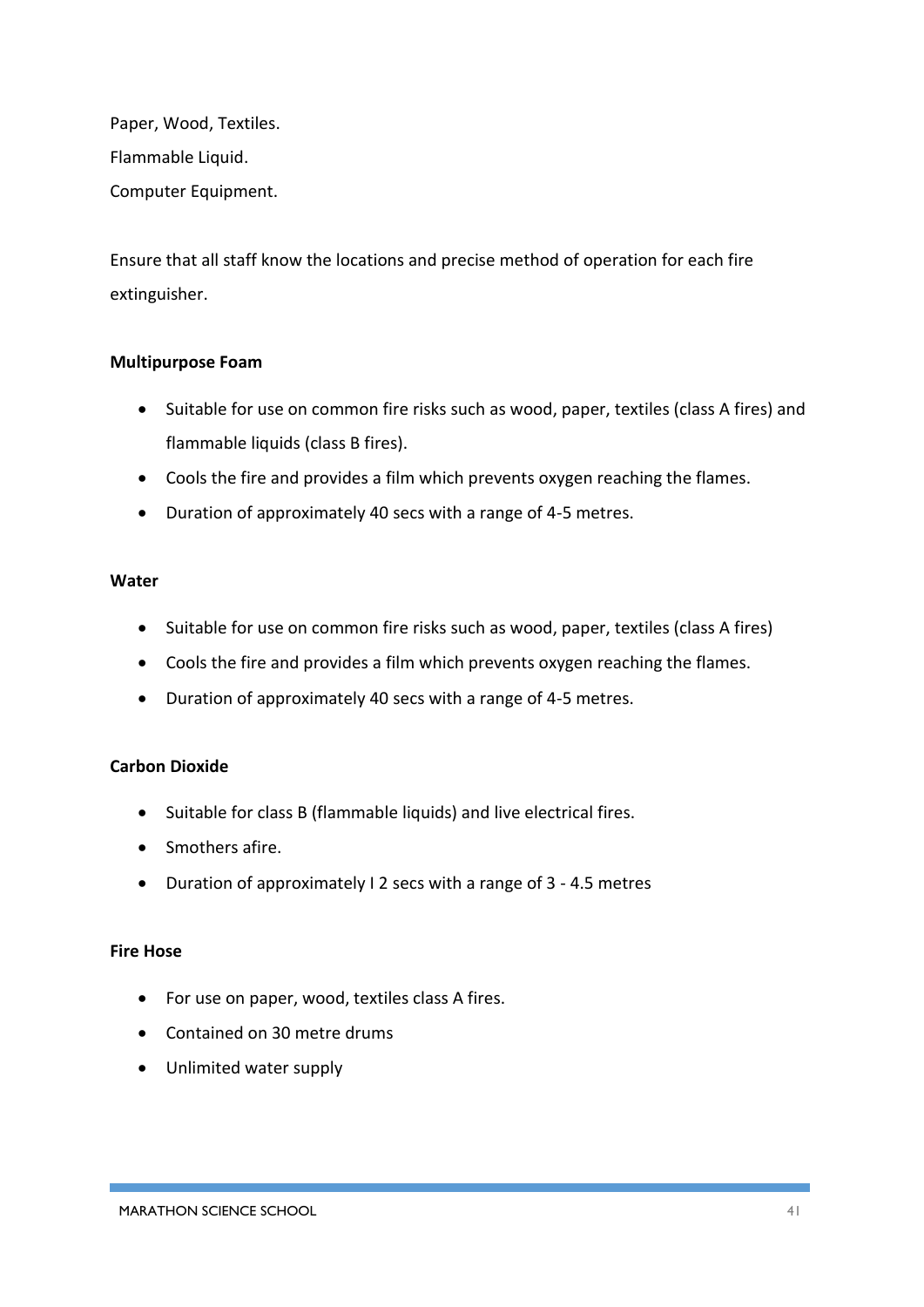#### **Fire Blanket**

- For use on all Class B fires, i.e. oil/fat fires (fryer/pan)
- For use on clothing fires.
- Lay on fire and leave in position, DO NOT REMOVE, isolate power supply.

#### **#**

#### **Sprinklers (car park only)**

Sprinklers are provided to comply with statutory building regulations and insurance requirements.

The sprinkler system will only operate if the temperature exceeds I 55<sup>0</sup>F. (Heads containing fusible struts or rods operate at I 65CC.) They will not be operated by a small fire nor are they able to detect smoke. When the first head operates, an alarm will sound. This indicates either:

- A fire.
- Damage to sprinkler head or range pipes.

Action must be taken in the following order by the Centre Manager:

- In all cases treat the incident as a fire and call the Fire Brigade. All sprinkler installations are interconnected to the fire alarm and Central Alarm Station by the operation of a flow switch. Despite this facility, a 999 call must still be made in all cases of continuous sprinkler operation. The fire alarm panel will show "Sprinkler Operation" coupled with simultaneous first stage fire alarm operation.
- Search for fire and carry out fire procedure (see Section E).
- If no fire is apparent, search for damage to the sprinkler system, then shut down main valve. (This will mean cutting the leather strap.)
- Follow instructions detailed for sprinkler installations out of operation.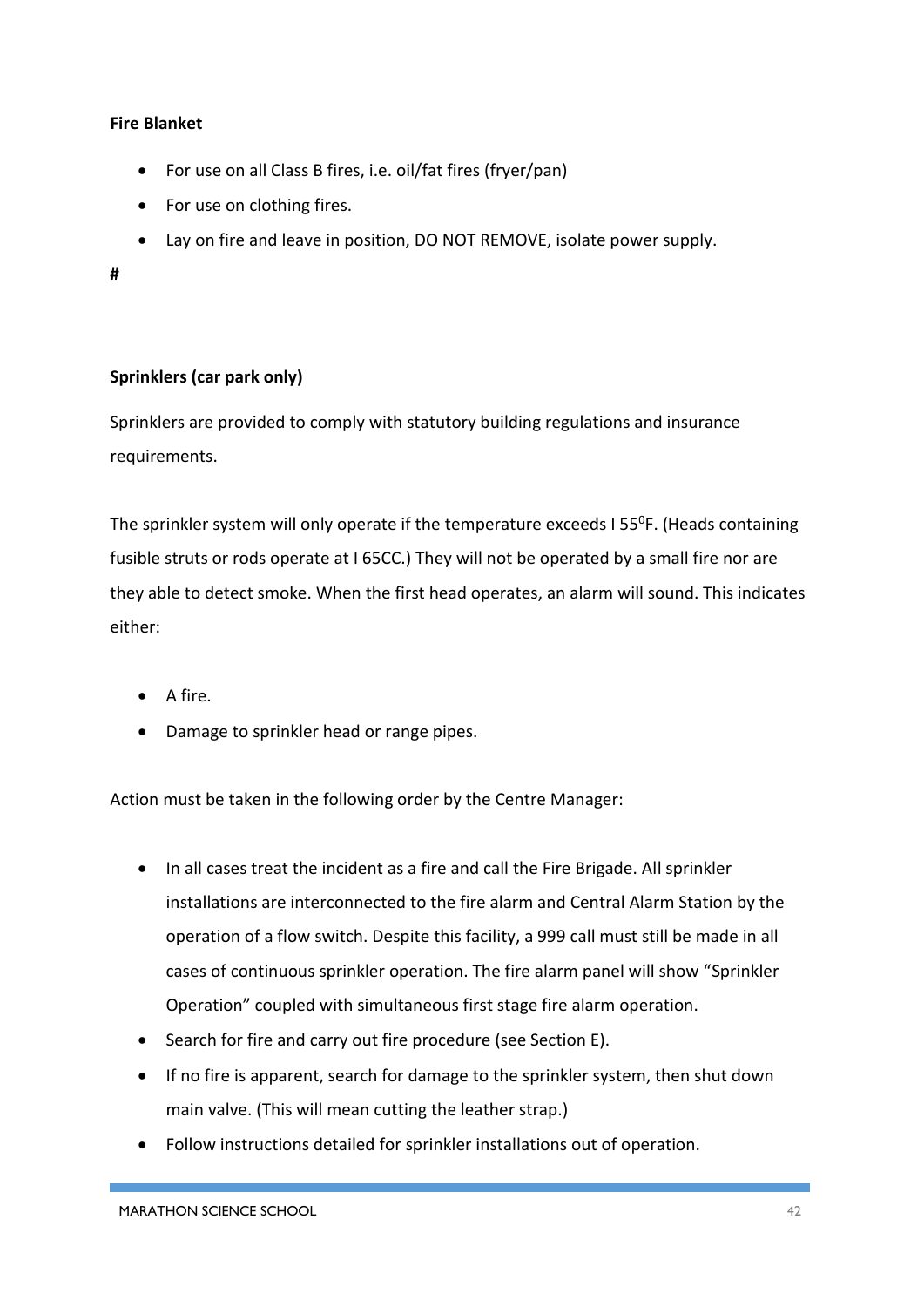#### **Sprinkler Installations**

Under certain emergency conditions - damage or repairs - the sprinkler system may have to be shut off.

The following precautions are to be taken whenever the Sprinkler Installation is out of operation, (including the tank and/or water supply):

- IMMEDIATELY inform the Fire Brigade, should they attend in response to a fire call to the premises.
- The Insurance Company must be advised whenever the sprinkler installation is out of action.
- Advise Maintenance Department who will make every effort to:
- Carry out repairs as soon as possible.
- Shut off the sprinklers for as short a time as possible.
- To keep in operation as much of the installation as possible particularly if the repairs cannot be completed in one day.
- The Centre Manager must be informed of the situation and must ensure that all other fire fighting equipment is readily available and in good order.

NB: Only the Fire Brigade may shut down the sprinkler main stop valve during a fire incident.

#### **FIRE FIGHTING TECHNIQUES**

If alone, raise the alarm before firefighting. If accompanied, one member of staff should operate the alarm and the other attempt to tackle the fire if safe to do so.

• Tackle only small fires, i.e. those which are capable of immediate extinguishing and provided you have received training. Leave a larger fire for the Fire Brigade.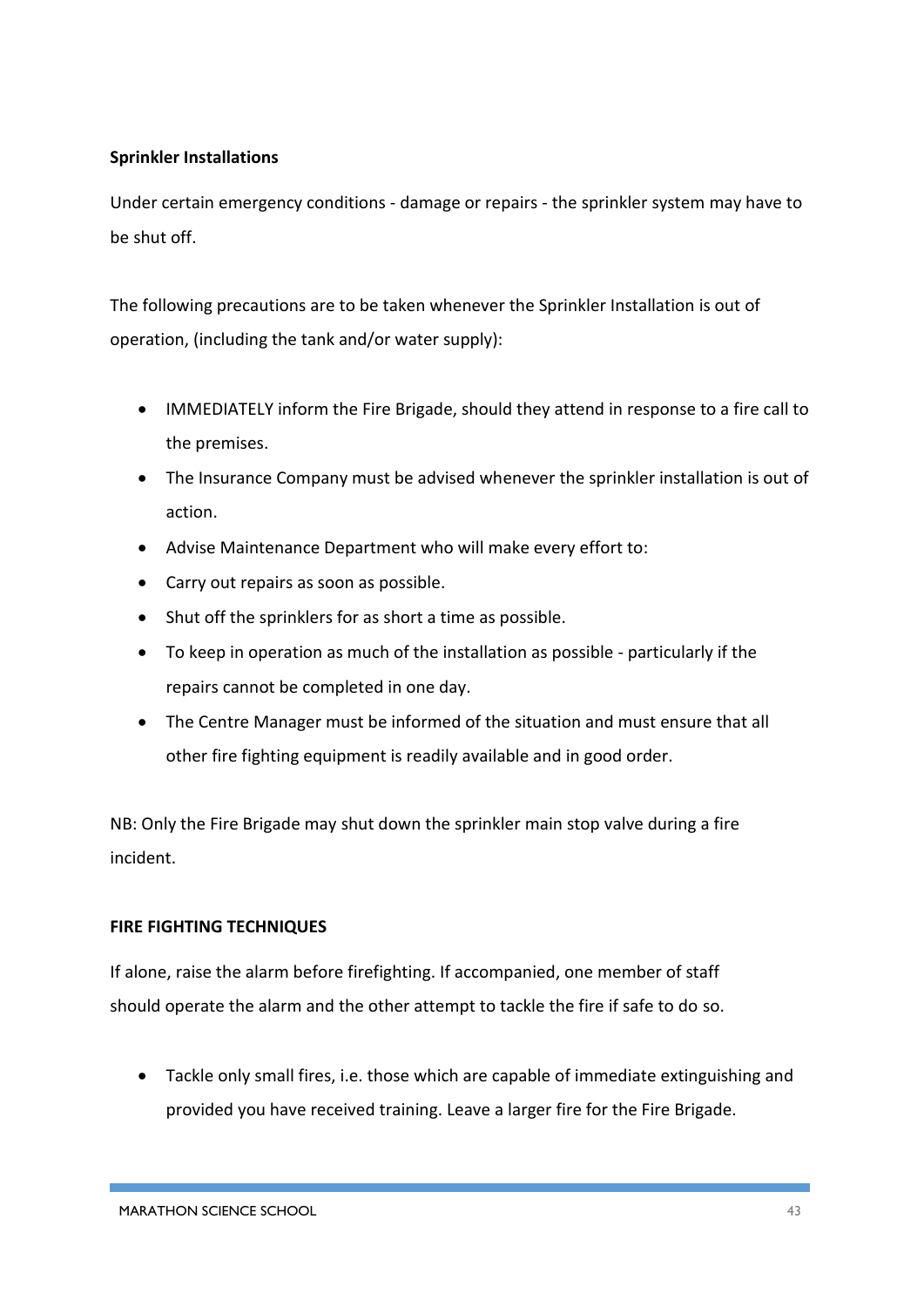- Use the correct fire extinguisher. Ensure that you are conversant with the fire equipment. If electrical equipment is involved, disconnect the supply.
- Get as close to the fire as possible. NEVER PUT YOURSELF AT RISK. Keep between the fire and a way out of the room or area.
- Do not open doors of a room that is suspected of being on fire.
- Aim the extinguisher/hose at the base of the fire.
- If outside, keep upwind of fire.
- If clothing is involved, roll the person on the floor wrapped in a fire blanket. Get medical help.
- If the fire will not extinguish quickly, evacuate. Leave the scene of the fire, closing any doors behind you.
- If the fire is out, remain at the scene to ensure it does not break out again. Fire blankets must be left in place for at least 10 minutes before checking. Ensure that the power supply is isolated.
- It is the responsibility of the Centre Manager to ensure that all equipment used is replaced or re-filled immediately.

#### **REPORTING PROCEDURES**

Irrespective of severity, any fire must be reported immediately to Reception and recorded in the Incident Record book, stored in the Secretary's office on the fifth floor.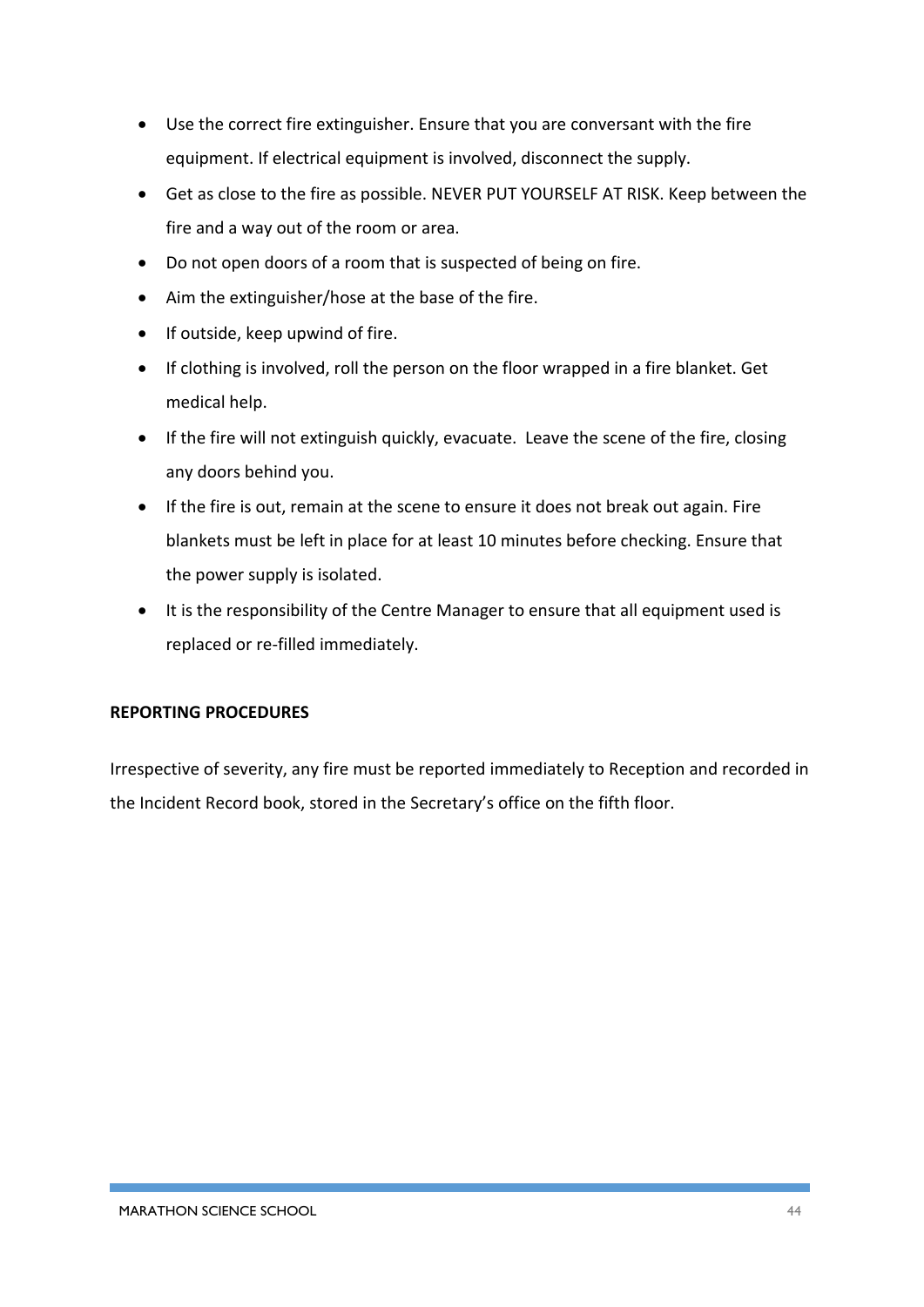# **G. Electrical Equipment**

Staff, students and visitors may have access to electrical equipment throughout the premises. Namely:

- Computers and related office equipment i.e. printers, monitors etc
- Security systems
- Photocopiers
- Kitchen appliances i.e. kettles
- Television and video equipment
- Audio equipment
- Telephones

The SEVEN HILLS EDUCATIONAL TRUST recognises that electrical appliances, if not maintained, can pose serious fire and health hazards and imposes stringent regulations on the purchase, use and maintenance of all electrical tools and appliances.

- All new purchases must be from authorised dealers. The Trust will not permit the purchase of second-hand or used appliances unless from a reputable vendor.
- The SEVEN HILLS EDUCATIONAL TRUST maintains an inventory of all electrical equipment - all warranties, guarantees and receipts are to be filed with the Accounts department.
- The SEVEN HILLS EDUCATIONAL TRUST employs a trained electrician to inspect electric appliances and equipment on a regular basis, according to product warranty.
- Staff/visitors encountering difficulties with electrical appliances should move away from the appliance, notify reception, and if necessary, isolate the area to prevent any potential risk to others.
- No unqualified person should undertake to repair or adapt any electrical appliance without supervision by a trained member of staff.
- Never use any piece of equipment for anything other than its intended use.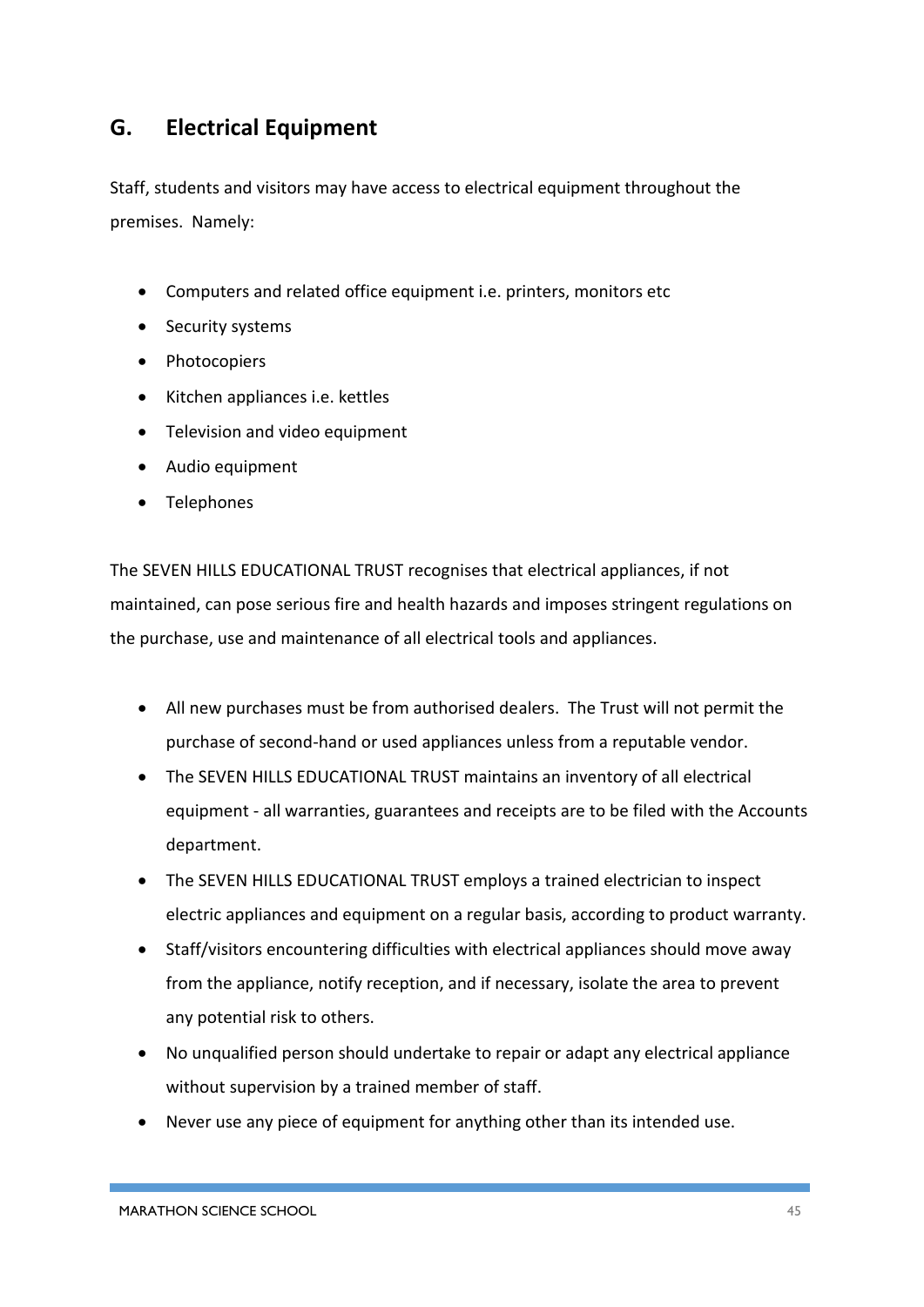# **H. Housekeeping**

The SEVEN HILLS EDUCATIONAL TRUST offers a multi-function environment, with hostel, school, social and religious facilities available to both the general public and private bodies.

It is therefore vital that maximum cleanliness, hygiene and safety is maintained in all areas of the premises. The Centre believes in an ethic of personal tidiness. Staff and students are encouraged to keep their personal offices and bedrooms tidy at all times. All general areas (mosque, classrooms, bathrooms etc) are cleaned by students and staff on a roster basis.

- Cleaning activities that involve the use of toxic chemicals and fluids are restricted to older, trained members of staff.
- Protective clothing should be worn whenever chemicals and cleaning products are used.
- All cleaning activities are supervised by senior members of staff on both a regular and ad-hoc basis.
- Students are assigned computer equipment at the start of the school year. They are responsible for ensuring that the equipment is cleaned regularly and that technical problems or damage is reported to their line manager.
- Chandeliers are cleaned on a six-monthly basis by senior staff.
- Staff and students are responsible for ensuring that walkways, corridors and paths remain unobstructed at all times.
- Bed-linen is stored in a closed laundry room and beds are changed on a fortnightly basis (excepting accidents)
- Food preparation and service areas are maintained by trained catering staff (see page 24) to standard food hygiene recommendations.

NB: Potentially dangerous tasks (window cleaning etc) are actioned by trained professionals only.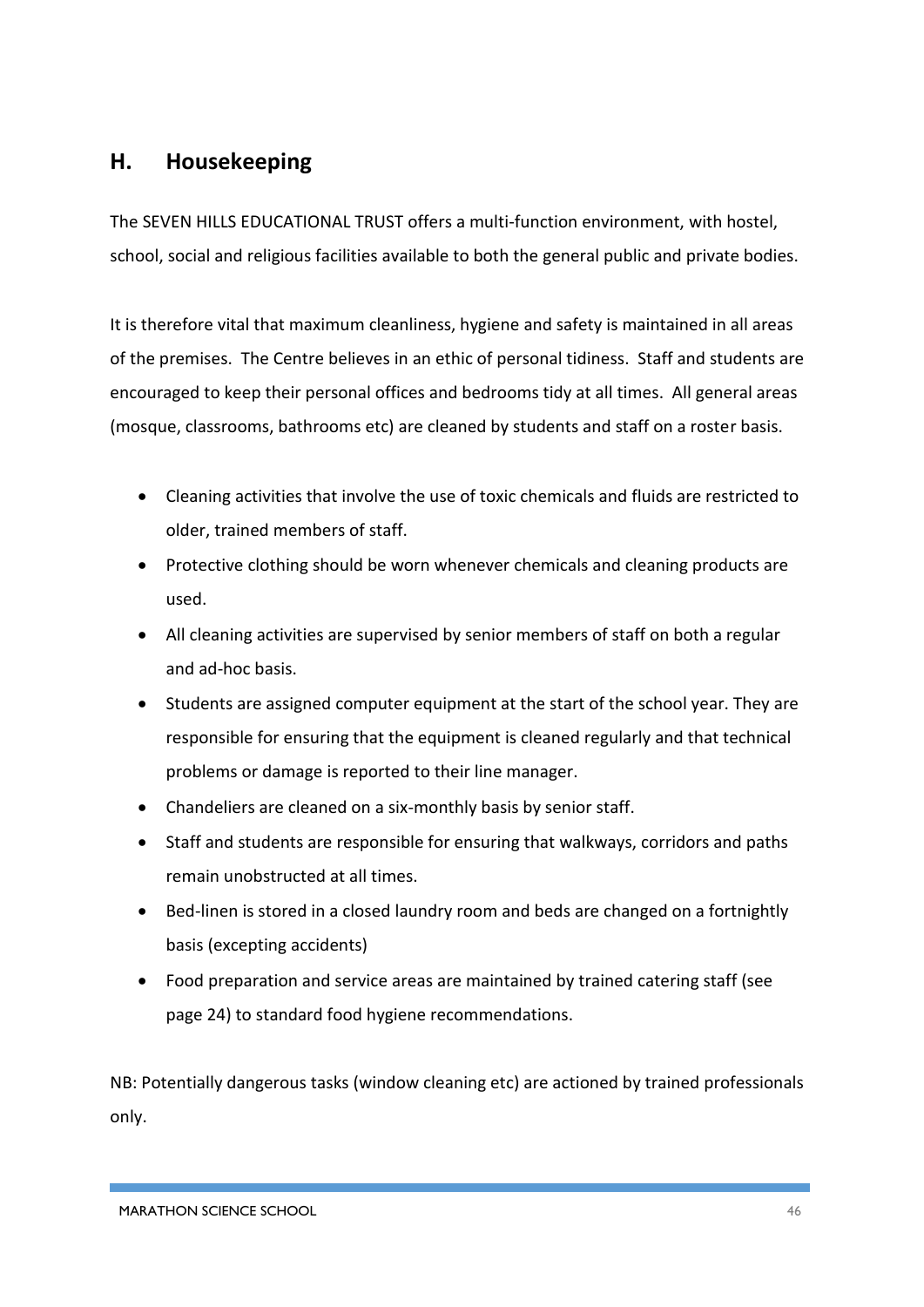# **I. Information, Instruction & Training**

#### **ASSESSMENT OF INFORMATION & TRAINING**

A number of the operations conducted within the Centre are designated as potentially dangerous. Food preparation areas within the Centre house a number of potential hazards, namely:

- Industrial dishwasher
- Industrial deep fat fryer
- Industrial gas cookers
- Freezers

Because the SEVEN HILLS EDUCATIONAL TRUST provides hostel and school facilities for children, it is important that measures are taken to ensure that no unauthorised bodies have access to potentially hazardous equipment.

All food preparation areas are staffed on a full-time roster basis (see page 24) to minimise the risk of access. Should anybody have cause to enter food preparation areas (i.e. students, contractors, visitors, delivery drivers), it is the responsibility of attendant catering staff to ensure that they are supervised at all times.

#### **TRAINING RESPONSIBILITY**

- It is a legal obligation that all staff receive suitable information, instruction and training for all machinery and equipment.
- Therefore the Centre Manager has overall responsibility for ensuring all the training requirements on all equipment and machinery within the Centre are met. This includes training on any protective clothing that should be worn when operating hazardous machinery.
- To ensure the appointment of an adequate number of authorised instructors for all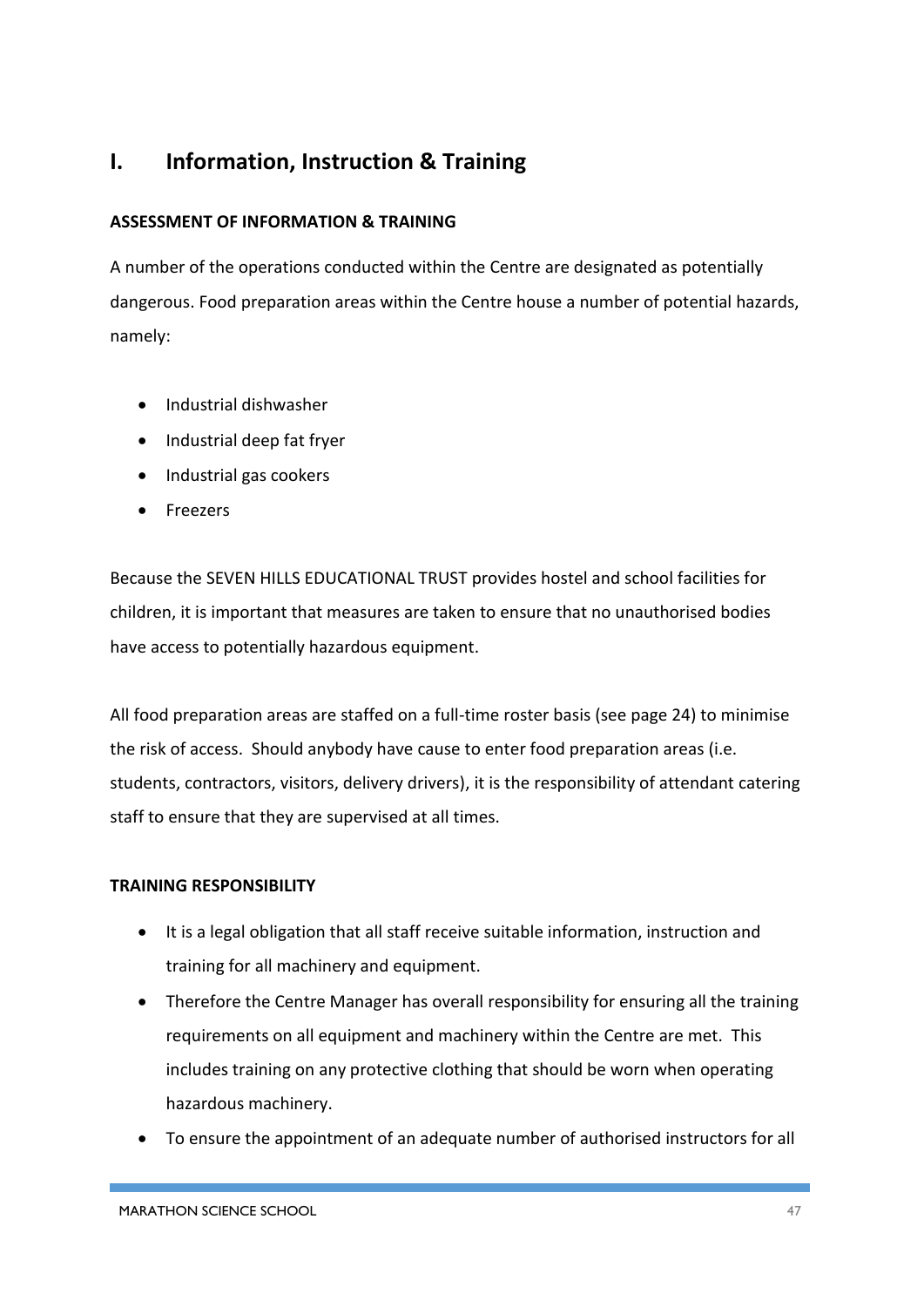'dangerous' machinery in the Centre (including the immediate appointment of the replacement required when an authorised instructor moves on from the Centre).

The Centre should liaise with training personnel at other branches to arrange the necessary training of new instructors prior to appointment.

NB: No member of staff should be permitted to use a dangerous machine until fully trained by an authorised instructor.

Such training should not be considered complete until both instructor and trainee are satisfied that the operation can be carried out to a safe and efficient standard.

NB: Refresher training programmes must be organised where necessary and training given for any new products, machinery etc.

When arranging the training of staff, the Centre Manager should be aware of the age limits for the operation of dangerous equipment.

When training is completed, documentation should be correctly completed, and personnel should ensure that the Health & Safety Record of the Training File is up to date and completed as follows:

- Entries should be made in ink.
- The machinery details must be manufacturer and model specific.
- The trainee and instructor's signature must be a full signature and not initials.
- Each line is an individual entry, all sections must be fully completed. Signatures and dates cannot be in blocks. Dittos must NOT be used.
- Errors must not be tippexed out the entry should be crossed out with a single line and initialled.

Instructors are reminded it is a legal obligation to record all training given.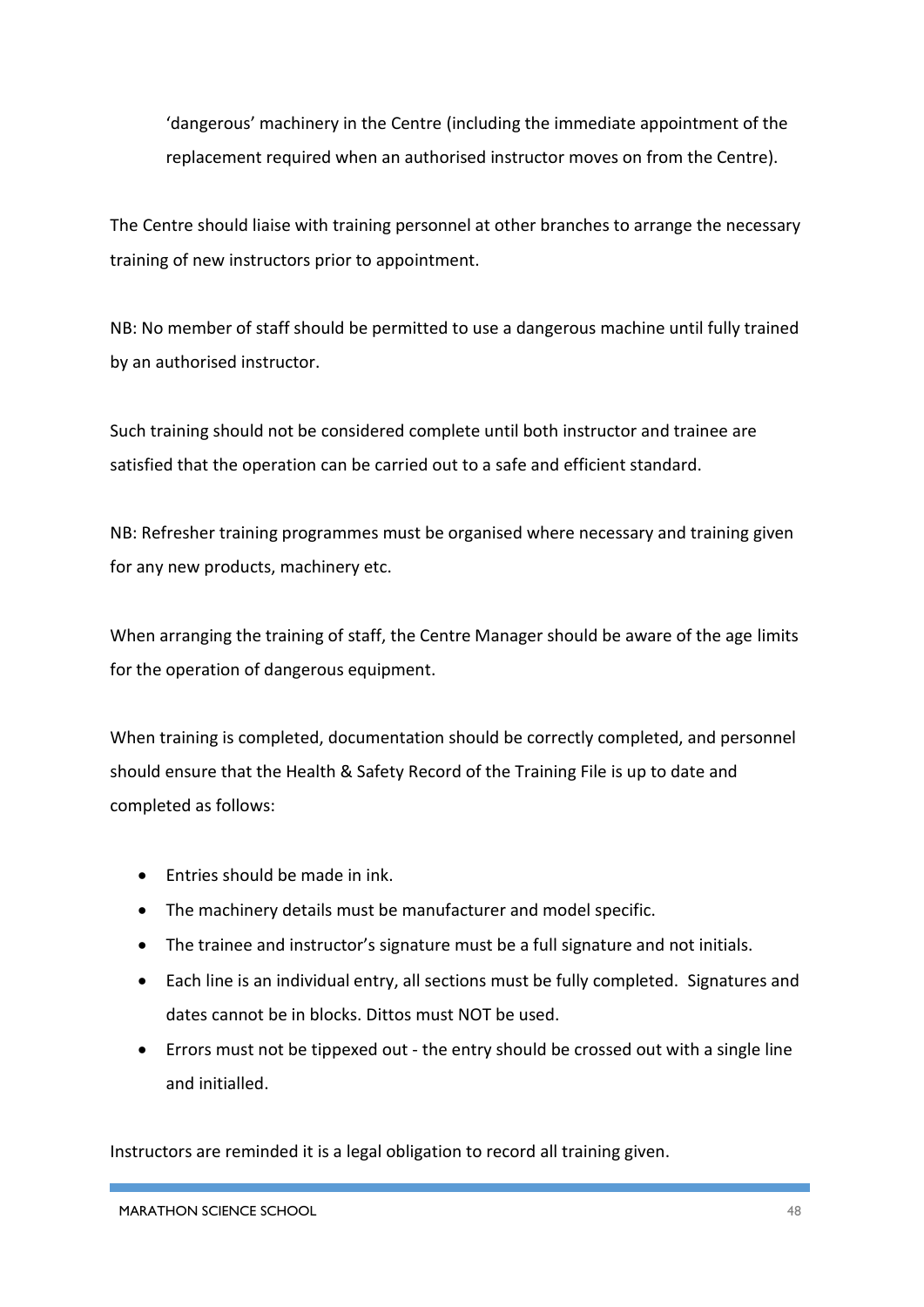NB: The SEVEN HILLS EDUCATIONAL TRUST will not tolerate any misdemeanours within hazardous areas. Those staff found mishandling equipment, operating equipment without necessary training certification or authorising other un-licensed personnel to do so (students, visitors etc) will face disciplinary action.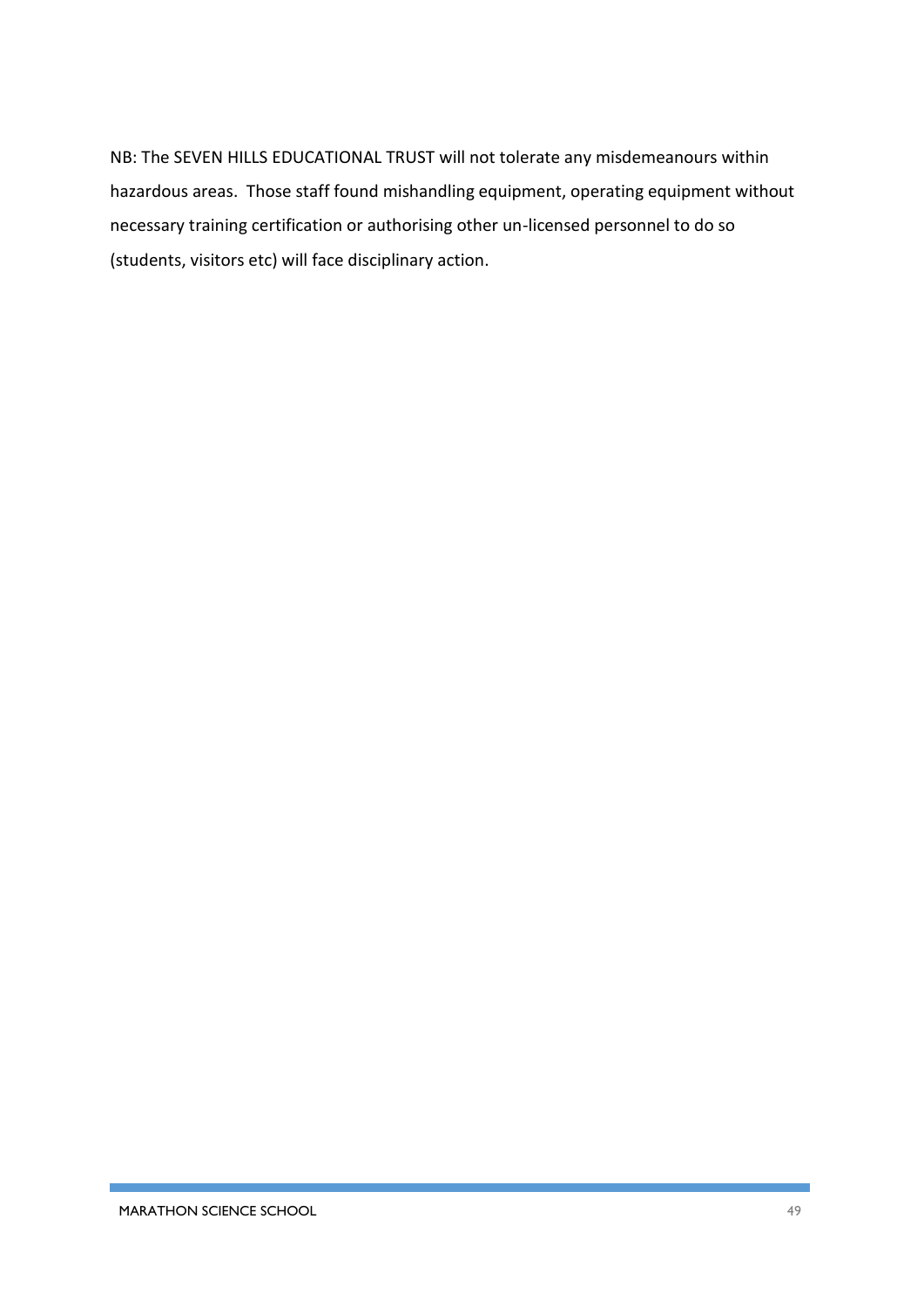# **J. Violence and Bullying**

#### **INTRODUCTION**

The mosques at SEVEN HILLS EDUCATIONAL TRUST sites provide Muslim facilities that are open to the general public throughout daylight hours and at prescribed prayer times during the evening.

It is important to ensure the safety of visitors, staff and pupils to the best of its ability so the mosque is supervised at all times by a member of SEVEN HILLS EDUCATIONAL TRUST staff. All staff working in the mosque are fully briefed on emergency and evacuation policies.

Telephones and emergency contact numbers are positioned in the control room and the Imam's office. In the event of an emergency, staff should assess the level of threat and, determine whether it can be controlled with assistance from reception, or the police.

All incidents must be recorded in an *Incident Record* form, available from the Secretary's office on the fifth floor.

#### **IN THE EVENT OF THEFT OR VANDALISM**

- Donation boxes are fastened securely to minimise the risk of theft.
- In the event of discovery of theft or vandalism, the duty supervisor should immediately report any damage to reception.
- If a member of staff witnes theft or vandalism taking place in the mosque, he/she should make no attempt to challenge the perpetrators but should attempt to leave the building immediately, so the alarm may be raised.
- Supervisors should NOT attempt to challenge the perpetrator or do anything to further antagonise or threaten the attacker (i.e. verbal abuse) as this may increase the danger.

#### **IN THE EVENT OF THREAT TO PHYSICAL WELL-BEING THROUGH ASSAULT, ABUSE ETC.**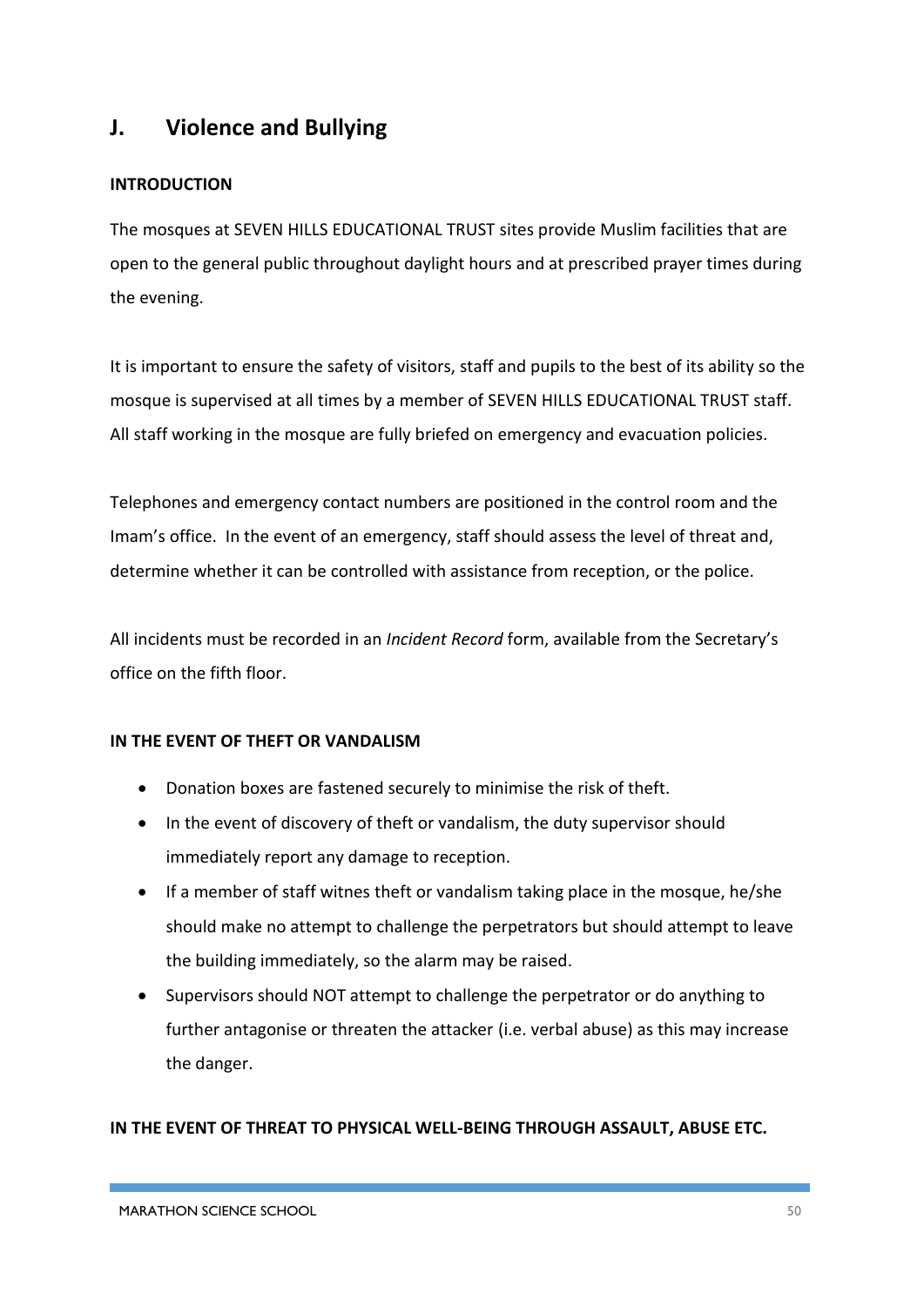- In the event of violence towards staff, pupils or visitors to the mosque, the duty supervisor should immediately contact reception for assistance. If the threat warrants stronger assistance, supervisors should dial 999 for emergency services and then notify reception as soon as possible.
- Efforts should be made to remove others from the threat, particularly children.
- Supervisors should NOT attempt to challenge the perpetrator or do anything to further antagonise or threaten the attacker (i.e. verbal abuse) as this may increase the danger.
- If the perpetrator leaves the building before assistance arrives, supervisors should attempt to make a note of any personal descriptions for resulting reports.

#### **BULLYING WITHIN THE SCHOOL**

The SEVEN HILLS EDUCATIONAL TRUST has a policy of equal rights for all students and staff.

The SEVEN HILLS EDUCATIONAL TRUST is committed to active opposition of all types of discrimination faced by people because of their race, colour, nationality, ethnic or national origins, sex, marital status, sexual orientation, disability or age.

The SEVEN HILLS EDUCATIONAL TRUST has a policy of equal rights for all people and will not tolerate the types of behaviour as outlined below:

- Discriminatory name calling; insulting remarks, jokes or threats.
- Writing such remarks on walls or other places.
- Encouraging other people to harass or discriminate against another individual or group.
- Supporting behaviour such as wearing racist or racist insignia.
- Bringing into premises materials such as leaflets and magazines which in any way support racist, sexist or other discrimination.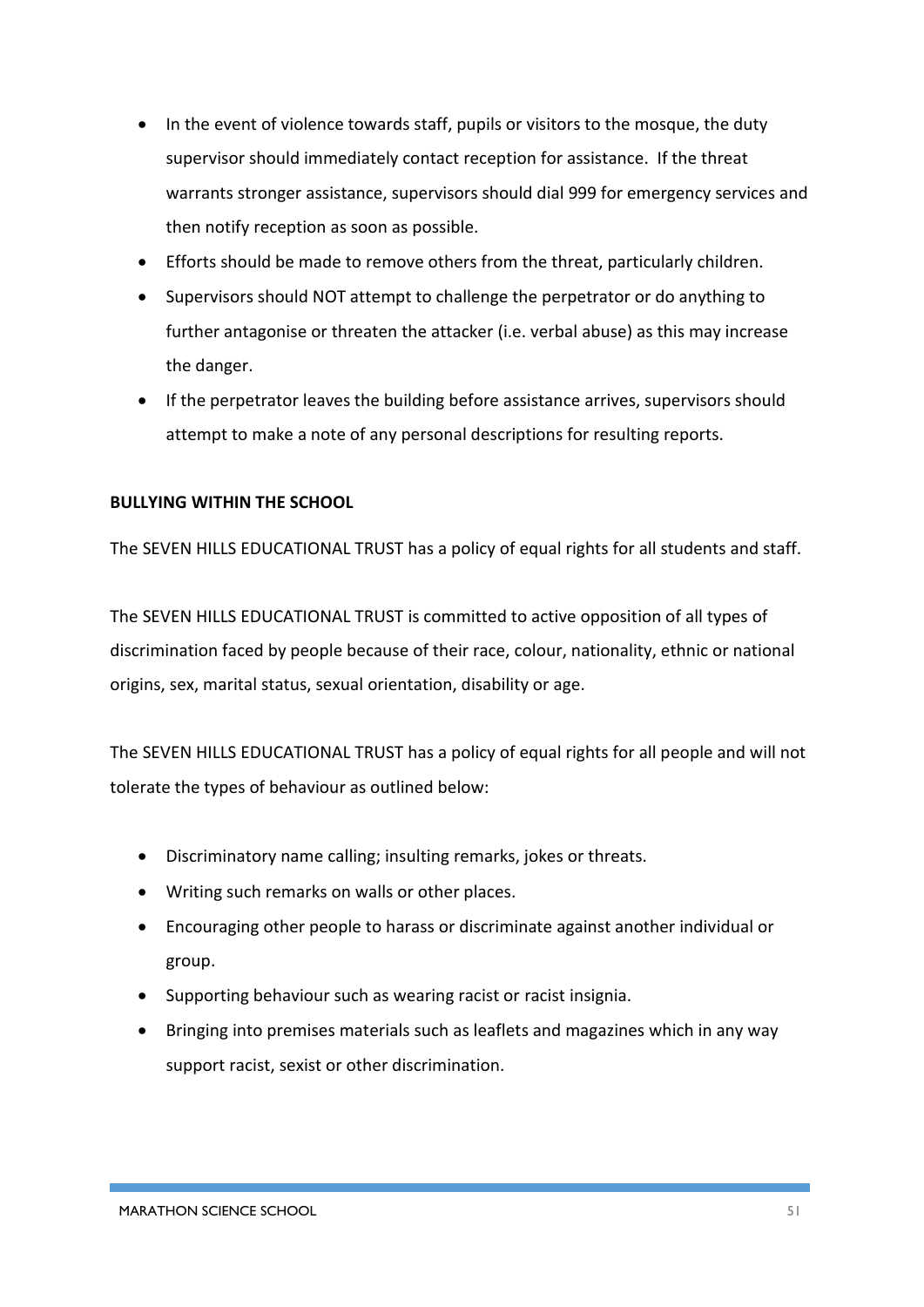The SEVEN HILLS EDUCATIONAL TRUST actively encourages discriminated people to be active members of the management committee, and will establish practices and services that will actively encourage involvement of those discriminated against.

The Management Committee will, where appropriate, take advantage of any equal opportunities training available.

#### **VICTIMS OF BULLYING**

The SEVEN HILLS EDUCATIONAL TRUST operates as a close-knit community and it is important for new students feel part of this.

A 'buddy' system ensures that new students do not feel isolated in the crucial first few weeks of term. The 'buddy'- a nominated senior student – will ensure that the newcomer is introduced to his peers, shown around the premises and generally made to feel welcome.

Newcomers are encouraged to use their 'buddy' as both mentor and confidante until personal alliances and friendships can be developed. The 'buddy' will refer any difficulties to a higher level if he/she is unable to deal with the situation themselves.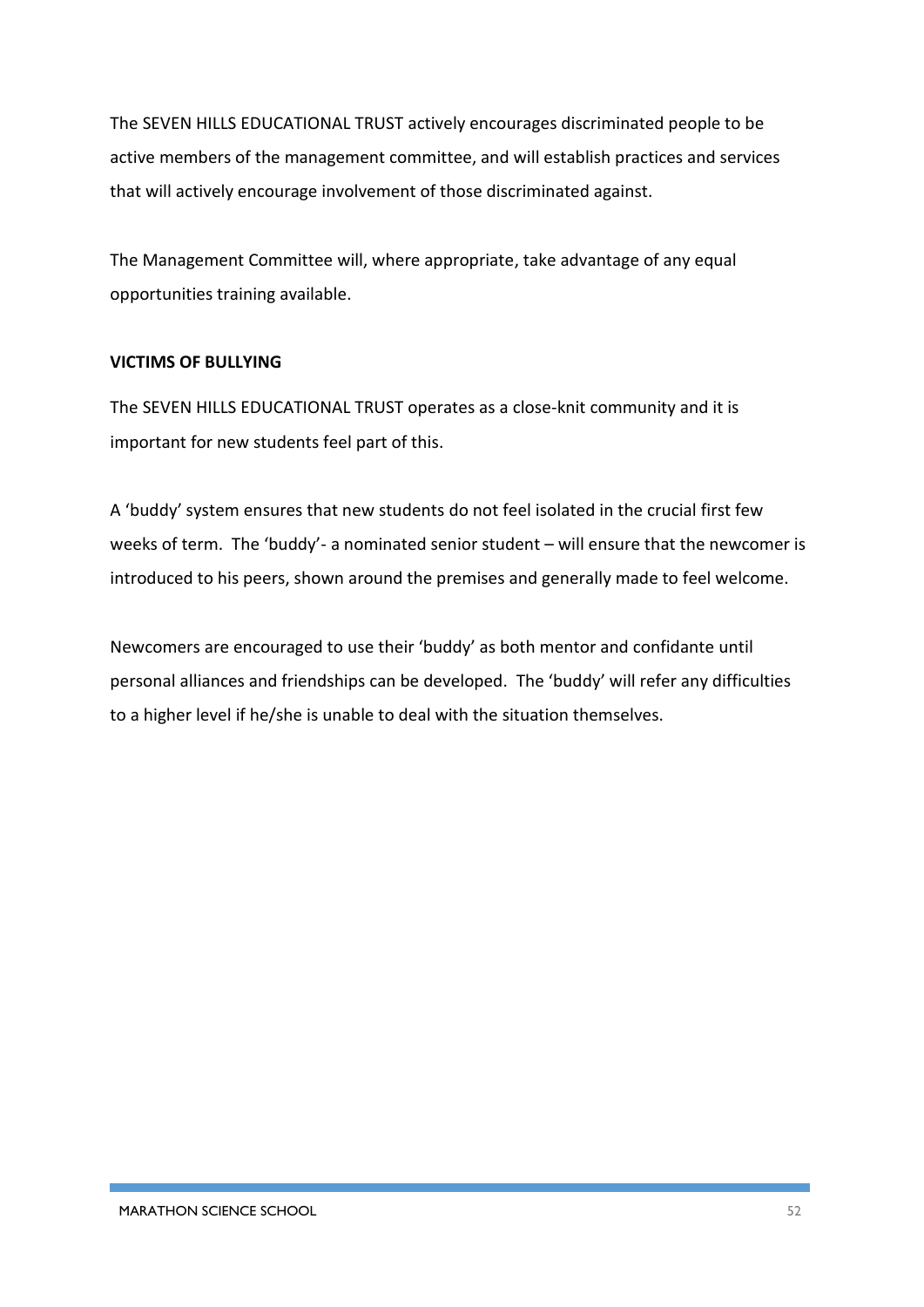# **K. Welfare in the Workplace**

**(Boarding House)**

#### **INTRODUCTION**

To ensure the well-being of all staff, pupils and visitors within the premises, the SEVEN HILLS EDUCATIONAL TRUST provides adequate and appropriate washing and dining facilities, that conform to recommended standards as far as is reasonably practicable; namely:

#### **Washing facilities**

- Male and female toilets x 20
- Wash basins x 28
- Showers x 12

Adequate numbers of toilet and washing facilities (with clean hot and cold water) are provided with at least two toilet areas on each floor of the building.

Basement: 12 men Ground floor: 3 ladies 3 men First floor: 1 disabled Second floor: 3 female & 1 disabled Third floor: 6 male Fourth floor: 8 male Fifth floor: 3 male 1 mixed Sixth floor: 1 mixed

Additionally, 8 rooms on the third, fourth, fifth and sixth floors have private en suite shower and toilet facilities.

- Toilet cubicles have lockable doors to ensure privacy (openable from outside in emergency).
- All toilet areas have non-slip matting to reduce the risk of injury and the Centre provides rubber slippers for wet areas (i.e. showers, bath areas etc).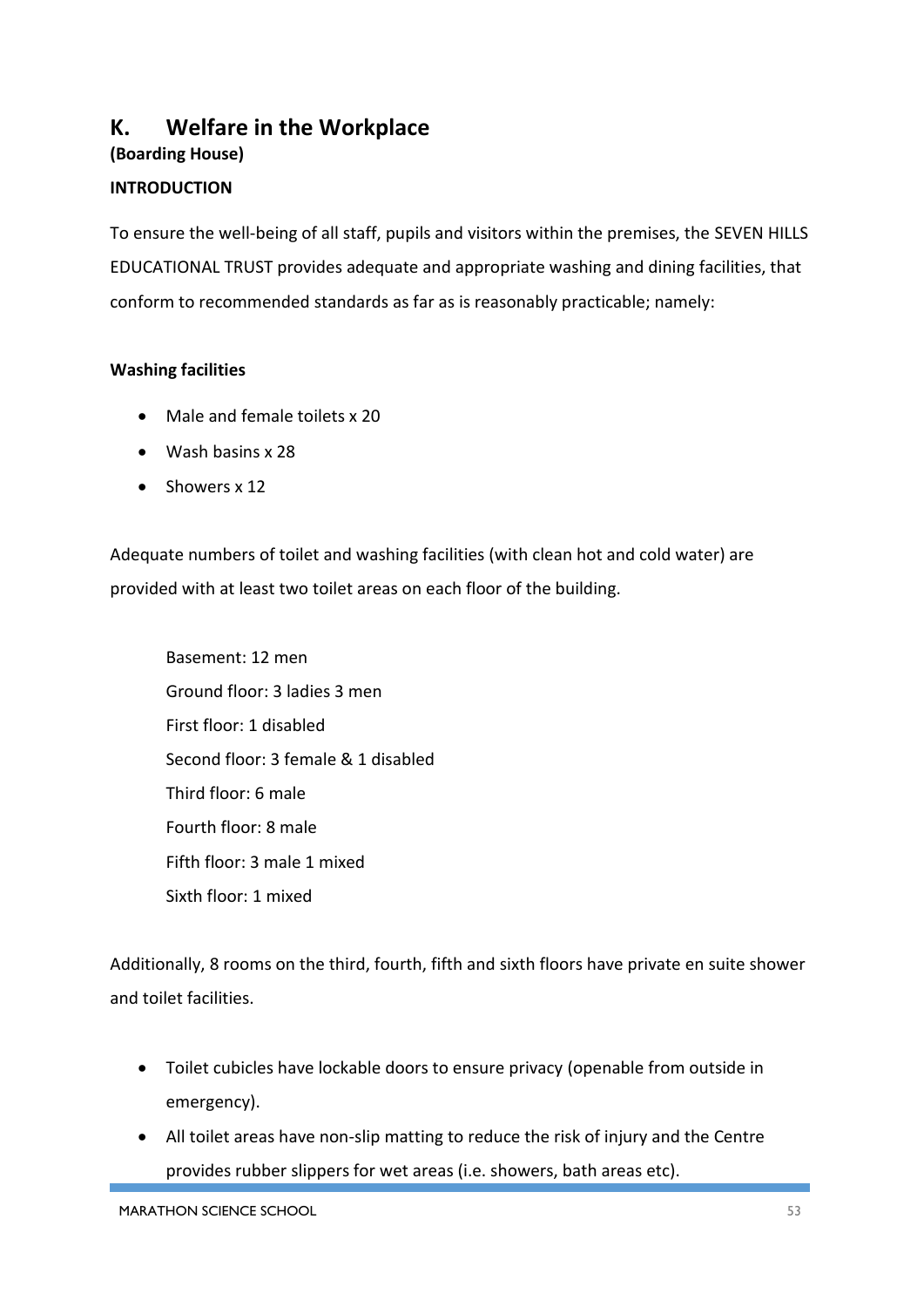- Toilets are cleaned and inspected daily on a roster basis and on an ad hoc basis by senior pupils and members of staff.
- Muslims who have come to worship have access to public washing areas inside entrances to the Mosque.

#### **Eating and drinking facilities**

There are three areas designated for dining within the premises, namely:

- Cafeteria (fifth floor)
- Communal student/staff dining room (ground floor)
- Tea room (fifth floor)
- Guests dining area (sixth floor)
- 5 drinking water fountains

The communal student/staff dining room on the ground floor with seating facilities for 120. Diners are served directly from the food preparation area and sit at fixed tables.

The cafeteria on the fifth floor provides refreshments during school term time at specific times.

The tea room on the fifth floor houses a kettle, cooker, refrigerator, storage cupboards and a washing area with seating for four people.

The dining area on the sixth floor houses a cooker, refrigerator, dishwasher, storage cupboards and a washing area.

#### **Dining regulations**

- Diners in the communal student/staff dining room and cafeteria must be supervised at all times by a senior pupil or staff member, working on a roster basis.
- Bowls are provided for used crockery, cutlery etc.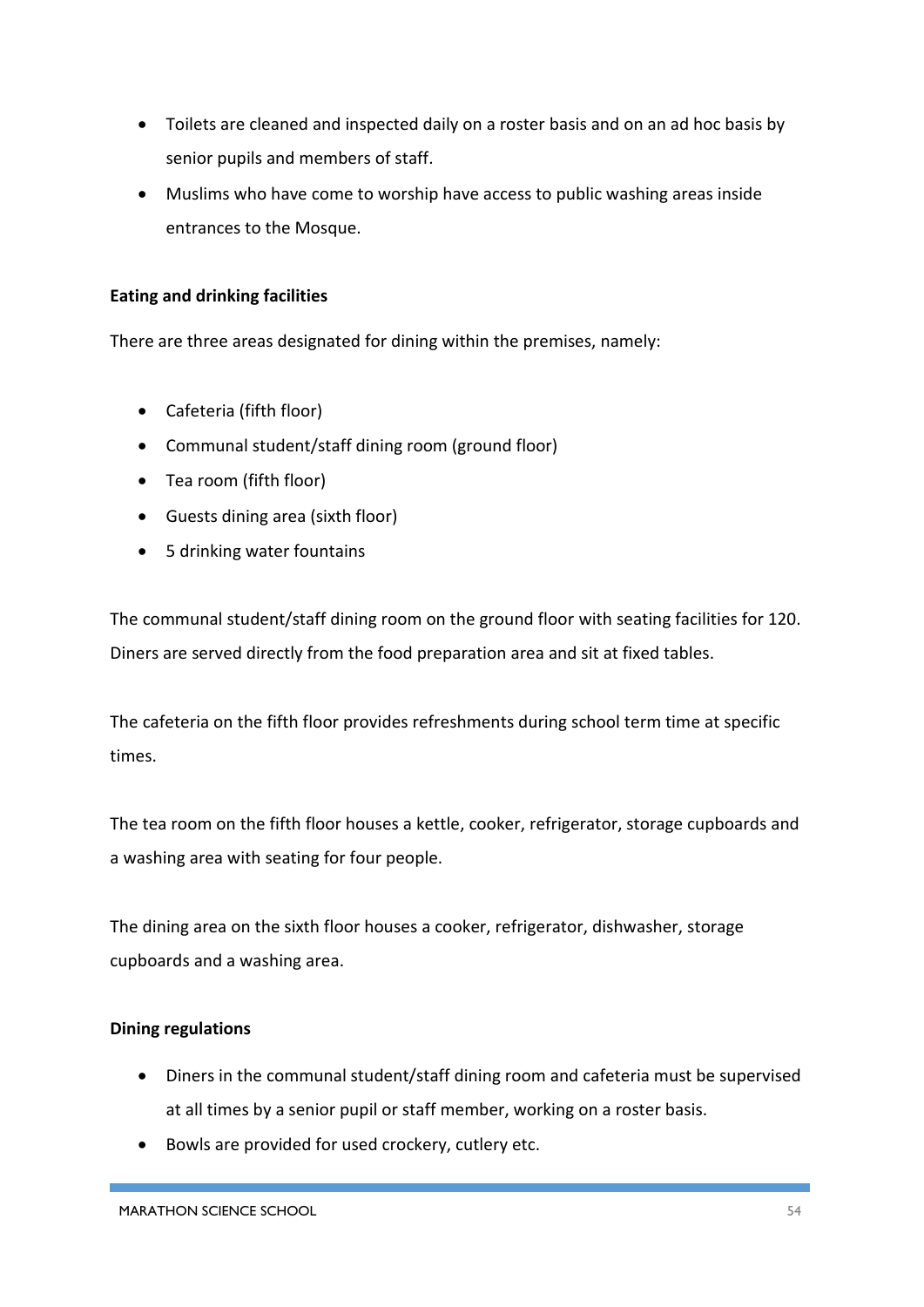- It is the responsibility of the duty senior pupil or staff member to ensure that diners clear away their own plates, trays etc after their meal.
- All dining areas are cleaned and inspected daily on a roster basis and on an ad hoc basis by senior pupils and members of staff.
- Drinking water facilities are available in the main kitchen area (ground floor) and on the third and fourth floors.
- Sufficient waste bins are provided in all dining areas for the collection of refuse. These are emptied at the end of each day – more regularly where necessary.

NB: The SEVEN HILLS EDUCATIONAL TRUST has a strict NO SMOKING policy and smoking is not permitted in any area. Staff or pupils caught smoking will face disciplinary action and visitors who persist will be asked to leave the building.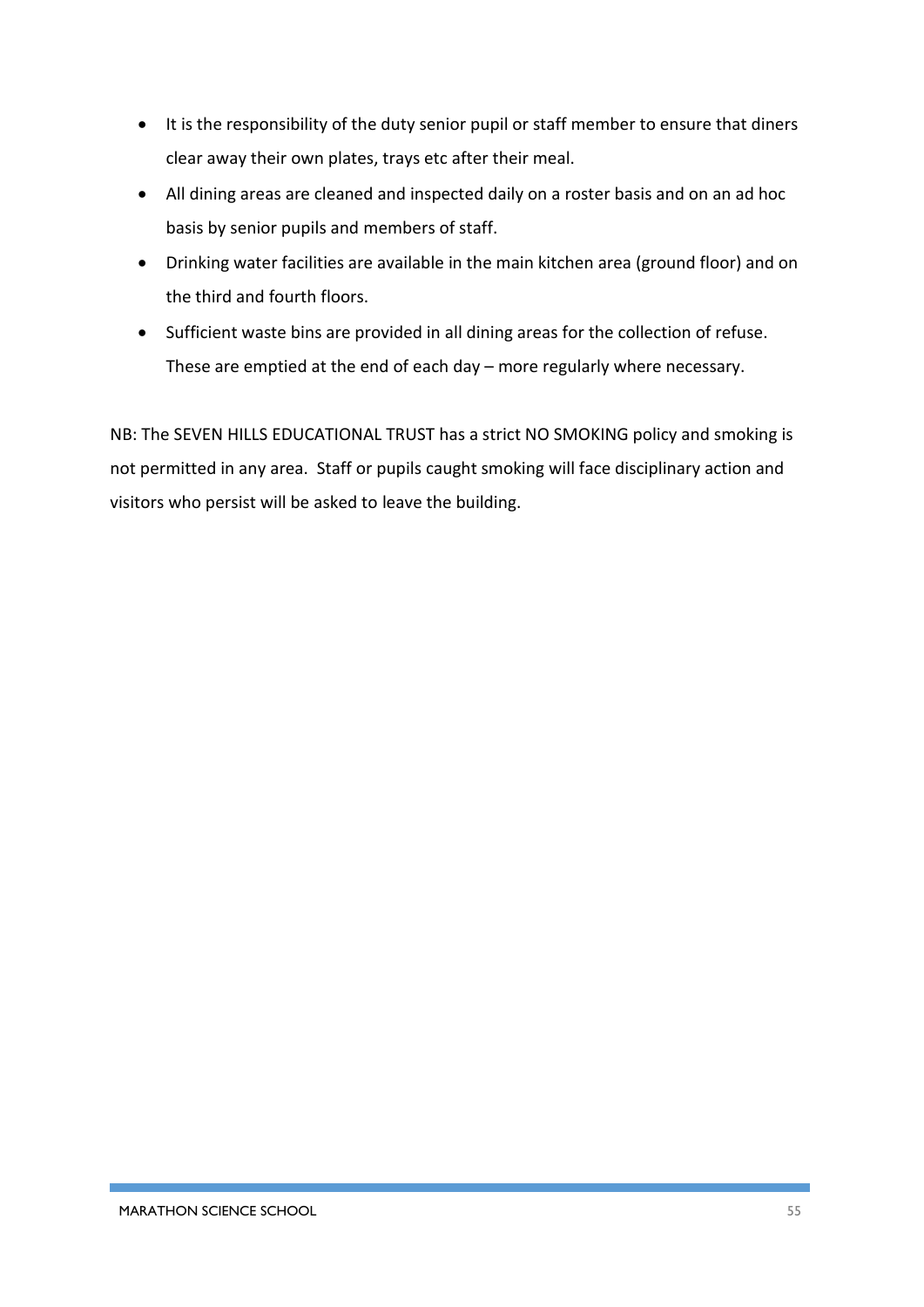# **L. Emergency Contact Details**

#### **SÜLEYMANİYE CONTACT DETAILS**

#### **In the event of an emergency, please state the full address:**

Suleymaniye Cultural Centre, 212-216 Kingsland Road, Shoreditch, London, E2 8AX Tel: 020 7684 9900

#### **Emergency services (fire, ambulance, police):**

999

#### **Nearest hospital boarding:**

The Homerton Hospital NHS Trust, Homerton Row, London E9 6SR

Tel: 020 8510 5555

#### **Nearest hospital day school:**

The Royal London Hospital Whitechapel Road Tel: 0207377 7000

#### **Nearest police station boarding:**

Shoreditch Police Station,

Tel: 02072531212

#### **Nearest police station day school:**

114 Amersham Vale SE14 6LG

#### **Gas:**

British Gas Priority Services Help-line, 0845 601 421

Gas Escape: 0800 111 999

**Electricity:** Emergency 0800 072 7282